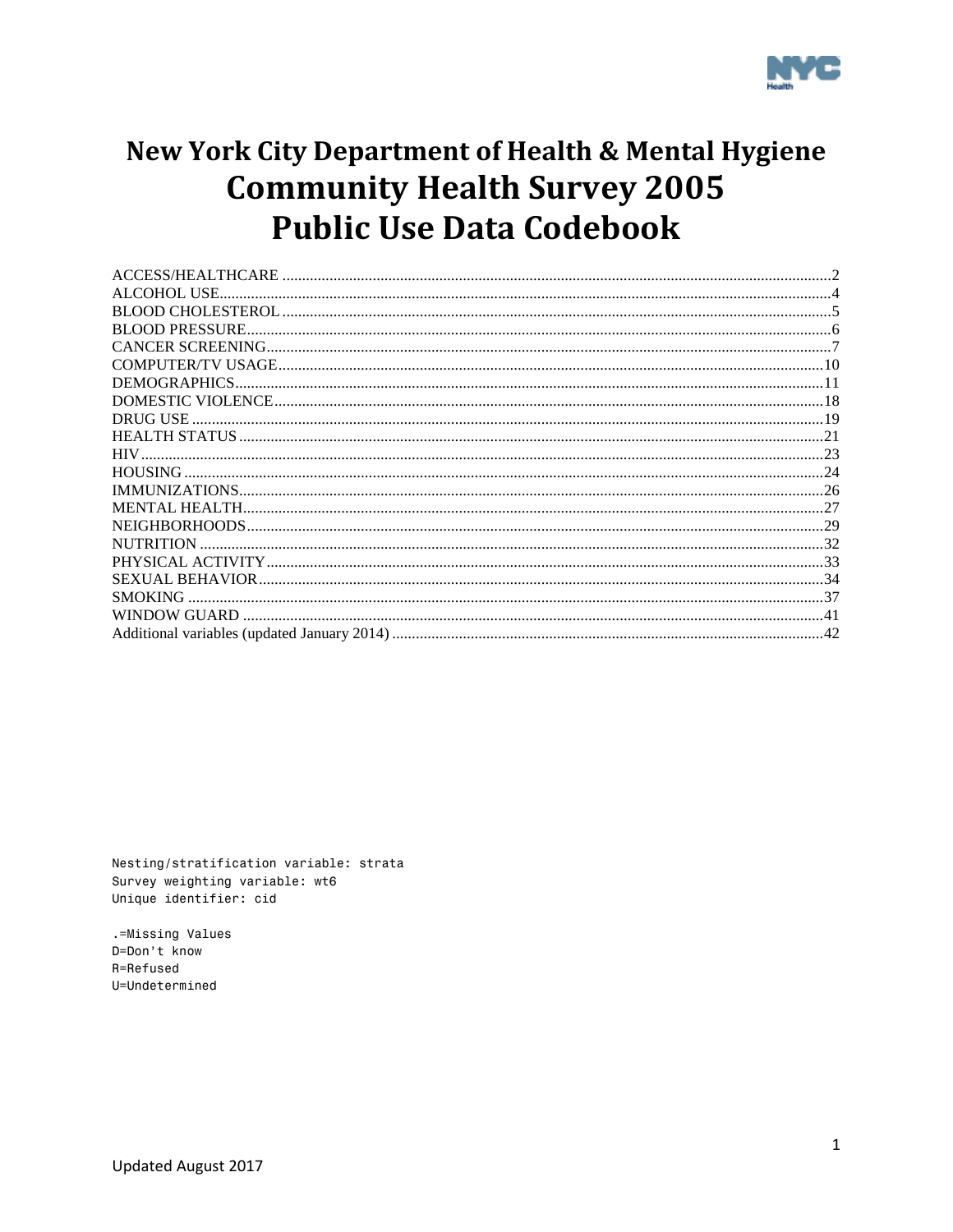

### <span id="page-1-0"></span>**ACCESS/HEALTHCARE**

|                |                                                                       |                   | Do you have any kind of health insurance coverage?              |          |           |         |                                                                                         |  |  |
|----------------|-----------------------------------------------------------------------|-------------------|-----------------------------------------------------------------|----------|-----------|---------|-----------------------------------------------------------------------------------------|--|--|
|                | Variable = insuredgateway  Format = yesno. Weighting Variable = $wt6$ |                   |                                                                 |          |           |         |                                                                                         |  |  |
|                |                                                                       |                   |                                                                 |          |           |         |                                                                                         |  |  |
|                | Value                                                                 |                   | Raw                                                             | Weighted |           |         |                                                                                         |  |  |
| Value          | Label                                                                 | Frequency Percent |                                                                 | Percent  |           |         |                                                                                         |  |  |
| D              | D                                                                     | 28                | 0.3                                                             |          |           |         |                                                                                         |  |  |
| R              | R                                                                     | 23                | 0.2                                                             |          |           |         |                                                                                         |  |  |
| 1              | Yes                                                                   | 8431              | 85.0                                                            | 82.8     |           |         |                                                                                         |  |  |
| $\overline{c}$ | No                                                                    | 1434              | 14.5                                                            | 17.2     |           |         |                                                                                         |  |  |
|                |                                                                       |                   |                                                                 |          |           |         |                                                                                         |  |  |
|                |                                                                       |                   |                                                                 |          |           |         | What type of health care insurance do you use to pay for your doctor or hospital bills? |  |  |
|                |                                                                       |                   | Variable = insure05    Format = ins. Weighting Variable = $wt6$ |          |           |         |                                                                                         |  |  |
|                |                                                                       |                   |                                                                 |          |           |         |                                                                                         |  |  |
|                |                                                                       |                   |                                                                 |          |           | Raw     | Weighted                                                                                |  |  |
| Value          |                                                                       | Value Label       |                                                                 |          | Frequency | Percent | Percent                                                                                 |  |  |
|                |                                                                       |                   |                                                                 |          |           |         |                                                                                         |  |  |
| ٠              |                                                                       |                   |                                                                 |          | 51        | 0.5     |                                                                                         |  |  |
| D              | D                                                                     |                   |                                                                 |          | 88        | 0.9     |                                                                                         |  |  |
| $\mathsf{R}$   | R                                                                     |                   |                                                                 |          | 58        | 0.6     |                                                                                         |  |  |
| 1              | Employer                                                              |                   |                                                                 |          | 4429      | 44.7    | 46.0                                                                                    |  |  |
| $\overline{c}$ | Self                                                                  |                   |                                                                 |          | 426       | 4.3     | 4.4                                                                                     |  |  |
| 3              | Medicare                                                              |                   |                                                                 |          | 1297      | 13.1    | 10.8                                                                                    |  |  |
| 4              | Medicaid                                                              |                   |                                                                 |          | 1770      | 17.8    | 17.7                                                                                    |  |  |
| 5              |                                                                       |                   | Military, CHAMPUS, TriCare or the VA                            |          | 49        | 0.5     | 0.4                                                                                     |  |  |

Insured: Yes/No

Variable = insured Format = yesno. Weighting Variable = wt6

| Value | Value<br>Label | Frequency | Raw<br>Percent | Weighted<br>Percent |
|-------|----------------|-----------|----------------|---------------------|
| ٠     | ٠              | 197       | 2.0            | ٠                   |
| 1     | Yes            | 8271      | 83.4           | 82.5                |
| 2     | No             | 1448      | 14.6           | 17.5                |

Do you have one or more persons that you think of as your personal doctor or health care provider?  $\overline{Variable}$  = pcp05 Format = yesno. Weighting Variable = wt6

 6 Other 300 3.0 3.2 7 Uninsured 1448 14.6 17.5

|  |  |  | variable – popos Tormat – yesho. Welghting variable – w |  |  |
|--|--|--|---------------------------------------------------------|--|--|
|  |  |  |                                                         |  |  |
|  |  |  |                                                         |  |  |

| Value | Value<br>Label | Frequency | Raw<br>Percent | Weighted<br>Percent |
|-------|----------------|-----------|----------------|---------------------|
| D     | D              | 68        | 0.7            | ٠.                  |
| R     | R              | 7         | 0.1            | ٠                   |
| 1     | Yes            | 7990      | 80.6           | 79.1                |
| 2     | No             | 1851      | 18.7           | 20.9                |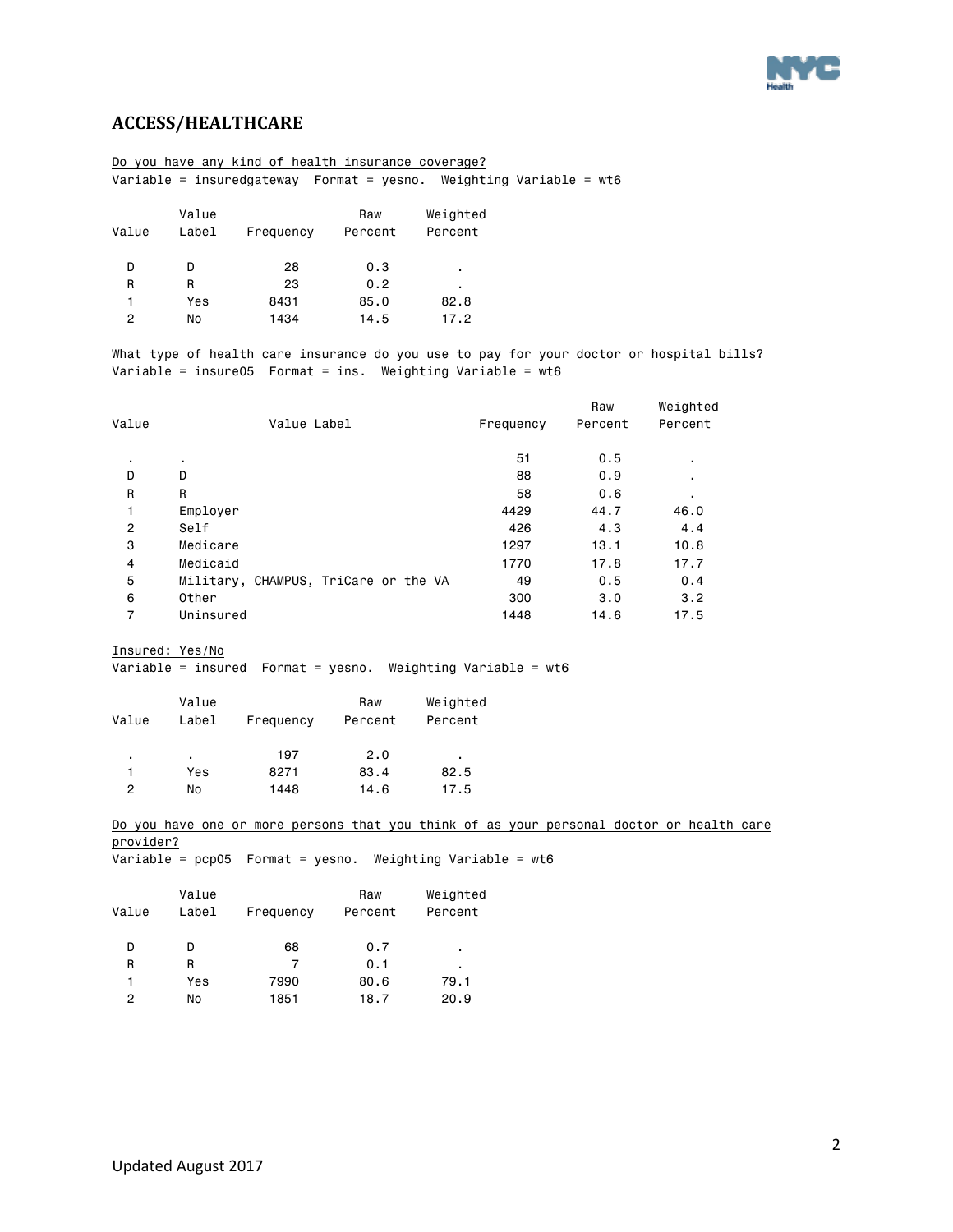

Was there a time in the past 12 months when you needed medical care, but did not get it? Variable = didntgetcare Format = yesno. Weighting Variable = wt6

| Value | Value<br>Label | Frequency | Raw<br>Percent | Weighted<br>Percent |
|-------|----------------|-----------|----------------|---------------------|
| D     | D              | 47        | 0.5            | ٠                   |
| R     | R              | 4         | 0.0            | ٠                   |
| 1     | Yes            | 1179      | 11.9           | 12.7                |
| 2     | No             | 8686      | 87.6           | 87.3                |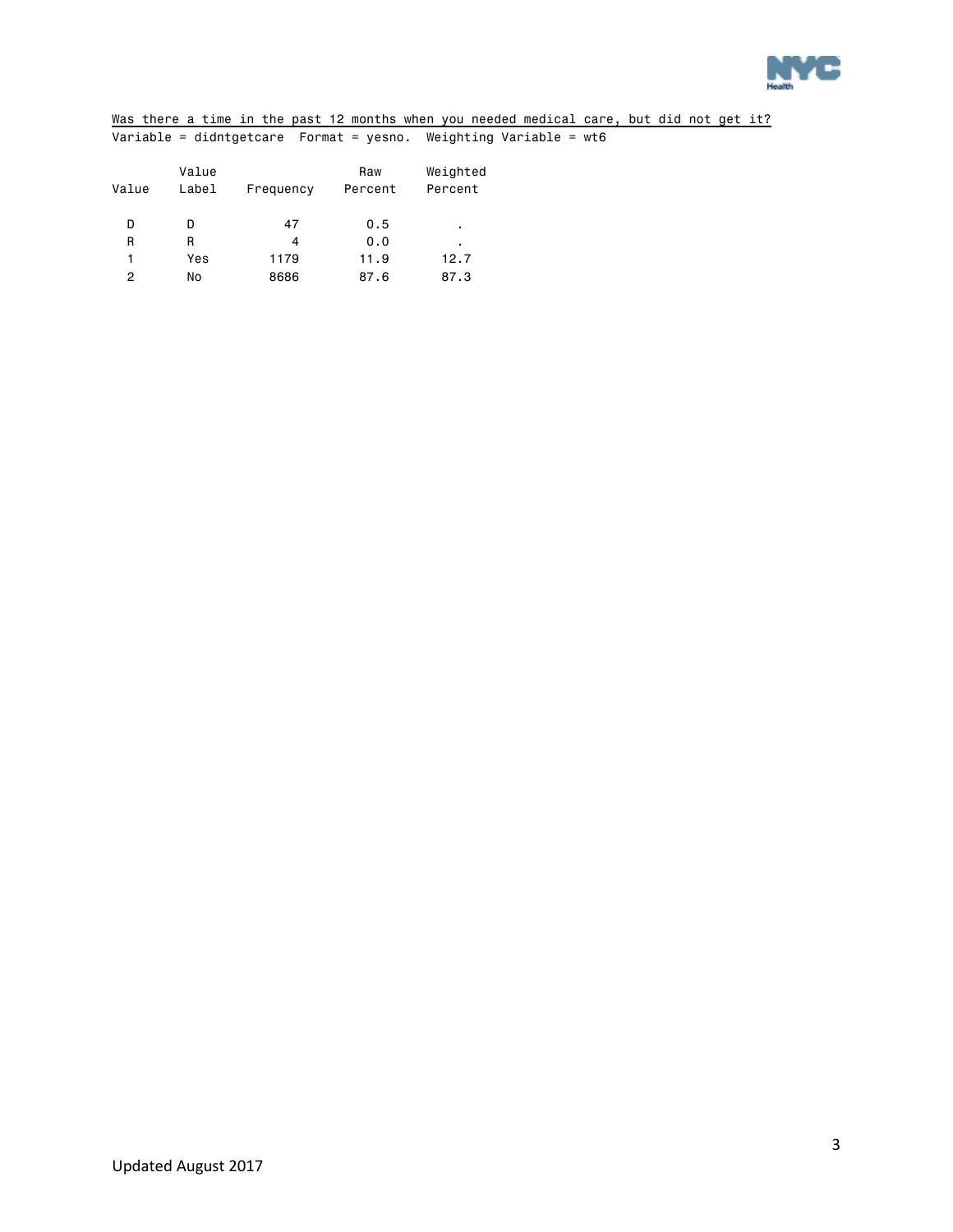

### <span id="page-3-0"></span>**ALCOHOL USE**

|                |                | Had at least 1 drink of any alcoholic beverage in past 30 days                                                                                             |         |                |  |  |  |
|----------------|----------------|------------------------------------------------------------------------------------------------------------------------------------------------------------|---------|----------------|--|--|--|
|                |                | Variable = drinker Format = yesno. Weighting Variable = $wt6$                                                                                              |         |                |  |  |  |
|                |                |                                                                                                                                                            |         |                |  |  |  |
|                | Value          |                                                                                                                                                            | Raw     | Weighted       |  |  |  |
| Value          | Label          | Frequency                                                                                                                                                  | Percent | Percent        |  |  |  |
| ٠              | $\blacksquare$ | 53                                                                                                                                                         | 0.5     | $\blacksquare$ |  |  |  |
| 1              | Yes            | 5203                                                                                                                                                       | 52.5    | 56.0           |  |  |  |
| $\overline{c}$ | No             | 4660                                                                                                                                                       | 47.0    | 44.0           |  |  |  |
|                |                | One or more episodes of Binge drinking (>= 5 drinks on one occasion) in the past 30 days                                                                   |         |                |  |  |  |
|                |                | Variable = binge05  Format = yesno. Weighting Variable = $wt6$                                                                                             |         |                |  |  |  |
|                |                |                                                                                                                                                            |         |                |  |  |  |
|                | Value          |                                                                                                                                                            | Raw     | Weighted       |  |  |  |
| Value          | Label          | Frequency                                                                                                                                                  | Percent | Percent        |  |  |  |
| $\blacksquare$ | $\blacksquare$ | 53                                                                                                                                                         | 0.5     |                |  |  |  |
| D              | D              | 48                                                                                                                                                         | 0.5     |                |  |  |  |
| R              | R              | 3                                                                                                                                                          | 0.0     |                |  |  |  |
| 1              | Yes            | 1201                                                                                                                                                       | 12.1    | 14.9           |  |  |  |
| $\overline{c}$ | No             | 8611                                                                                                                                                       | 86.8    | 85.1           |  |  |  |
|                |                |                                                                                                                                                            |         |                |  |  |  |
|                |                | On the days when you drank, about how many drinks did you drink on average?<br>Variable = averagedrink05  Format = not applicable Weighting Variable = wt6 |         |                |  |  |  |
| Value          |                | Frequency                                                                                                                                                  |         |                |  |  |  |
|                |                | 96                                                                                                                                                         |         |                |  |  |  |
| 0              |                | 4660                                                                                                                                                       |         |                |  |  |  |
| $0.03 - 25.0$  |                | 5160                                                                                                                                                       |         |                |  |  |  |
|                |                | Heavy drinking (more than 2 drinks a day for men, more than 1 drink a day for women)                                                                       |         |                |  |  |  |
|                |                | Variable = heavydrink05  Format = yesno. Weighting Variable = wt6                                                                                          |         |                |  |  |  |
|                |                |                                                                                                                                                            |         |                |  |  |  |
|                | Value          |                                                                                                                                                            | Raw     | Weighted       |  |  |  |
| Value          | Label          | Frequency                                                                                                                                                  | Percent | Percent        |  |  |  |
| $\blacksquare$ | $\mathbf{r}$   | 96                                                                                                                                                         | 1.0     | $\sim$         |  |  |  |
| 1              | Yes            | 414                                                                                                                                                        | 4.2     | 4.7            |  |  |  |
| $\overline{c}$ | No             | 9406                                                                                                                                                       | 94.9    | 95.3           |  |  |  |
|                |                |                                                                                                                                                            |         |                |  |  |  |
|                |                |                                                                                                                                                            |         |                |  |  |  |
|                |                |                                                                                                                                                            |         |                |  |  |  |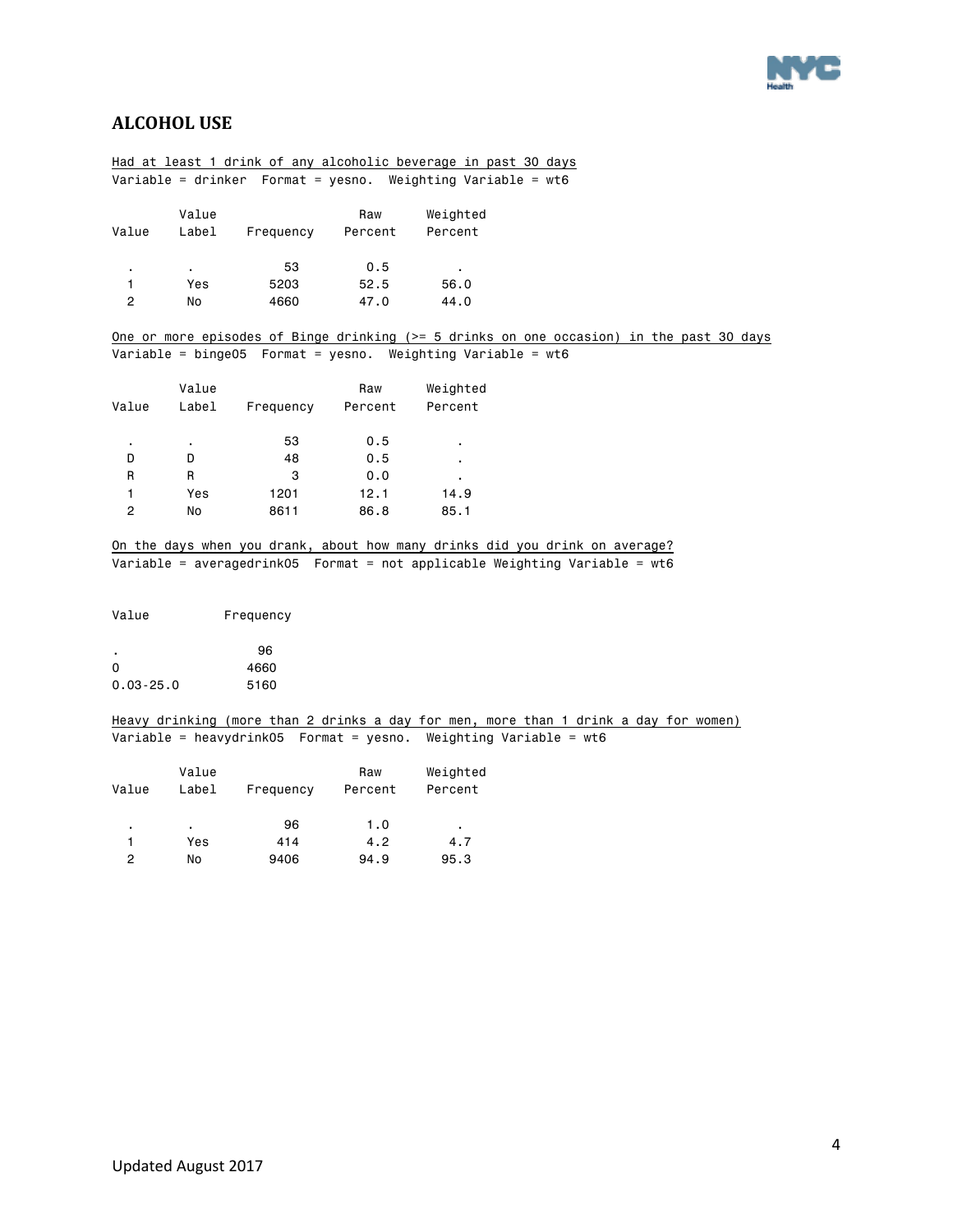

### <span id="page-4-0"></span>**BLOOD CHOLESTEROL**

|                  |                | Have you ever had your cholesterol checked?                    |         |                |      |                                                                                           |  |
|------------------|----------------|----------------------------------------------------------------|---------|----------------|------|-------------------------------------------------------------------------------------------|--|
|                  |                | Variable = everchol Format = yesno. Weighting Variable = $wt6$ |         |                |      |                                                                                           |  |
|                  |                |                                                                |         |                |      |                                                                                           |  |
|                  | Value          |                                                                | Raw     | Weighted       |      |                                                                                           |  |
| Value            | Label          | Frequency                                                      | Percent | Percent        |      |                                                                                           |  |
| D                | D              | 153                                                            | 1.5     | $\sim$         |      |                                                                                           |  |
| $\mathbf{1}$     | Yes            | 8263                                                           | 83.3    | 81.8           |      |                                                                                           |  |
| $\overline{2}$   | No             | 1500                                                           | 15.1    | 18.2           |      |                                                                                           |  |
|                  |                | How long has it been since your last blood cholesterol check?  |         |                |      |                                                                                           |  |
|                  |                |                                                                |         |                |      | Variable = timecholesterol05  Format = yesno. Weighting Variable = wt6                    |  |
|                  | Value          |                                                                | Raw     | Weighted       |      |                                                                                           |  |
| Value            |                | Label Frequency                                                | Percent | Percent        |      |                                                                                           |  |
|                  | $\blacksquare$ |                                                                |         | 1654           | 16.7 |                                                                                           |  |
| D                | D              |                                                                |         | 91             | 0.9  | $\blacksquare$                                                                            |  |
| R                | R              |                                                                |         | $\overline{2}$ | 0.0  | $\sim$                                                                                    |  |
| 1                |                | Within the past year                                           |         | 6225           | 62.8 | 73.8                                                                                      |  |
| $\overline{2}$   |                | within the past 2 years                                        |         | 1208           | 12.2 | 16.4                                                                                      |  |
| 3                |                | Within the past 5 years                                        |         | 540            | 5.4  | 7.3                                                                                       |  |
| 4                |                | 5 or more years                                                |         | 196            | 2.0  | 2.5                                                                                       |  |
|                  |                | Cholesterol checked within the past 5yrs (All adults)          |         |                |      |                                                                                           |  |
|                  |                |                                                                |         |                |      | Variable = cholesterol5yrs05  Format = yesno. Weighting Variable = wt6                    |  |
|                  | Value          |                                                                | Raw     | Weighted       |      |                                                                                           |  |
| Value            | Label          | Frequency Percent                                              |         | Percent        |      |                                                                                           |  |
| ٠                |                | 247                                                            | 2.5     |                |      |                                                                                           |  |
| 1                | Yes            | 7973                                                           | 80.4    | 79.5           |      |                                                                                           |  |
| $\overline{2}$   | No             | 1696                                                           | 17.1    | 20.5           |      |                                                                                           |  |
|                  |                |                                                                |         |                |      | Have you had a cholesterol check within the past 5yrs (Among those who were ever checked) |  |
|                  |                |                                                                |         |                |      | Variable = cholesterolfive05  Format = yesno. Weighting Variable = $wt6$                  |  |
|                  | Value          |                                                                | Raw     | Weighted       |      |                                                                                           |  |
| Value            | Label          | Frequency                                                      | Percent | Percent        |      |                                                                                           |  |
|                  | $\sim$         | 1747                                                           | 17.6    | $\sim 100$     |      |                                                                                           |  |
| 1                | Yes            | 7973                                                           | 80.4    | 97.5           |      |                                                                                           |  |
| $\boldsymbol{2}$ | No             | 196                                                            | 2.0     | 2.5            |      |                                                                                           |  |
|                  |                |                                                                |         |                |      |                                                                                           |  |
|                  |                |                                                                |         |                |      |                                                                                           |  |
|                  |                |                                                                |         |                |      |                                                                                           |  |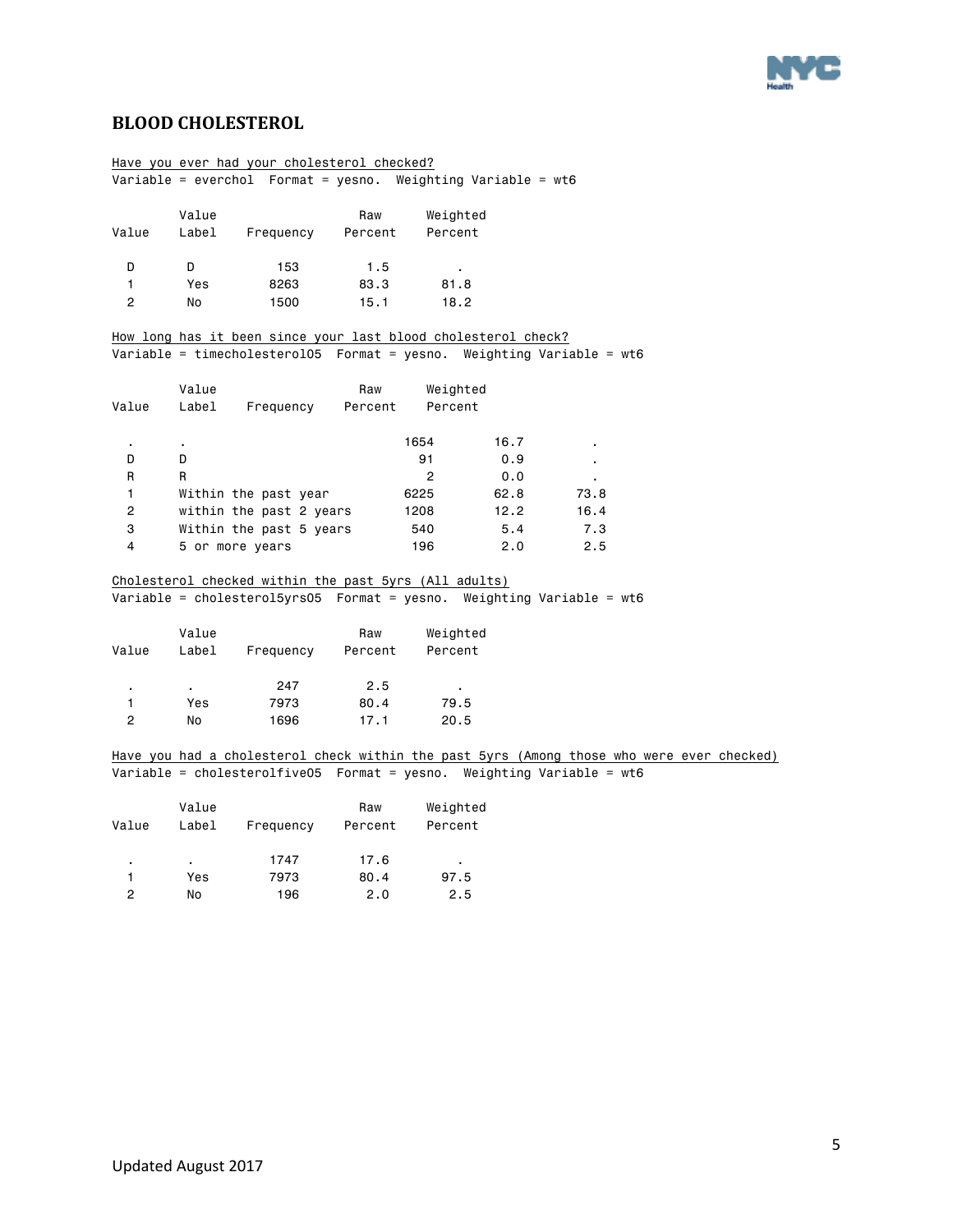

### <span id="page-5-0"></span>**BLOOD PRESSURE**

|                |           |                                        |         | Have you ever been told that you have high blood pressure?                                                                                                      |
|----------------|-----------|----------------------------------------|---------|-----------------------------------------------------------------------------------------------------------------------------------------------------------------|
|                |           |                                        |         | Variable = toldhighbp05  Format = yesno. Weighting Variable = wt6                                                                                               |
|                |           |                                        |         |                                                                                                                                                                 |
|                | Value     |                                        | Raw     | Weighted                                                                                                                                                        |
| Value          | Label     | Frequency                              | Percent | Percent                                                                                                                                                         |
|                |           |                                        |         |                                                                                                                                                                 |
| ٠              |           | 30                                     | 0.3     | $\blacksquare$                                                                                                                                                  |
| 1              | Yes       | 3213                                   | 32.4    | 27.9                                                                                                                                                            |
| $\overline{c}$ | No        | 6673                                   | 67.3    | 72.1                                                                                                                                                            |
|                |           |                                        |         | Have you ever been told by a doctor, nurse or other health professional that you need to take                                                                   |
|                |           | medicine for your high blood pressure? |         |                                                                                                                                                                 |
|                |           |                                        |         | Variable = toldprescription  Format = yesno. Weighting Variable = wt6                                                                                           |
|                |           |                                        |         |                                                                                                                                                                 |
|                | Value     |                                        | Raw     | Weighted                                                                                                                                                        |
| Value          | Label     | Frequency                              | Percent | Percent                                                                                                                                                         |
|                |           |                                        |         |                                                                                                                                                                 |
| $\cdot$        |           | 6708                                   | 67.6    |                                                                                                                                                                 |
| 1              | Yes       | 2583                                   | 26.0    | 77.0                                                                                                                                                            |
| $\mathbf{2}$   | No        | 625                                    | 6.3     | 23.0                                                                                                                                                            |
|                |           |                                        |         |                                                                                                                                                                 |
|                |           |                                        |         | Are you currently taking medication for your high BP? (Among those with high bp told to take                                                                    |
| meds)          |           |                                        |         |                                                                                                                                                                 |
|                |           |                                        |         | Weighting Variable = $wt6$                                                                                                                                      |
|                |           |                                        |         |                                                                                                                                                                 |
|                | Value     |                                        | Raw     | Weighted                                                                                                                                                        |
| Value          | Label     | Frequency                              | Percent | Percent                                                                                                                                                         |
|                |           |                                        |         |                                                                                                                                                                 |
| $\blacksquare$ | $\bullet$ | 7333                                   | 74.0    | $\cdot$                                                                                                                                                         |
| D              | D         | $\mathbf{1}$                           | 0.0     | $\blacksquare$                                                                                                                                                  |
| R              | R         | 3                                      | 0.0     |                                                                                                                                                                 |
| 1              | Yes       | 2255                                   | 22.7    | 85.4                                                                                                                                                            |
| $\overline{c}$ | No        | 324                                    | 3.3     | 14.6                                                                                                                                                            |
|                |           |                                        |         |                                                                                                                                                                 |
|                |           |                                        |         | Are you currently taking medication for your high bp? (Among those ever told high BP)<br>Variable = takingbpmedsall05  Format = yesno. Weighting Variable = wt6 |
|                |           |                                        |         |                                                                                                                                                                 |
|                | Value     |                                        | Raw     | Weighted                                                                                                                                                        |
| Value          | Label     | Frequency                              | Percent | Percent                                                                                                                                                         |
|                |           |                                        |         |                                                                                                                                                                 |
| $\bullet$      | $\bullet$ | 6708                                   | 67.6    |                                                                                                                                                                 |
| D              | D         | 1                                      | 0.0     | $\blacksquare$                                                                                                                                                  |
| R              | R         | 3                                      | 0.0     |                                                                                                                                                                 |
| 1              | Yes       | 2255                                   | 22.7    | 65.8                                                                                                                                                            |
| 2              | No        | 949                                    | 9.6     | 34.2                                                                                                                                                            |
|                |           |                                        |         |                                                                                                                                                                 |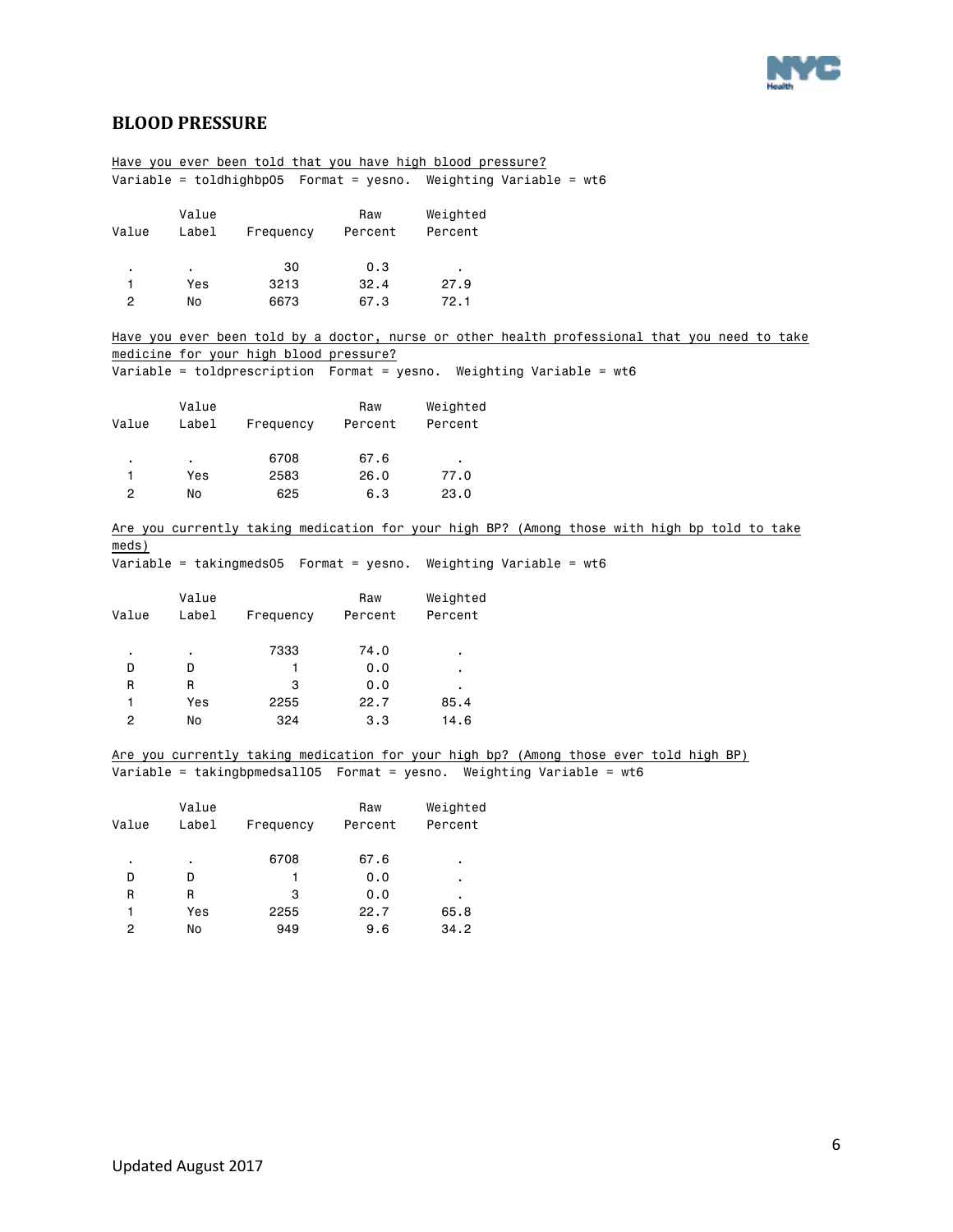

### <span id="page-6-0"></span>**CANCER SCREENING**

|                 |               | Have you ever had a colonoscopy? (adults 50+)     |                |                                                       |                                                                             |
|-----------------|---------------|---------------------------------------------------|----------------|-------------------------------------------------------|-----------------------------------------------------------------------------|
|                 |               |                                                   |                |                                                       | Variable = evercolon05    Format = yesno. Weighting Variable = wt6          |
|                 |               |                                                   |                |                                                       |                                                                             |
|                 | Value         |                                                   | Raw            | Weighted                                              |                                                                             |
| Value           | Label         | Frequency Percent                                 |                | Percent                                               |                                                                             |
|                 |               |                                                   |                |                                                       |                                                                             |
| $\blacksquare$  | $\epsilon$    | 5942                                              | 59.9           |                                                       |                                                                             |
| D               | D             | 47                                                | 0.5            |                                                       |                                                                             |
| R               | R             | 9                                                 | 0.1            |                                                       |                                                                             |
| $\mathbf{1}$    | Yes           | 2301                                              | 23.2           | 58.2                                                  |                                                                             |
| $\mathbf{2}$    | No            | 1617                                              | 16.3           | 41.8                                                  |                                                                             |
|                 |               |                                                   |                |                                                       |                                                                             |
|                 |               |                                                   |                |                                                       | Most recent colonoscopy performed within 10 years (adults 50+)?             |
|                 |               |                                                   |                |                                                       | Variable = $colonoscopy10yr05i$ Format = $colon$ . Weighting Variable = wt6 |
|                 |               |                                                   |                |                                                       |                                                                             |
|                 |               |                                                   |                | Raw                                                   | Weighted                                                                    |
| Value           |               | Value Label                                       |                | Frequency Percent                                     | Percent                                                                     |
|                 |               |                                                   | 6035           | 60.9                                                  |                                                                             |
| $\sim 100$<br>1 | $<=10$ years  |                                                   | 2149           | 21.7                                                  | 55.1                                                                        |
| $^{2}$          |               | >10 years OR never                                | 1732           | 17.5                                                  | 44.9                                                                        |
|                 |               |                                                   |                |                                                       |                                                                             |
|                 |               |                                                   |                | Have you ever had a mammogram? (Among women >= 40yrs) |                                                                             |
|                 |               |                                                   |                |                                                       | Variable = hadmammogram  Format = yesno. Weighting Variable = wt6           |
|                 |               |                                                   |                |                                                       |                                                                             |
|                 |               |                                                   |                |                                                       |                                                                             |
|                 | Value         |                                                   |                |                                                       |                                                                             |
|                 |               |                                                   | Raw            | Weighted                                              |                                                                             |
| Value           | Label         | Frequency Percent                                 |                | Percent                                               |                                                                             |
|                 |               | 6291                                              | 63.4           |                                                       |                                                                             |
| D               | D             | 7                                                 | 0.1            |                                                       |                                                                             |
| R.              | R.            | 2                                                 | 0.0            |                                                       |                                                                             |
| $\mathbf{1}$    | Yes           | 3257                                              | 32.8           | 88.6                                                  |                                                                             |
| $\overline{c}$  | No            | 359                                               | 3.6            | 11.4                                                  |                                                                             |
|                 |               |                                                   |                |                                                       |                                                                             |
|                 |               |                                                   |                |                                                       |                                                                             |
|                 |               | How long ago was the mammogram? (Among women 40+) |                |                                                       | Variable = timemammogram05  Format = timemam. Weighting Variable = $w$ t6   |
|                 |               |                                                   |                |                                                       |                                                                             |
|                 |               |                                                   |                | Raw                                                   | Weighted                                                                    |
| Value           |               | Value Label Frequency Percent                     |                |                                                       | Percent                                                                     |
|                 |               |                                                   |                |                                                       |                                                                             |
|                 |               |                                                   | 6303           | 63.6                                                  |                                                                             |
| D               | D             |                                                   | 32             | 0.3                                                   |                                                                             |
| R               | R             |                                                   | $\overline{c}$ | 0.0                                                   |                                                                             |
| 1               | Never         |                                                   | 359            | 3.6                                                   | 11.5                                                                        |
| 2               | <1 year       |                                                   | 1964           | 19.8                                                  | 53.6                                                                        |
| 3               | $1 - 2$ years |                                                   | 682            | 6.9                                                   | 19.4                                                                        |
| 4               | $2 - 3$ years |                                                   | 268            | 2.7                                                   | 7.5                                                                         |
| 5               | $3 - 5$ years |                                                   | 142            | 1.4                                                   | 3.7                                                                         |
| 6               | >=5 years     |                                                   | 164            | 1.7                                                   | 4.3                                                                         |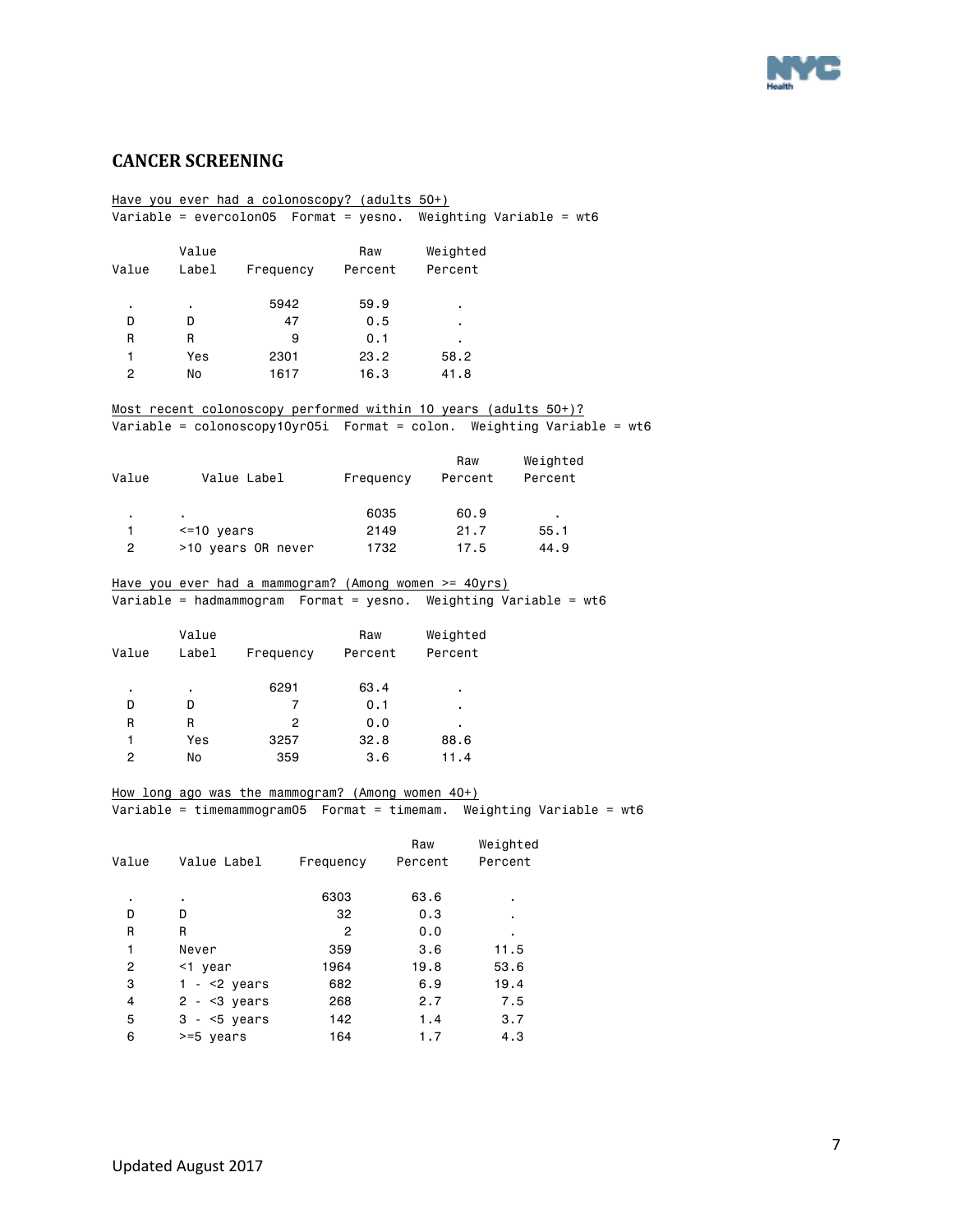

### Had a mammogram in the past year (Among women 40+) Variable = mammogram1yr05 Format = yesno. Weighting Variable = wt6 Value **Raw** Weighted Value Label Frequency Percent Percent . . 6303 63.6 . D D 32 0.3 . R R 2 0.0 1 Yes 1964 19.8 53.6 2 No 1615 16.3 46.4 Mammogram in the past 2 years (Among women 40+) Variable = mammogram2yr05 Format = yesno. Weighting Variable = wt6 Value Raw Weighted Value Label Frequency Percent Percent . . 6303 63.6 . D D 32 0.3 . R R 2 0.0 . 1 Yes 2646 26.7 73.0 2 No 933 9.4 27.0 Have you ever had a pap smear? (Among all women) Variable = paptestall Format = yesno. Weighting Variable = wt6 Value **Raw** Weighted Value Label Frequency Percent Percent . . 4125 41.6 . D D 23 0.2 . R R 13 0.1 . 1 Yes 5231 52.8 88.3 2 No 524 5.3 11.7 Had a pap smear in the past 3 years (Among all women) Variable = paptest3yrall05 Format = yesno. Weighting Variable = wt6 Value Raw Weighted Value Label Frequency Percent Percent . . 4163 42.0 . D D 61 0.6 . R R 6 0.1 .

 1 Yes 4649 46.9 80.1 2 No 1037 10.5 19.9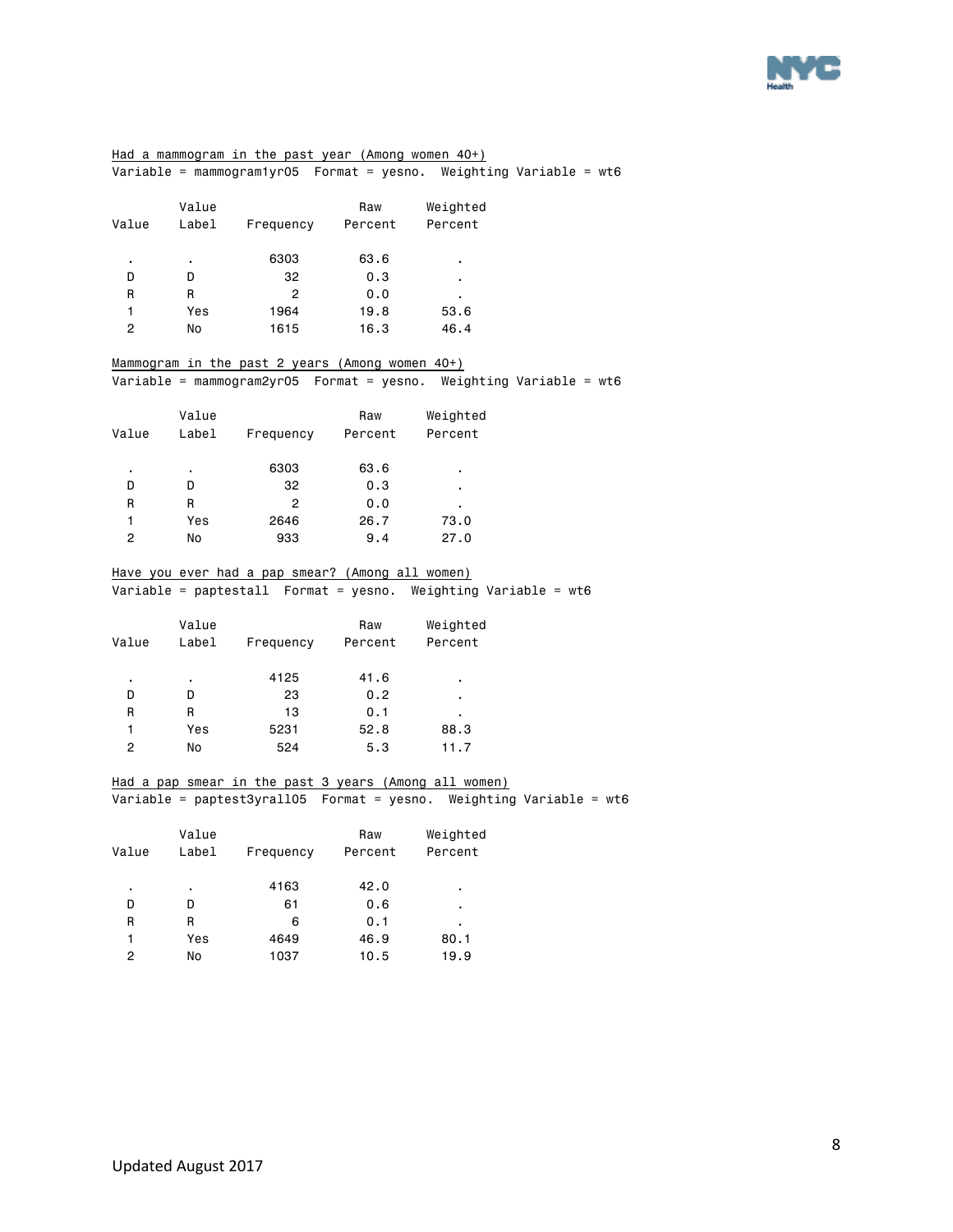

How long ago was the pap smear? (Among all women) Variable = timepaptest05 Format = timemam. Weighting Variable = wt6

|               |             | Raw       | Weighted |
|---------------|-------------|-----------|----------|
|               |             |           | Percent  |
| ٠             | 4163        | 42.0      | ٠        |
| D             | 61          | 0.6       | ٠        |
| R             | 6           | 0.1       | ٠        |
| Never         | 524         | 5.3       | 11.8     |
| <1 year       | 3290        | 33.2      | 57.5     |
| $1 - 2$ years | 1012        | 10.2      | 16.8     |
| $2 - 3 years$ | 347         | 3.5       | 5.8      |
| $3 - 5$ years | 228         | 2.3       | 3.6      |
| >=5 years     | 285         | 2.9       | 4.5      |
|               | Value Label | Frequency | Percent  |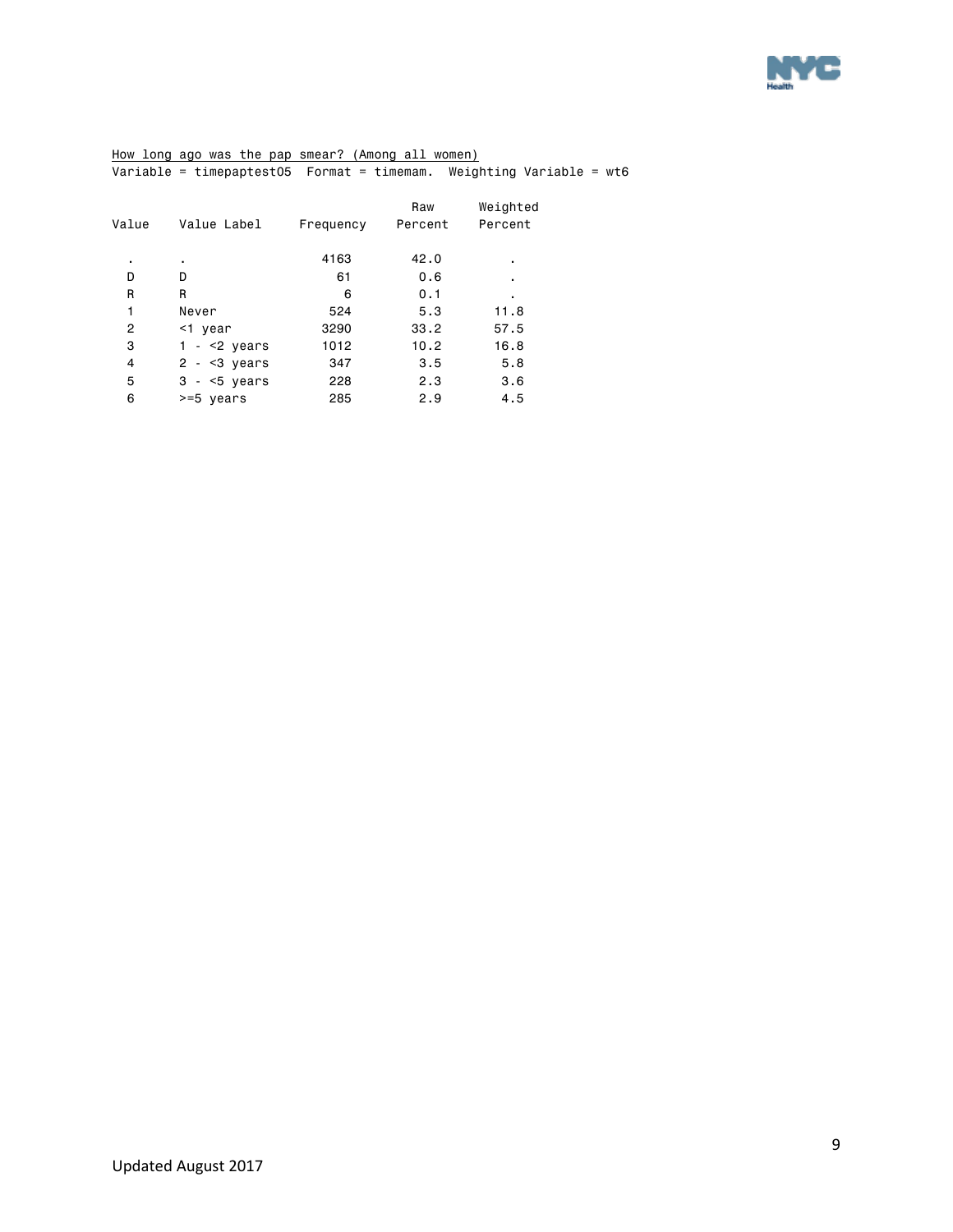

### <span id="page-9-0"></span>**COMPUTER/TV USAGE**

### On an average day, how many hours do you spend using a computer for personal email, searching the internet, or playing games?

Variable = computer Format = tvcomp. Weighting Variable = wt6

| Value | Value<br>Label | Frequency | Raw<br>Percent | Weighted<br>Percent |
|-------|----------------|-----------|----------------|---------------------|
| ٠     | ٠              | 41        | 0.4            | ٠                   |
| 1     | None           | 4641      | 46.8           | 43.5                |
| 2     | < half hr      | 907       | 9.1            | 9.6                 |
| 3     | 1 hr           | 2232      | 22.5           | 23.7                |
| 4     | 2 hrs          | 1073      | 10.8           | 11.9                |
| 5     | $>= 3 hrs$     | 1022      | 10.3           | 11.3                |
|       |                |           |                |                     |

#### On an average day, how many hours do you watch television?

Variable = watchtv05 Format = tvcomp. Weighting Variable = wt6

| Value | Value<br>Label | Frequency | Raw<br>Percent | Weighted<br>Percent |
|-------|----------------|-----------|----------------|---------------------|
| ٠     | $\blacksquare$ | 147       | 1.5            | ٠                   |
| 1     | None           | 629       | 6.3            | 6.8                 |
| 2     | < half hr      | 427       | 4.3            | 4.5                 |
| 3     | 1 hr           | 1829      | 18.4           | 19.9                |
| 4     | 2 hrs          | 2675      | 27.0           | 28.2                |
| 5     | $>= 3 hrs$     | 4209      | 42.4           | 40.5                |
|       |                |           |                |                     |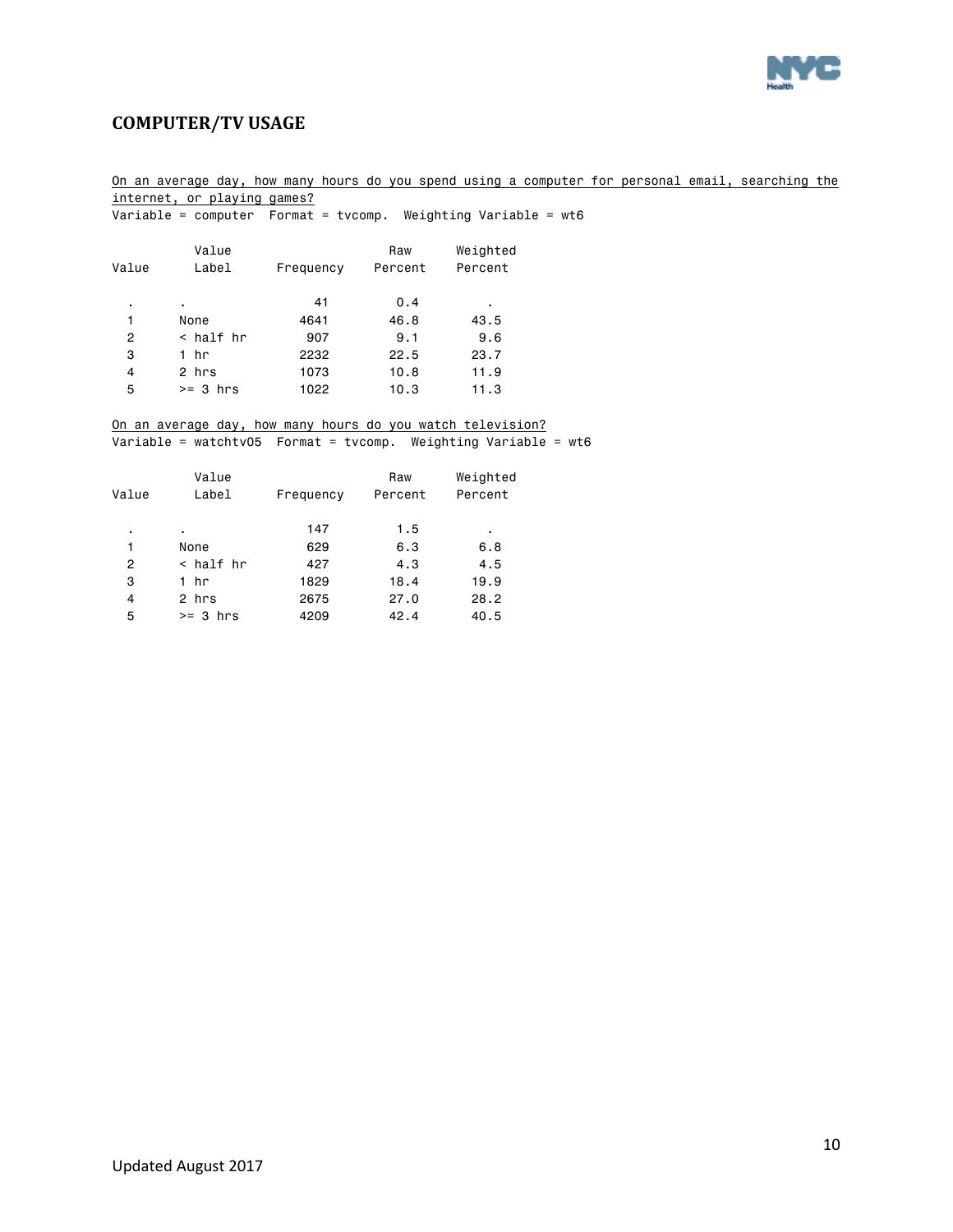

### <span id="page-10-0"></span>**DEMOGRAPHICS**

| <u>Age groups</u> |                                  |           |         | Variable = agegroup    Format = agegrp. Weighting Variable = wt6 |
|-------------------|----------------------------------|-----------|---------|------------------------------------------------------------------|
|                   |                                  |           |         |                                                                  |
|                   | Value                            |           | Raw     | Weighted                                                         |
| Value             |                                  |           |         | Label Frequency Percent Percent                                  |
| $\bullet$         | $\mathbf{r}$ .                   | 3         | 0.0     | ٠                                                                |
| D                 | D                                | -3        | 0.0     | $\blacksquare$                                                   |
| R                 | R                                | 17        | 0.2     |                                                                  |
| $\mathbf{1}$      | 18 - 24                          | 768       | 7.7     | 13.0                                                             |
| $\overline{2}$    | 25 - 44                          | 3920      | 39.5    | 43.5                                                             |
| 3                 | 45 - 64                          | 3341      | 33.7    | 28.0                                                             |
| 4                 | 65+                              | 1864      | 18.8    | 15.5                                                             |
|                   | <u>Age groups (18 - 64 only)</u> |           |         |                                                                  |
|                   |                                  |           |         | Variable = age18_64    Format = age. Weighting Variable = $wt6$  |
|                   | Value                            |           | Raw     | Weighted                                                         |
| Value             |                                  |           |         | Label Frequency Percent Percent                                  |
| $\blacksquare$    |                                  | 1887      | 19.0    |                                                                  |
| 1                 | 18 - 24                          | 768       | 7.7     | 15.4                                                             |
| $2^{\circ}$       | $25 - 44$                        | 3920      | 39.5    | 51.5                                                             |
| 3                 | 45 - 64                          | 3341      | 33.7    | 33.2                                                             |
|                   | Age groups (25 years or older)   |           |         |                                                                  |
|                   |                                  |           |         | Variable = age25up  Format = age25up. Weighting Variable = wt6   |
|                   | Value                            |           |         | Raw Weighted                                                     |
| Value             | Label Frequency Percent Percent  |           |         |                                                                  |
|                   |                                  |           |         |                                                                  |
| $\mathbf{r}$      | $\blacksquare$                   | 791       | 8.0     |                                                                  |
| 1                 | 25 - 44                          | 3920      | 39.5    | 50.0                                                             |
| $\mathbf{2}$      | 45 - 64                          | 3341      | 33.7    | 32.2                                                             |
| 3                 | 65+                              | 1864      | 18.8    | 17.8                                                             |
|                   | Age groups (40 years or older )  |           |         |                                                                  |
|                   |                                  |           |         | Variable = age40new  Format = age40new. Weighting Variable = wt6 |
|                   | Value                            |           | Raw     | Weighted                                                         |
| Value             | Label                            | Frequency | Percent | Percent                                                          |
|                   |                                  | 3715      | 37.5    |                                                                  |
| 1.                | $40 - 44$                        | 996       | 10.0    | 19.9                                                             |
| 2                 | 45-64                            | 3341      | 33.7    | 51.6                                                             |
| 3                 | $65+$                            | 1864      | 18.8    | 28.5                                                             |
|                   | Age groups (50 years or older)   |           |         |                                                                  |
|                   |                                  |           |         |                                                                  |
|                   | Value                            |           | Raw     | Weighted                                                         |
| Value             | Label                            | Frequency | Percent | Percent                                                          |
| ٠                 |                                  | 5805      | 58.5    |                                                                  |
| 1.                | $50 - 64$                        | 2247      | 22.7    | 54.5                                                             |
| $\overline{c}$    | $65+$                            | 1864      | 18.8    | 45.5                                                             |
|                   |                                  |           |         |                                                                  |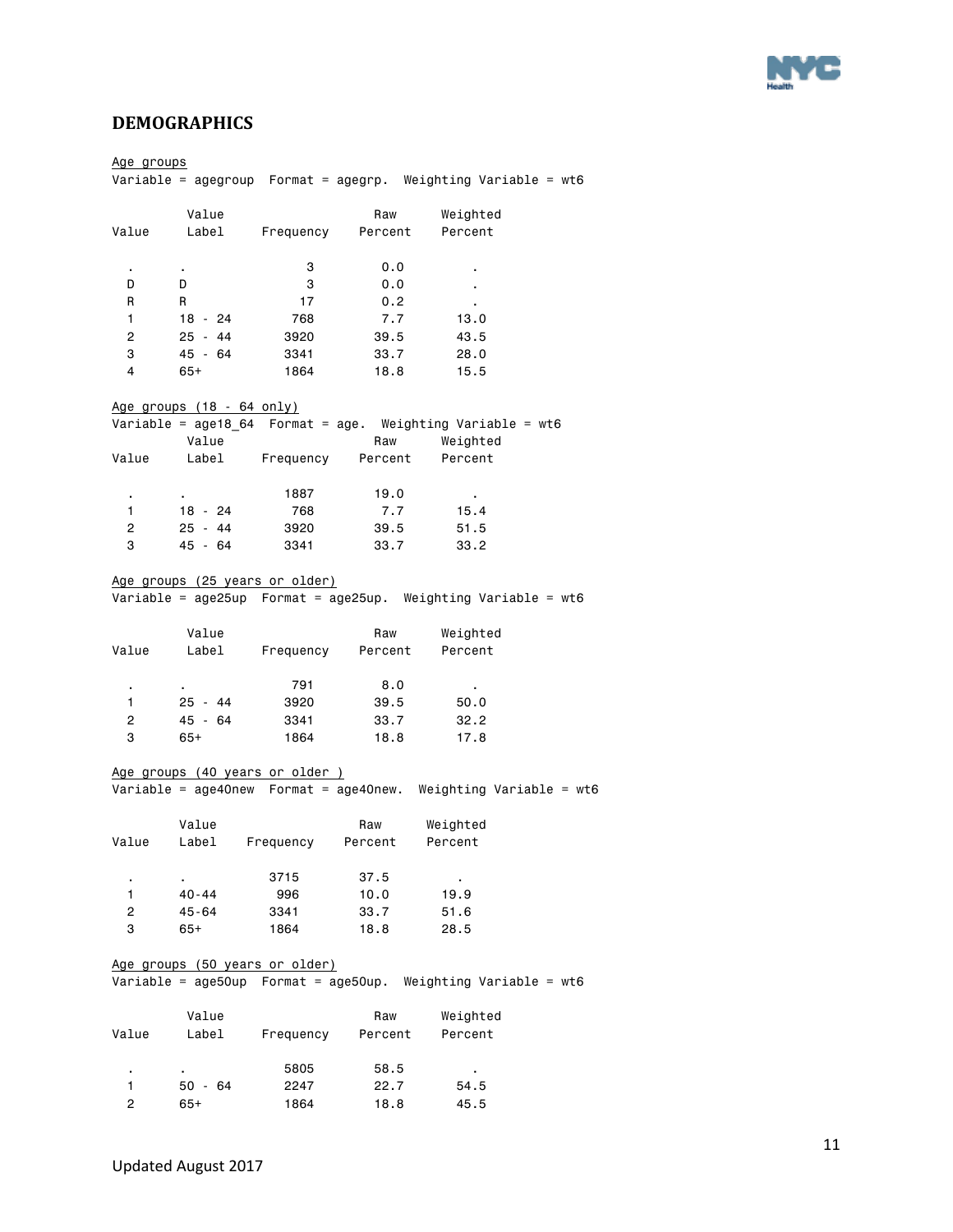

#### Are you male or female?  $\overline{\text{Variable}} = \text{sex}$  Format = sex. Weighting Variable = wt6

| Value | Value<br>Label | Frequency | Raw<br>Percent | Weighted<br>Percent |
|-------|----------------|-----------|----------------|---------------------|
|       | Male           | 3945      | 39.8           | 46.2                |
| っ     | Female         | 5971      | 60.2           | 53.8                |

#### Which group represents your race/ethnicity?

Variable = newrace Format = newrace. Weighting Variable = wt6

| Value | Value Label            | Frequency | Raw<br>Percent | Weighted<br>Percent |
|-------|------------------------|-----------|----------------|---------------------|
|       | White                  | 3773      | 38.0           | 38.5                |
| 2     | <b>Black</b>           | 2592      | 26.1           | 22.8                |
| 3     | Hispanic               | 2537      | 25.6           | 24.6                |
| 4     | Asian/Pacific Islander | 659       | 6.6            | 10.1                |
| 5     | Other                  | 355       | 3.6            | 4.0                 |

### Please tell me which group best represents your Hispanic or Latino/a origin or ancestry

Variable = demog55 Format = dem55f. Weighting Variable = wt6

| Value          | Value Label               | Frequency | Raw<br>Percent | Weighted<br>Percent |
|----------------|---------------------------|-----------|----------------|---------------------|
| ٠              | ٠                         | 7431      | 74.9           |                     |
| D              | D                         | 45        | 0.5            |                     |
| R              | R                         | 17        | 0.2            |                     |
| 1              | Puerto Rican              | 903       | 9.1            | 30.7                |
| 2              | Cuban/Cuban American      | 67        | 0.7            | 2.3                 |
| 3              | Dominican                 | 580       | 5.8            | 24.7                |
| $\overline{4}$ | Mexican/Mexican-American  | 223       | 2.2            | 12.2                |
| 5              | Central or South American | 504       | 5.1            | 23.6                |
| 6              | Other Latin American, or  | 38        | 0.4            | 1.8                 |
| 7              | Other Hispanic/Latino     | 80        | 0.8            | 3.6                 |
| 9              | Spanish                   | 28        | 0.3            | 1.2                 |

NOTE: Available with a Data Use Agreement. Please contact EpiDataRequest@health.nyc.gov

#### Marital Status

Variable = maritalstatus Format = marital. Weighting Variable = wt6

| Value          | Value Label | Frequency | Raw<br>Percent | Weighted<br>Percent |
|----------------|-------------|-----------|----------------|---------------------|
| ٠              | ٠           | 40        | 0.4            | ٠.                  |
| D              | D           | 15        | 0.2            | ٠                   |
| R              | R           | 70        | 0.7            |                     |
|                | Married     | 3602      | 36.3           | 42.9                |
| $\overline{2}$ | Divorced    | 1222      | 12.3           | 9.1                 |
| 3              | Widowed     | 968       | 9.8            | 6.9                 |
|                |             |           |                |                     |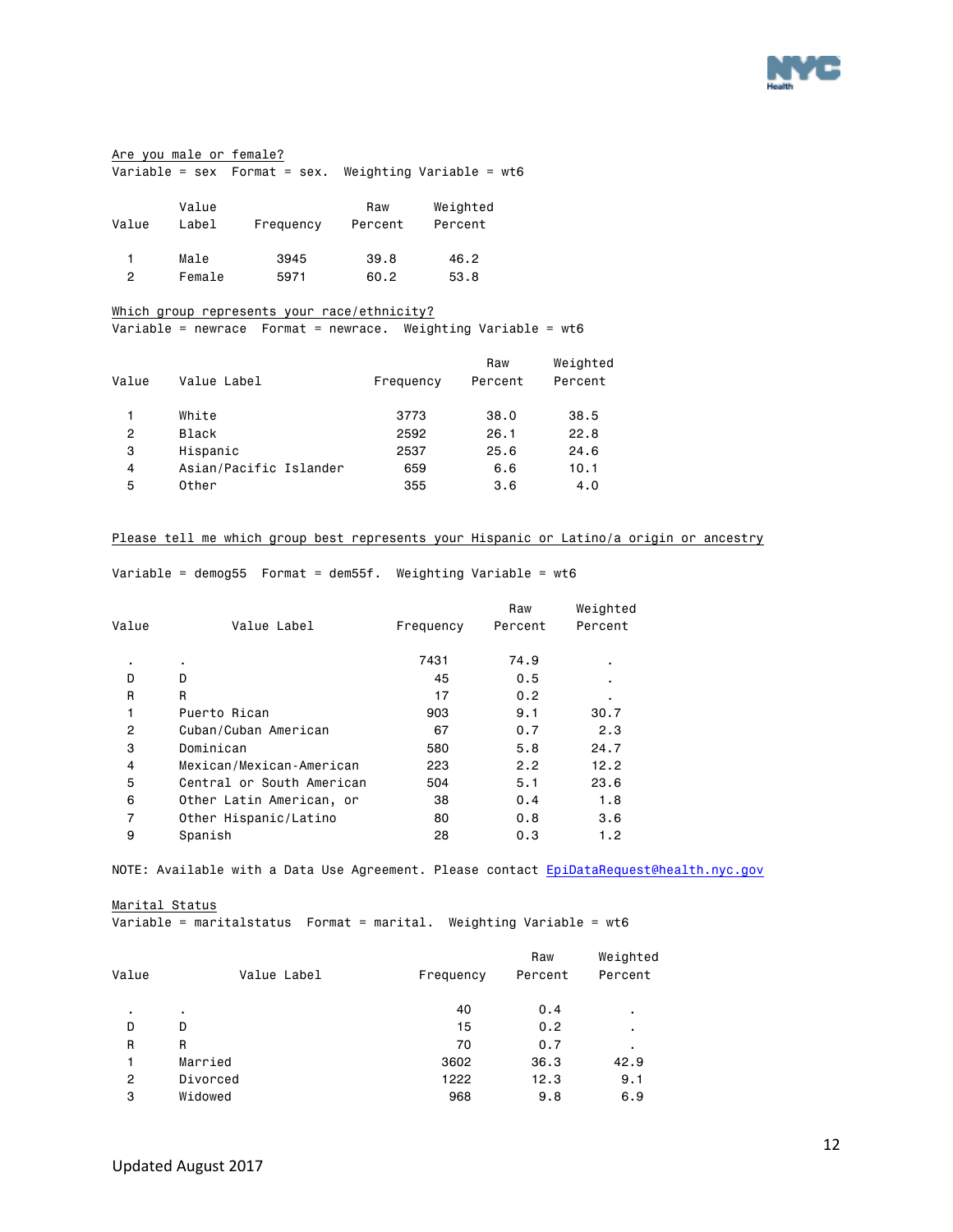

|    | Separated                    | 613  | 6.2  | 4.8  |
|----|------------------------------|------|------|------|
| -5 | Never married                | 2839 | 28.6 | 29.6 |
|    | A member of unmarried couple | 547  | 5.5  | 6.8  |

US or Foreign born (US born includes Puerto Rico and other US Territories) Variable = usborn Format = born. Weighting Variable = wt6

| Value | Value Label  | Frequency | Raw<br>Percent | Weighted<br>Percent |
|-------|--------------|-----------|----------------|---------------------|
| ٠     | ٠            | 61        | 0.6            | ٠                   |
|       | US born      | 6129      | 61.8           | 57.7                |
| 2     | Foreign born | 3726      | 37.6           | 42.3                |

#### Where were you born?

Variable = countrybirth05 Format = cntrynew. Weighting Variable = wt6

|       |                                                 |           | Raw     | Weiahted |
|-------|-------------------------------------------------|-----------|---------|----------|
| Value | Value Label                                     | Frequency | Percent | Percent  |
|       | Country frequencies not reported due to length. | 9707      | 97.9    |          |
|       |                                                 | 209       | 2.1     |          |

NOTE: Available with a Data Use Agreement. Please contact EpiDataRequest@health.nyc.gov

### Where were you born?

Variable = bthregion05 Format = cntrynew. Weighting Variable = wt6

|       |                                                |           | Raw     | Weighted |
|-------|------------------------------------------------|-----------|---------|----------|
| Value | Value Label                                    | Frequency | Percent | Percent  |
|       | Region frequencies not reported due to length. | 9857      | 99.4    |          |
|       |                                                | 59        | 0.6     |          |

NOTE: Available with a Data Use Agreement. Please contact EpiDataRequest@health.nyc.gov

#### Where were you born?

Variable = bthregion2 Format = region20f. Weighting Variable = wt6

|                |                    |           | Raw     | Weighted |
|----------------|--------------------|-----------|---------|----------|
| Value          | Value Label        | Frequency | Percent | Percent  |
| ٠              | ٠.                 | 59        | 0.6     |          |
| D              | D                  | 71        | 0.7     |          |
| 1              | Northern Europe    | 105       | 1.1     | 1.3      |
| $\overline{2}$ | Western Europe     | 84        | 0.8     | 0.9      |
| 3              | Southern Europe    | 105       | 1.1     | 1.2      |
| 4              | Eastern Europe     | 384       | 3.9     | 4.2      |
| 5              | Eastern Asia       | 249       | 2.5     | 4.4      |
| 6              | South Central Asia | 181       | 1.8     | 2.9      |
| 7              | South Eastern Asia | 79        | 0.8     | 1.0      |
| 8              | Western Asia       | 73        | 0.7     | 0.9      |
| 9              | Eastern Africa     | 9         | 0.1     | 0.1      |
| 10             | Middle Africa      | 4         | 0.0     | 0.1      |
| 11             | Northern Africa    | 24        | 0.2     | 0.3      |
| 12             | Southern Africa    | 0         | ٠.      | ٠        |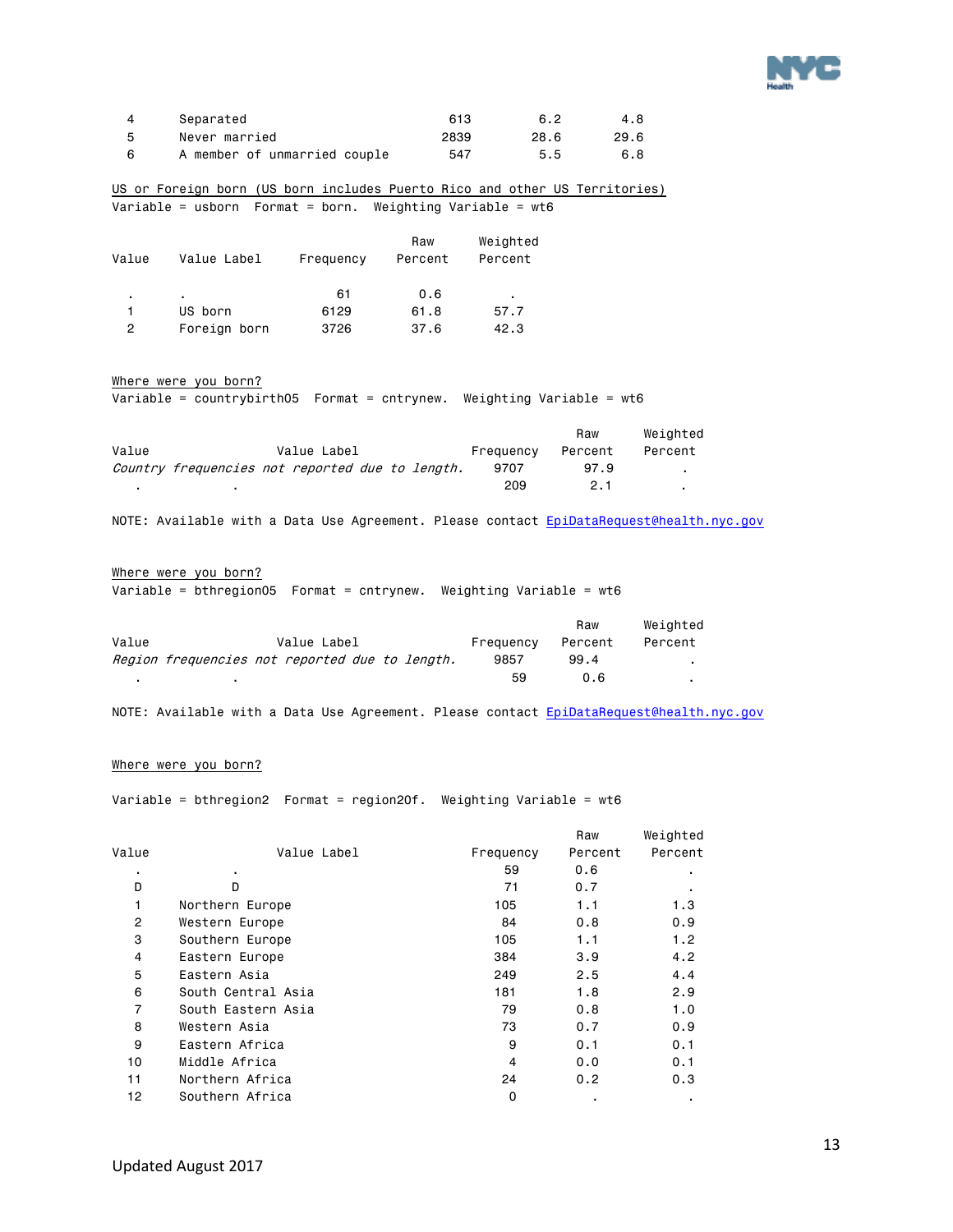

| 13 | Western Africa                        | 72   | 0.7  | 0.7  |
|----|---------------------------------------|------|------|------|
| 14 | Australia and New Zealand             | 11   | 0.1  | 0.2  |
| 15 | Elsewhere Oceania                     | 0    |      |      |
| 16 | Caribbean                             | 1277 | 12.9 | 12.4 |
| 17 | Central America                       | 420  | 4.2  | 4.8  |
| 18 | South America                         | 545  | 5.5  | 6.2  |
| 19 | Northern America - not including U.S. | 35   | 0.4  | 0.5  |
| 20 | United States                         | 6129 | 61.8 | 58.1 |

NOTE: United States includes US territories such as Puerto Rico, US Virgin Islands, and Guam. Available with a Data Use Agreement. Please contact EpiDataRequest@health.nyc.gov

How long have you lived in this country? (Among those born outside 50 US States) Variable = yearsinus Format = yearsus. Weighting Variable = wt6

|       |                      |           | Raw     | Weighted |
|-------|----------------------|-----------|---------|----------|
| Value | Value Label          | Frequency | Percent | Percent  |
|       |                      |           |         |          |
| ٠.    |                      | 5697      | 57.5    | ٠        |
|       | <1 year              | 95        | 1.0     | 3.4      |
| 2     | 1 - $<$ 4 years      | 221       | 2.2     | 6.8      |
| з     | $>= 4 \text{ years}$ | 3903      | 39.4    | 89.7     |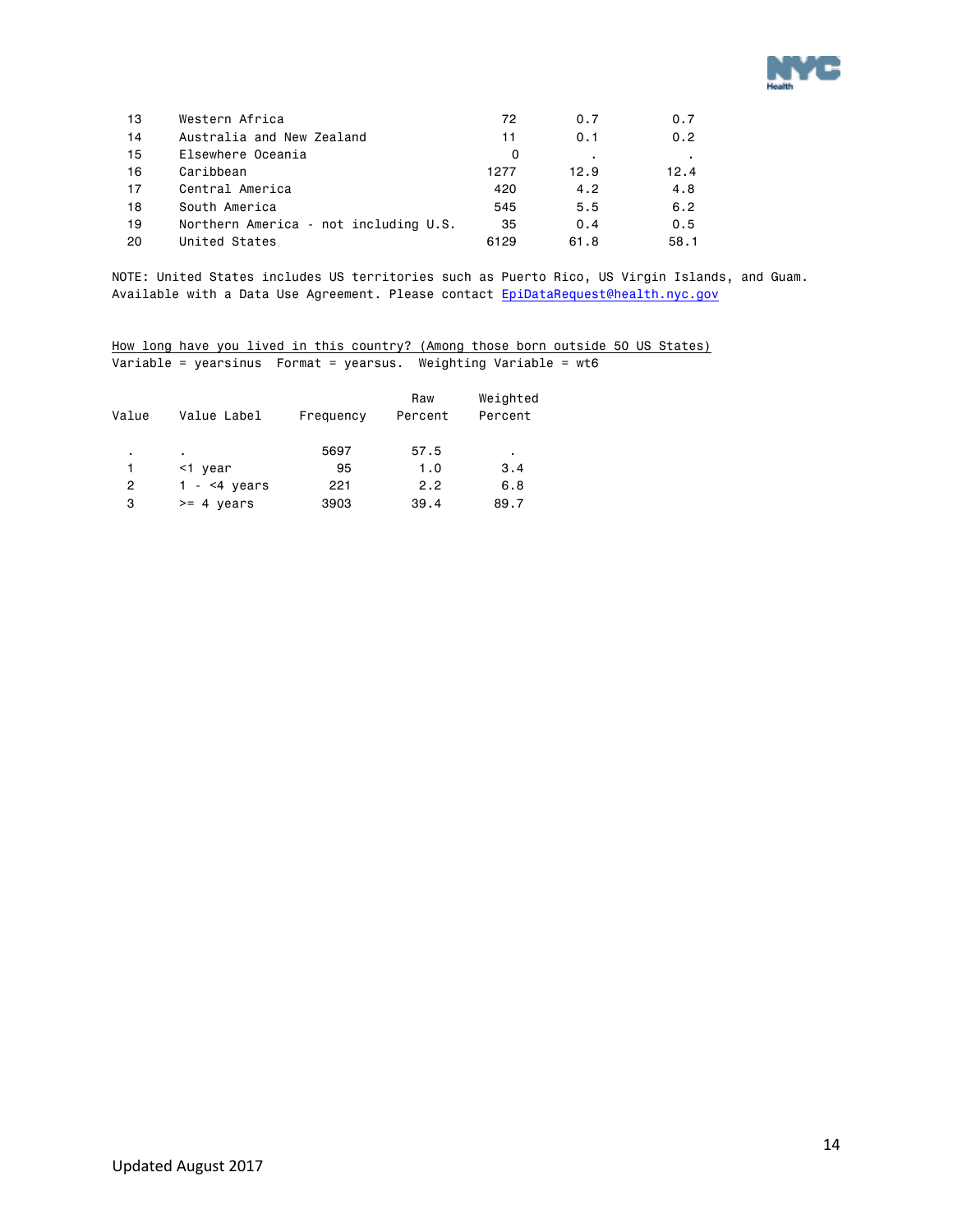

### Presence of children in the household

Variable = child Format = yesno. Weighting Variable = wt6

| Value | Value Label | Frequency | Raw<br>Percent | Weighted<br>Percent |
|-------|-------------|-----------|----------------|---------------------|
| ٠     | ٠           | 2         | 0.0            | ٠                   |
| D     | D           | 4         | 0.0            | ٠                   |
| R     | R           | 23        | 0.2            | ٠                   |
| 1     | Yes         | 3792      | 38.2           | 41.5                |
| 2     | No          | 6095      | 61.5           | 58.5                |
|       |             |           |                |                     |

#### Total number of adults in the household Variable = numadults2 Format = numadults. Weighting Variable = wt6

|                         |           | Raw     | Weighted |
|-------------------------|-----------|---------|----------|
| Value                   | Frequency | Percent | Percent  |
| 1                       | 4054      | 40.9    | 23.5     |
| $\overline{c}$          | 3988      | 40.2    | 46.4     |
| 3                       | 1083      | 10.9    | 17.4     |
| $\overline{\mathbf{4}}$ | 541       | 5.5     | 8.7      |
| 5                       | 182       | 1.8     | 3.1      |
| 6                       | 42        | 0.4     | 0.6      |
| 7<br>more<br>or         | 26        | 0.3     | 0.4      |

NOTE: Available with a Data Use Agreement. Please contact EpiDataRequest@health.nyc.gov

### Total household size (Adults plus children)

Variable = hhsize Format = hhsize. Weighting Variable = wt6

|                |           | Raw     | Weighted |
|----------------|-----------|---------|----------|
| Value          | Frequency | Percent | Percent  |
| $\mathbf{1}$   | 3001      | 30.3    | 18.0     |
| $\overline{2}$ | 2708      | 27.3    | 27.8     |
| 3              | 1596      | 16.1    | 19.1     |
| $\overline{4}$ | 1355      | 13.7    | 17.8     |
| 5              | 703       | 7.1     | 9.7      |
| 6              | 302       | 3.0     | 4.0      |
| or more<br>7   | 251       | 2.5     | 3.6      |

Educational status

Variable = education Format = educat. Weighting Variable = wt6

|       |                               |           | Raw     | Weighted |
|-------|-------------------------------|-----------|---------|----------|
| Value | Value Label                   | Frequency | Percent | Percent  |
| ٠     |                               | 144       | 1.5     |          |
| 1     | Less than high school         | 1736      | 17.5    | 17.3     |
| 2     | High school graduate          | 2440      | 24.6    | 24.4     |
| з     | Some college/technical school | 2088      | 21.1    | 21.1     |
| 4     | College graduate              | 3508      | 35.4    | 37.2     |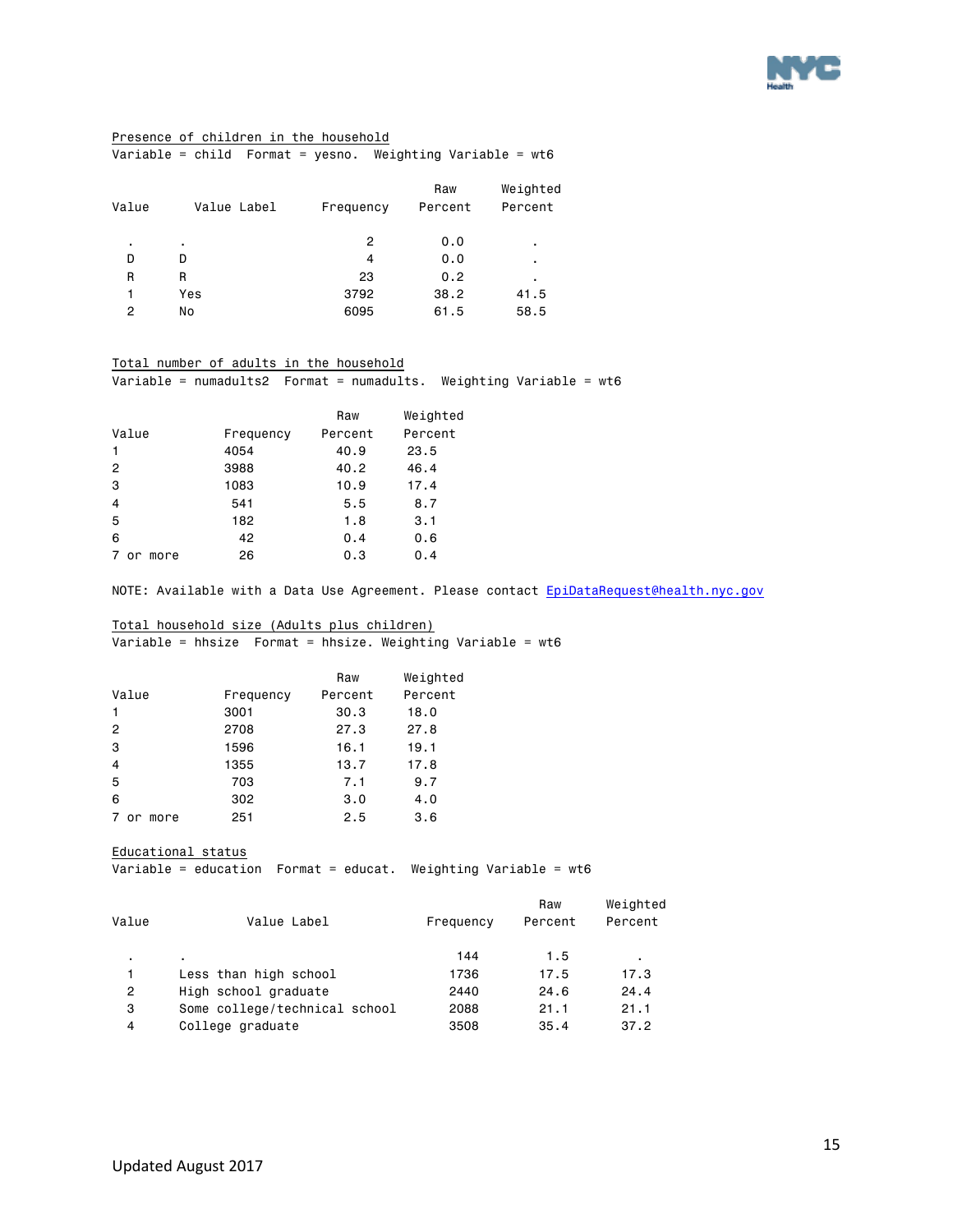

#### What is the highest grade or year of school you completed? Variable = demog17 Format = dem17f. Weighting Variable = wt6

| Value          | Value Label                                                       | Frequency | Raw<br>Percent | Weighted<br>Percent |
|----------------|-------------------------------------------------------------------|-----------|----------------|---------------------|
|                |                                                                   | 82        | 0.8            |                     |
| D.             | $\blacksquare$<br>D                                               | 37        | 0.4            | ٠                   |
| R              | R                                                                 | 25        | 0.3            | ٠.                  |
|                | Never attended school or only attended kindergarten               | 50        | 0.5            | 0.6                 |
| $\overline{2}$ | Grades 1 through 8 (Elementary)                                   | 742       | 7.5            | 7.1                 |
| 3              | Grades 9 through 11 (Some high school)                            | 944       | 9.5            | 9.6                 |
| 4              | Grade 12 or GED (High school graduate)                            | 2440      | 24.6           | 24.4                |
| 5              | College 1 year to 3 years (Some college or technical school) 2088 |           | 21.1           | 21.1                |
| 6              | College 4 years or more (College graduate)                        | 3508      | 35.4           | 37.2                |

Employment status

Variable = employment05 Format = employ. Weighting Variable = wt6

| Value          | Value Label         | Frequency | Raw<br>Percent | Weighted<br>Percent |
|----------------|---------------------|-----------|----------------|---------------------|
| ٠              | ٠.                  | 147       | 1.5            | ٠                   |
| 1              | Employed for wages  | 4986      | 50.3           | 52.7                |
| $\overline{2}$ | Self-employed       | 849       | 8.6            | 9.3                 |
| 3              | Out of work >1 year | 406       | 4.1            | 4.1                 |
| 4              | Out of work <1 year | 394       | 4.0            | 4.5                 |
| 5              | Homemaker           | 560       | 5.6            | 6.2                 |
| 6              | Student             | 366       | 3.7            | 5.4                 |
| 7              | Retired             | 1557      | 15.7           | 13.0                |
| 8              | Unable to work      | 651       | 6.6            | 4.9                 |
|                |                     |           |                |                     |

#### Household poverty, based on annual income

Variable = povertygroup Format = poverty. Weighting Variable = wt6

 Raw Weighted Value Value Label Frequency Percent Percent . . 150 1.5 . R R 700 7.1 . 1 <100% poverty 1871 18.9 20.1 2 100% - <200% poverty 1606 16.2 17.7 3 200% - < 400% poverty 1671 16.9 17.7 4 400% - < 600% poverty 1430 14.4 15.3 5 > 600% poverty 1639 16.5 18.6

6 Don't know 849 8.6 10.6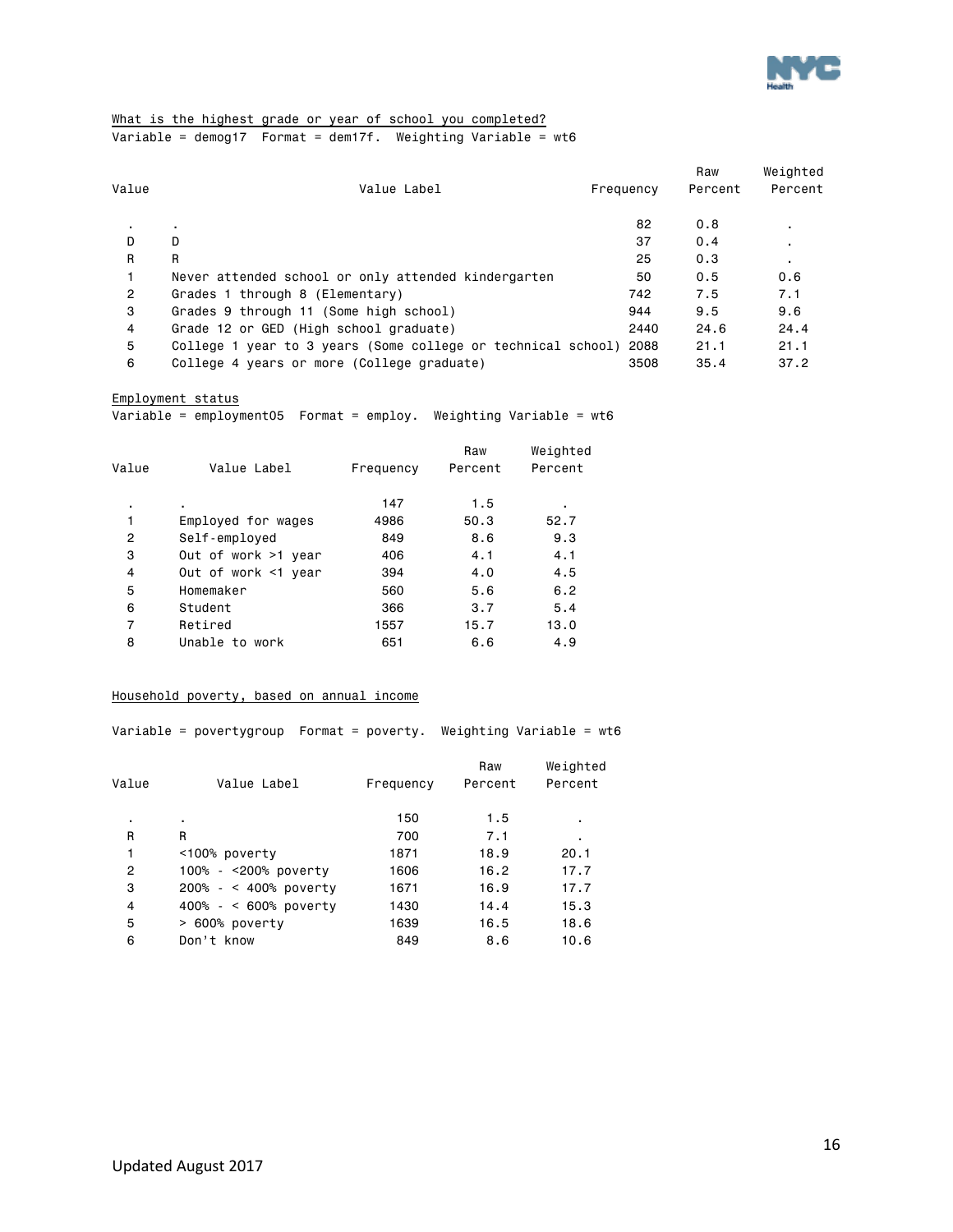

Household annual income from all sources, <200% federal poverty level (FPL) Variable = pov200 Format = pov200f. Weighting Variable = wt6

| Value | Value Label    | Frequency | Raw<br>Percent | Weighted<br>Percent |
|-------|----------------|-----------|----------------|---------------------|
| ٠     | ٠              | 718       | 7.2            | ٠                   |
|       | <200% poverty  | 3675      | 37.1           | 39.6                |
| 2     | >=200% poverty | 5034      | 50.8           | 54.2                |
| 3     | Don't know     | 489       | 4.9            | 6.2                 |

Household annual income from all sources (3 categories) Variable = povgroup3 Format = povgrp3f. Weighting Variable = wt6

|       | Value      |           | Raw     | Weighted |
|-------|------------|-----------|---------|----------|
| Value | Label      | Frequency | Percent | Percent  |
| ٠     | ٠          | 143       | 1.4     | ٠        |
| R     | R          | 663       | 6.7     | ٠        |
| 1     | < 200%     | 3675      | 37.1    | 40.0     |
| 2     | 200-399%   | 1671      | 16.9    | 17.6     |
| 3     | $400 + %$  | 3123      | 31.5    | 34.4     |
| 4     | Don't know | 641       | 6.5     | 8.0      |

Household poverty based on annual income. Use ONLY to compare 2002 or 2003 to later years Variable = newpovgrps Format = newpovft. Weighting Variable = wt6

|       | Value    |           | Raw     | Weighted |
|-------|----------|-----------|---------|----------|
| Value | Label    | Frequency | Percent | Percent  |
| ٠     | ٠        | 1699      | 17.1    | ٠        |
| 1     | < 100%   | 1871      | 18.9    | 22.5     |
| 2     | 100-199% | 1606      | 16.2    | 19.8     |
| 3     | 200-399% | 1671      | 16.9    | 19.8     |
| 4     | 400-599% | 1430      | 14.4    | 17.2     |
| 5     | $600%+$  | 1639      | 16.5    | 20.8     |

#### Sexual identity

Variable = sexualid Format = sexual. Weighting Variable = wt6

| Value | Value Label  | Frequency | Raw<br>Percent | Weighted<br>Percent |
|-------|--------------|-----------|----------------|---------------------|
| ٠     | ٠            | 1272      | 12.8           | ٠                   |
|       | Heterosexual | 8301      | 83.7           | 96.0                |
| 2     | Gay/Lesbian  | 222       | 2.2            | 2.5                 |
| 3     | Bisexual     | 121       | 1.2            | 1.5                 |

What language do you speak most often at home? Variable = athomelanguage05 Format = athome. Weighting Variable = wt6

|       | Value   |           | Raw     | Weighted |
|-------|---------|-----------|---------|----------|
| Value | Label   | Frequency | Percent | Percent  |
|       |         |           |         |          |
| ٠     | ٠       | 69        | 0.7     | ٠        |
|       | English | 7237      | 73.0    | 69.6     |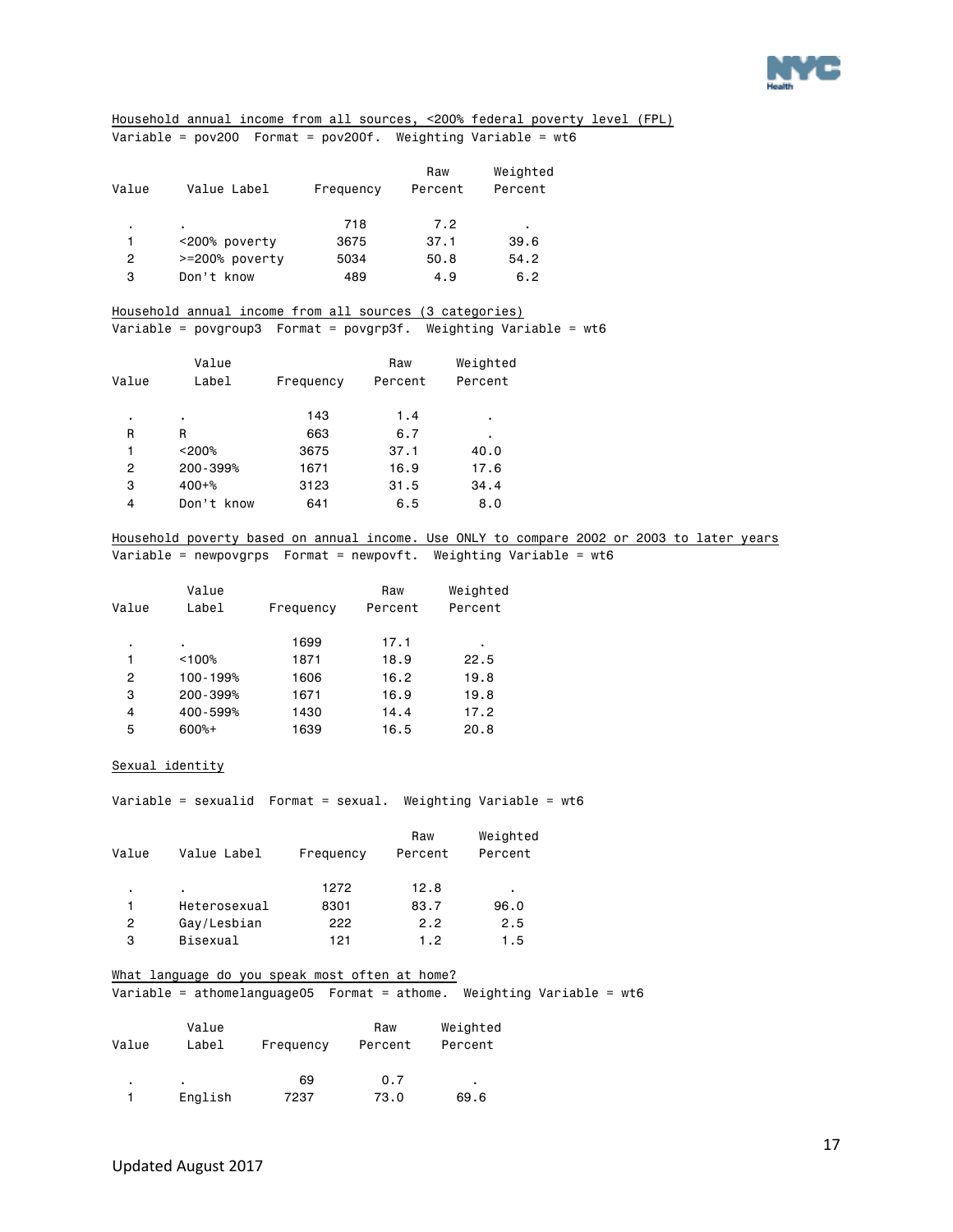

| 2 | Spanish | 1533 | 15.5 | 15.8 |
|---|---------|------|------|------|
| 3 | Russian | 202  | 2.0  | 2.2  |
| 4 | Chinese | 196  | 2.0  | 3.4  |
| 5 | Indian  | 52   | 0.5  | 0.7  |
| 6 | Other   | 627  | 6.3  | 8.2  |

Body mass index (BMI) (Based on self-reported height and weight) Variable = bmi Format = not applicable Weighting Variable =  $wt6$ 

| Value    | Frequency |
|----------|-----------|
|          | 761       |
| 7.6-88.7 | 9155      |

### Body weight status based on BMI (4 categories)

Variable = weight05in4 Format = weight. Weighting Variable = wt6

| Value | Value Label   | Frequency | Raw<br>Percent | Weighted<br>Percent |  |
|-------|---------------|-----------|----------------|---------------------|--|
| ٠.    | ٠             | 680       | 6.9            | ٠                   |  |
| 1     | Under weight  | 193       | 1.9            | 2.4                 |  |
| 2     | Normal weight | 3741      | 37.7           | 43.1                |  |
| 3     | Over weight   | 3214      | 32.4           | 34.7                |  |
| 4     | Obese         | 2088      | 21.1           | 19.7                |  |

### Body weight status based on BMI (3 categories)

Variable = weightall Format = wt. Weighting Variable = wt6

| Value | Value Label         |           | Raw<br>Percent | Weighted<br>Percent |
|-------|---------------------|-----------|----------------|---------------------|
|       |                     | Frequency |                |                     |
| ٠     |                     | 680       | 6.9            | ٠                   |
| 1     | Under/normal weight | 3934      | 39.7           | 45.5                |
| 2     | Over weight         | 3214      | 32.4           | 34.7                |
| 3     | Obese               | 2088      | 21.1           | 19.7                |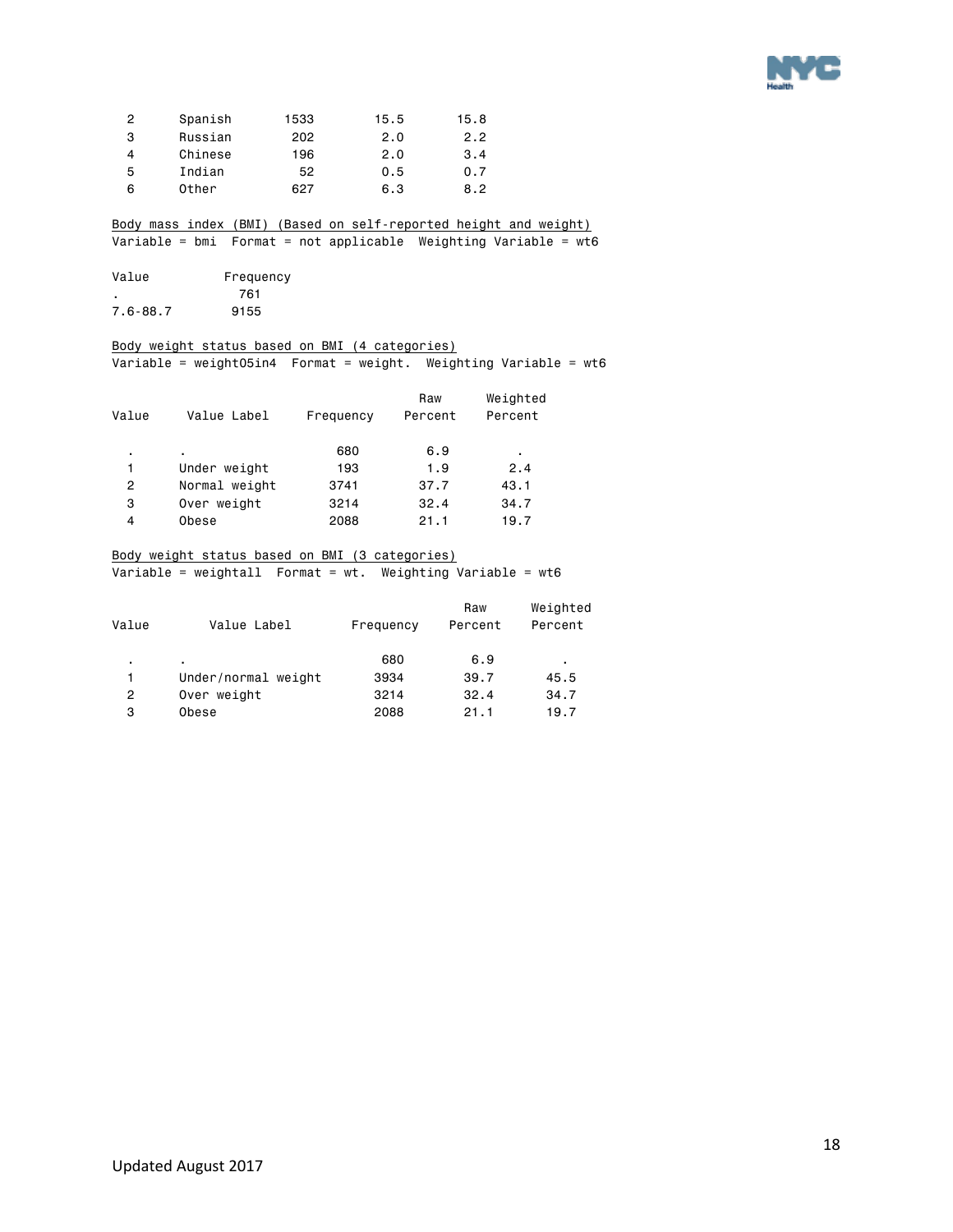

### <span id="page-18-0"></span>**DOMESTIC VIOLENCE**

2 No 9254 93.3 98.1

In past 12 months were you frightened for safety because of anger or threats of an intimate partner?  $\overline{\text{Variable}} = \text{a}$   $\text{�} = \text{a}$   $\text{�} = \text{b}$   $\text{B}$   $\text{B} = \text{b}$   $\text{b}$   $\text{b}$   $\text{b}$   $\text{b}$   $\text{b}$   $\text{b}$   $\text{b}$   $\text{b}$   $\text{c}$   $\text{b}$   $\text{d}$   $\text{d}$   $\text{d}$   $\text{d}$   $\text{b}$   $\text{d}$   $\text{d}$   $\text{d}$   $\text{d}$   $\$ Value **Raw** Weighted Value Label Frequency Percent Percent . . 370 3.7 . D D 64 0.6 . R R 46 0.5 . 1 Yes 182 1.8 1.9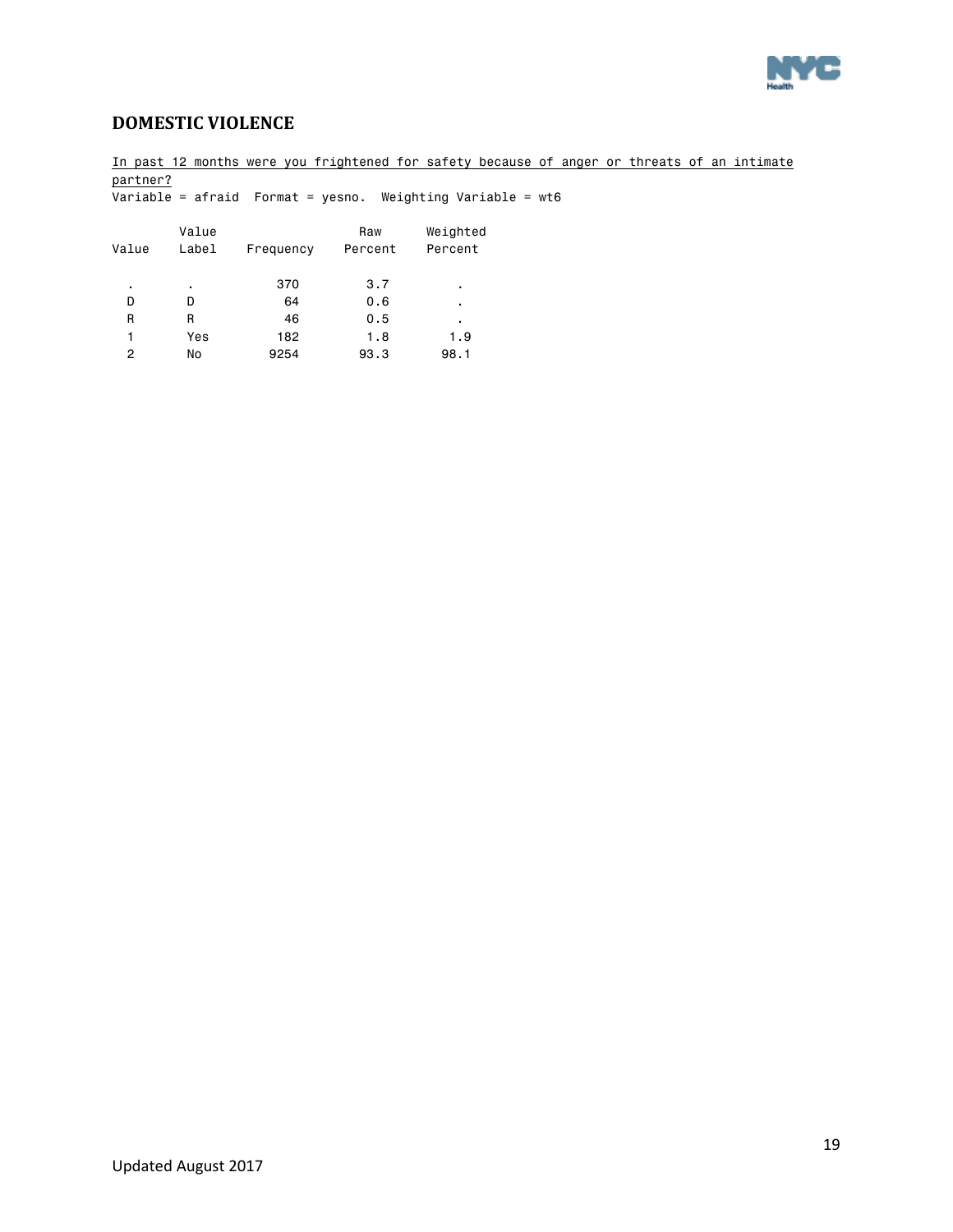

### <span id="page-19-0"></span>**DRUG USE**

1 Yes 29 0.3 0.4 2 No 8961 90.4 99.6

In the past 12 months have you used Crystal Methamphetamine also known as crystal, tina, crank or rock? Variable = crystalmeth Format = yesno. Weighting Variable = wt6 Value Raw Weighted Value Label Frequency Percent Percent . . 365 3.7 . D D 489 4.9 . R R 72 0.7 .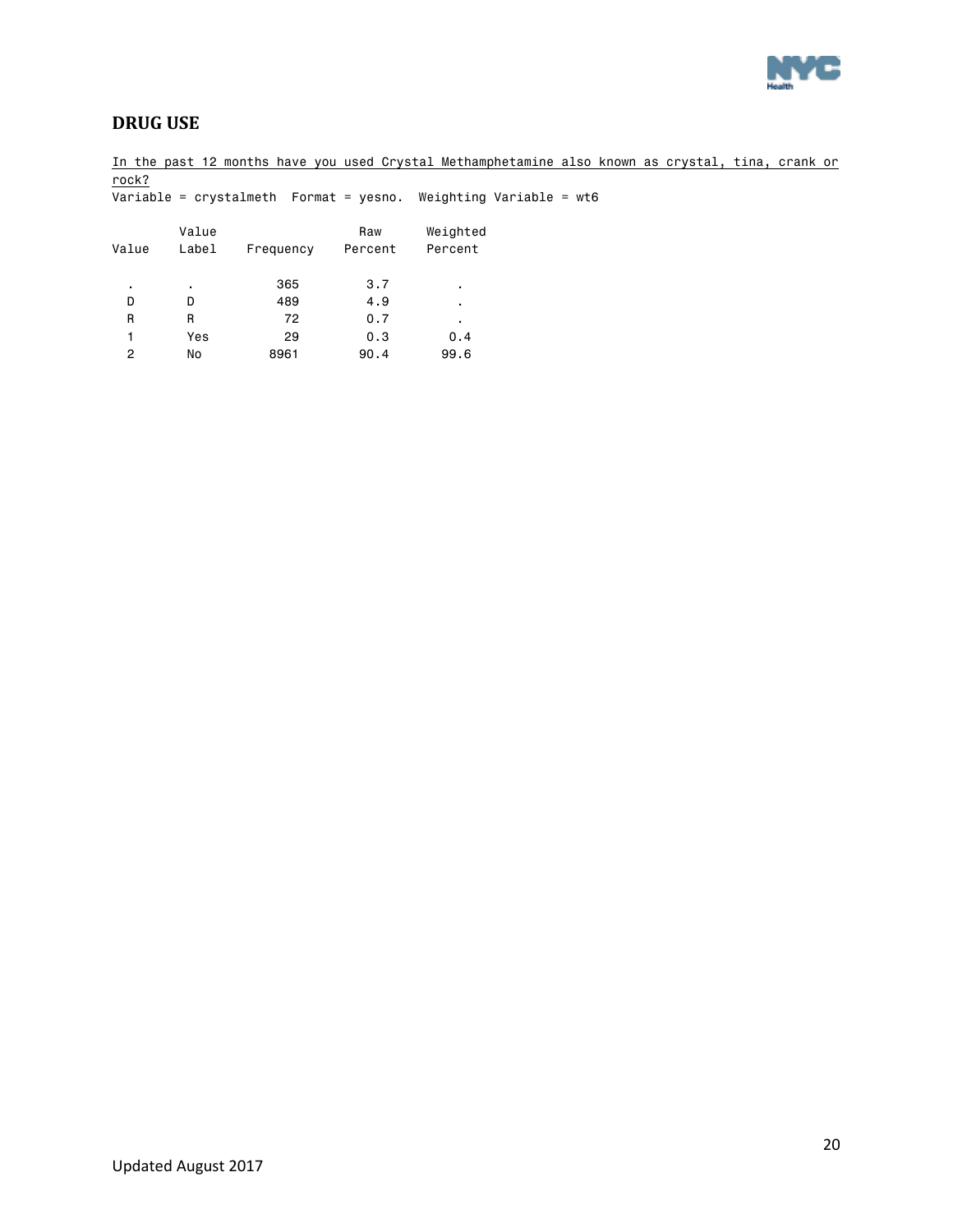

### <span id="page-20-0"></span>**HEALTH STATUS**

|                         | Self-reported general health status                           |           |         |                                                                                 |                                                                                                   |
|-------------------------|---------------------------------------------------------------|-----------|---------|---------------------------------------------------------------------------------|---------------------------------------------------------------------------------------------------|
|                         | Value                                                         |           | Raw     | Variable = generalhealth  Format = health. Weighting Variable = wt6<br>Weighted |                                                                                                   |
| Value                   | Label                                                         | Frequency | Percent | Percent                                                                         |                                                                                                   |
| $\blacksquare$          | $\blacksquare$                                                | 121       | 1.2     | $\bullet$ .                                                                     |                                                                                                   |
| 1                       | Excellent                                                     | 1722      | 17.4    | 19.1                                                                            |                                                                                                   |
| $\overline{c}$          | Very Good                                                     | 2398      | 24.2    | 25.0                                                                            |                                                                                                   |
| 3                       | Good                                                          | 3328      | 33.6    | 34.0                                                                            |                                                                                                   |
| 4                       | Fair                                                          | 1606      | 16.2    | 15.5                                                                            |                                                                                                   |
| 5                       | Poor                                                          | 741       | 7.5     | 6.4                                                                             |                                                                                                   |
|                         |                                                               |           |         |                                                                                 | Thinking about your mental health, which includes physical illness and injury, for how many days  |
|                         |                                                               |           |         | during the past 30 days was your mental health not good? (Continuous)           |                                                                                                   |
|                         |                                                               |           |         | Variable = health6    Format = not applicable    Weighting Variable = wt9       |                                                                                                   |
| Value                   | Frequency                                                     |           |         |                                                                                 |                                                                                                   |
| D                       | 209                                                           |           |         |                                                                                 |                                                                                                   |
| R                       | 26                                                            |           |         |                                                                                 |                                                                                                   |
| 0                       | 5992                                                          |           |         |                                                                                 |                                                                                                   |
| 1-30                    | 4089                                                          |           |         |                                                                                 |                                                                                                   |
|                         |                                                               |           |         |                                                                                 | Thinking about your mental health, which includes stress, depression, and problems with emotions, |
|                         |                                                               |           |         |                                                                                 | for about how many days during the past 30 days was your mental health not good?                  |
|                         |                                                               |           |         | Variable = poormentaldays05  Format = poor. Weighting Variable = wt6            |                                                                                                   |
|                         |                                                               |           | Raw     | Weighted                                                                        |                                                                                                   |
| Value                   | Value Label                                                   | Frequency | Percent | Percent                                                                         |                                                                                                   |
| D                       | D                                                             | 209       | 2.1     | ٠                                                                               |                                                                                                   |
| R                       | R                                                             | 26        | 0.3     |                                                                                 |                                                                                                   |
| 1                       | None                                                          | 5592      | 56.4    | 57.5                                                                            |                                                                                                   |
| $\overline{\mathbf{c}}$ | $1 - 3$ days                                                  | 1426      | 14.4    | 15.6                                                                            |                                                                                                   |
| 3                       | $4 - 10$ days                                                 | 1306      | 13.2    | 13.6                                                                            |                                                                                                   |
| 4                       | $11 - 29$ days                                                | 711       | 7.2     | 7.2                                                                             |                                                                                                   |
| 5                       | 30 days                                                       | 646       | 6.5     | 6.1                                                                             |                                                                                                   |
|                         |                                                               |           |         |                                                                                 | Mental health not good on 14 or more of last 30 days- Frequent mental distress (FMD)              |
|                         | Variable = $fmd$ Format = $fmds$ . Weighting Variable = $wt6$ |           |         |                                                                                 |                                                                                                   |
|                         |                                                               |           | Raw     | Weighted                                                                        |                                                                                                   |
| Value                   | Value Label                                                   | Frequency | Percent | Percent                                                                         |                                                                                                   |
| D                       | D                                                             | 209       | 2.1     |                                                                                 |                                                                                                   |
| R                       | R                                                             | 26        | 0.3     |                                                                                 |                                                                                                   |
| 1                       | $0 - 13$ days                                                 | 8364      | 84.3    | 87.2                                                                            |                                                                                                   |
| $\overline{c}$          | $14+$ days                                                    | 1317      | 13.3    | 12.8                                                                            |                                                                                                   |
|                         |                                                               |           |         |                                                                                 | Thinking about your physical health, which includes physical illness and injury, for how many     |
|                         |                                                               |           |         |                                                                                 | days during the past 30 days was your physical health not good? (Continuous)                      |
|                         |                                                               |           |         | Variable = health2  Format = not applicable Weighting Variable = $wt6$          |                                                                                                   |
| Value                   | Frequency                                                     |           |         |                                                                                 |                                                                                                   |
| D                       | 250                                                           |           |         |                                                                                 |                                                                                                   |
| R                       | 18                                                            |           |         |                                                                                 |                                                                                                   |
| 0                       | 5849                                                          |           |         |                                                                                 |                                                                                                   |
| $1 - 30$                | 3799                                                          |           |         |                                                                                 |                                                                                                   |
|                         |                                                               |           |         |                                                                                 |                                                                                                   |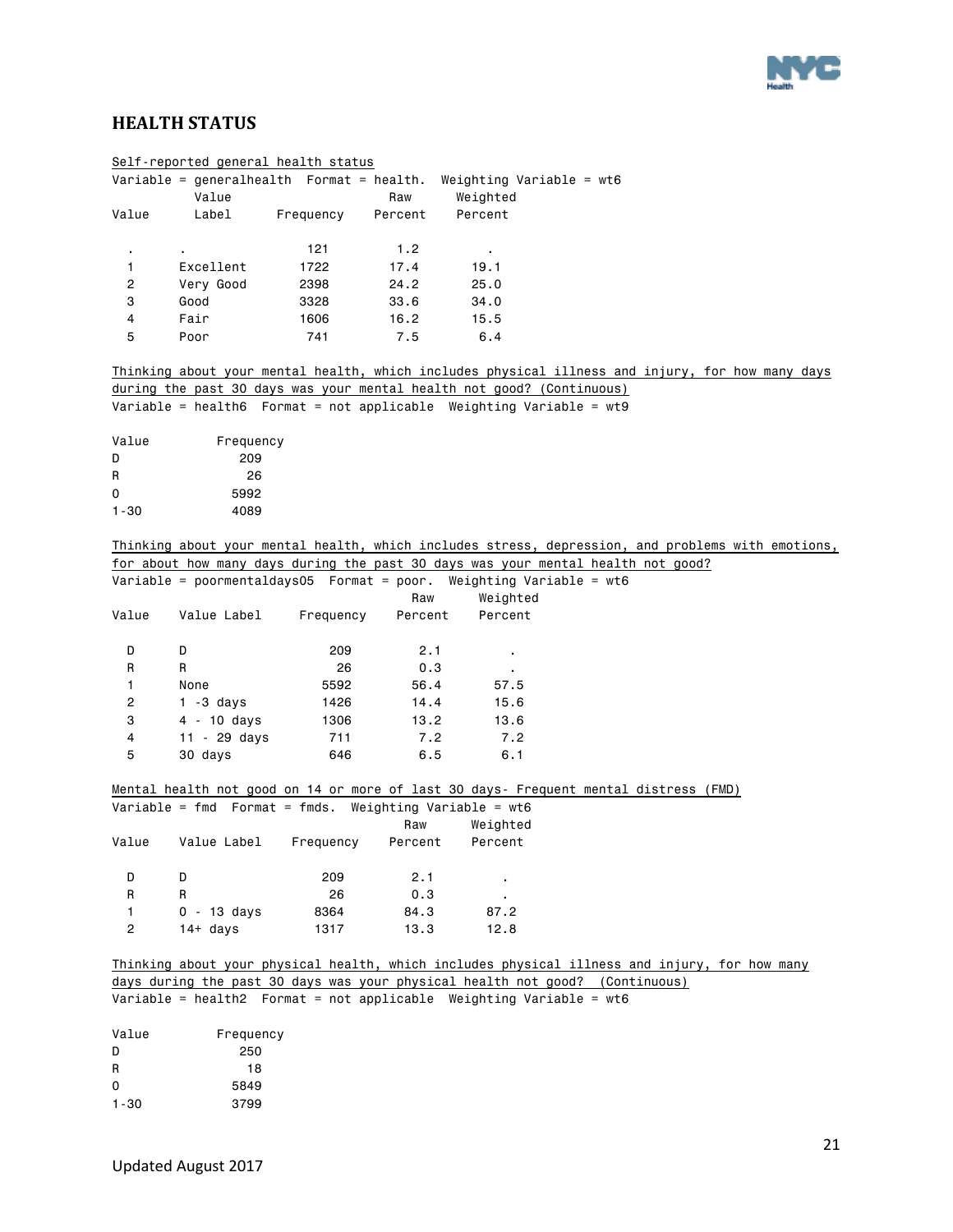

Thinking about your physical health, which includes physical illness and injury, for how many days during the past 30 days was your physical health not good? Variable = poorphysicaldays Format = poor. Weighting Variable = wt6

| Value | Value Label   | Frequency | Raw<br>Percent | Weighted<br>Percent |
|-------|---------------|-----------|----------------|---------------------|
| D     | D             | 250       | 2.5            | ٠                   |
| R     | R             | 18        | 0.2            | ٠                   |
| 1     | None          | 5849      | 59.0           | 62.6                |
| 2     | $1 - 3$ days  | 1400      | 14.1           | 14.7                |
| 3     | $4 - 10$ days | 1004      | 10.1           | 10.3                |
| 4     | 11 - 29 days  | 589       | 5.9            | 5.1                 |
| 5     | 30 days       | 806       | 8.1            | 7.3                 |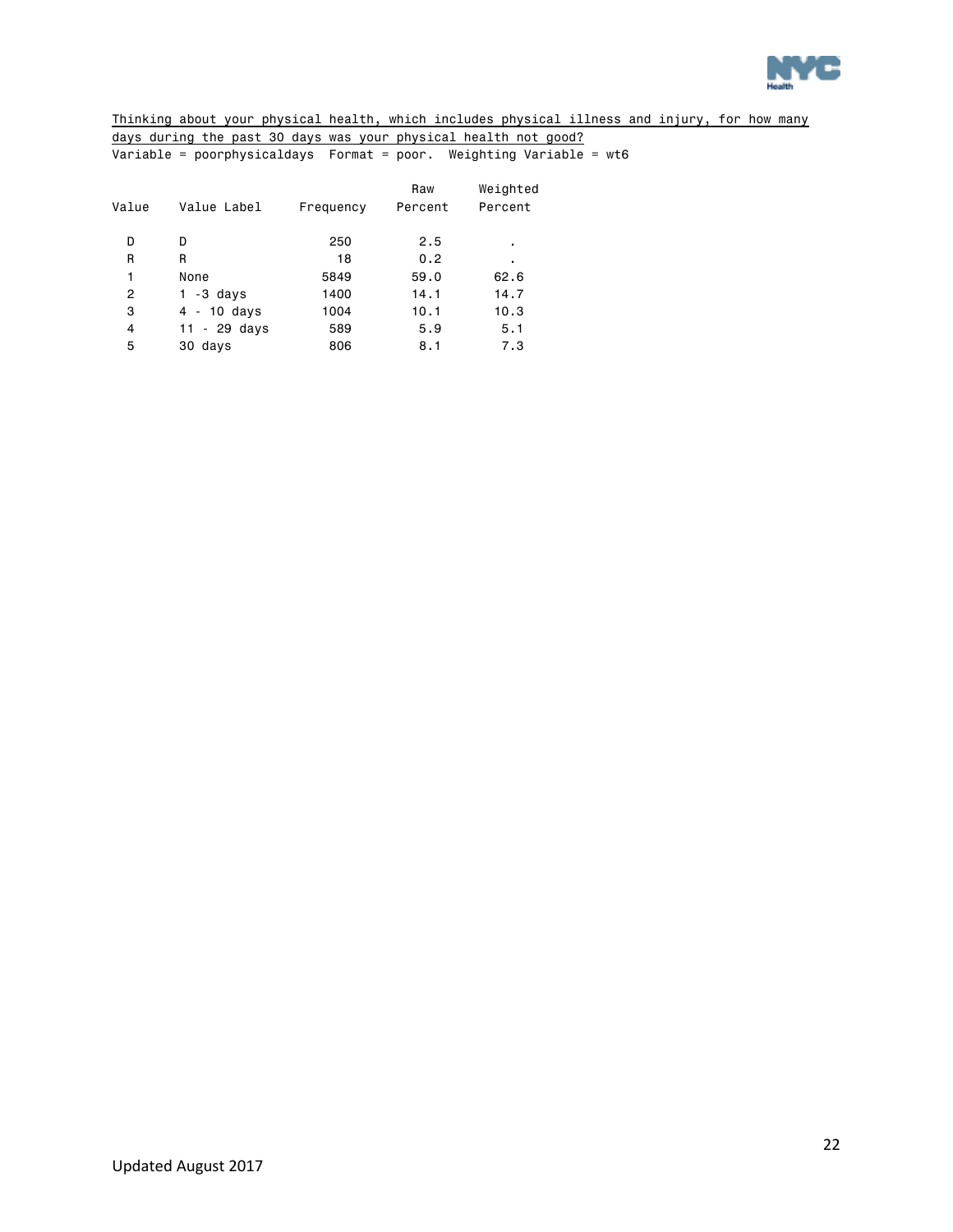

### <span id="page-22-0"></span>**HIV**

|                |                | Have you ever been tested for HIV?     |           |          |                                                                        |
|----------------|----------------|----------------------------------------|-----------|----------|------------------------------------------------------------------------|
|                |                |                                        |           |          | Variable = everhivtest05    Format = yesno. Weighting Variable = $wt6$ |
|                | Value          |                                        | Raw       | Weighted |                                                                        |
| Value          | Label          | Frequency                              | Percent   | Percent  |                                                                        |
| ٠              | $\blacksquare$ | 302                                    | 3.0       |          |                                                                        |
| D              | D              | 337                                    | 3.4       |          |                                                                        |
| R              | R.             | 45                                     | 0.5       |          |                                                                        |
| 1              | Yes            | 4980                                   | 50.2      | 53.0     |                                                                        |
| $\overline{c}$ | No             | 4252                                   | 42.9      | 47.0     |                                                                        |
|                |                |                                        |           |          | Have you had an HIV test in the last 12 months? (Among all adults)     |
|                |                |                                        |           |          | Variable = hiv12months05  Format = yesno. Weighting Variable = $w$ t6  |
|                | Value          |                                        | Raw       | Weighted |                                                                        |
| Value          | Label          | Frequency Percent                      |           | Percent  |                                                                        |
|                |                | 743                                    | 7.5       |          |                                                                        |
| $\mathbf{1}$   | Yes            | 2223                                   | 22.4      | 23.9     |                                                                        |
| $\overline{c}$ | No             | 6950                                   | 70.1      | 76.1     |                                                                        |
|                |                | Kind of HIV test used when last tested |           |          |                                                                        |
|                |                |                                        |           |          | Variable = hivtesttype  Format = typetest. Weighting Variable = wt6    |
|                |                |                                        |           | Raw      | Weighted                                                               |
| Value          |                | Value Label                            | Frequency | Percent  | Percent                                                                |
|                |                |                                        | 7696      | 77.6     |                                                                        |
| D              | D              |                                        | 42        | 0.4      |                                                                        |
| R              | R              |                                        | 3         | 0.0      |                                                                        |
| 1              | Rapid test     |                                        | 237       | 2.4      | 11.4                                                                   |
| 2              |                | Conventional test                      | 1878      | 18.9     | 86.3                                                                   |
| 3              | Other          |                                        | 60        | 0.6      | 2.3                                                                    |
|                |                |                                        |           |          |                                                                        |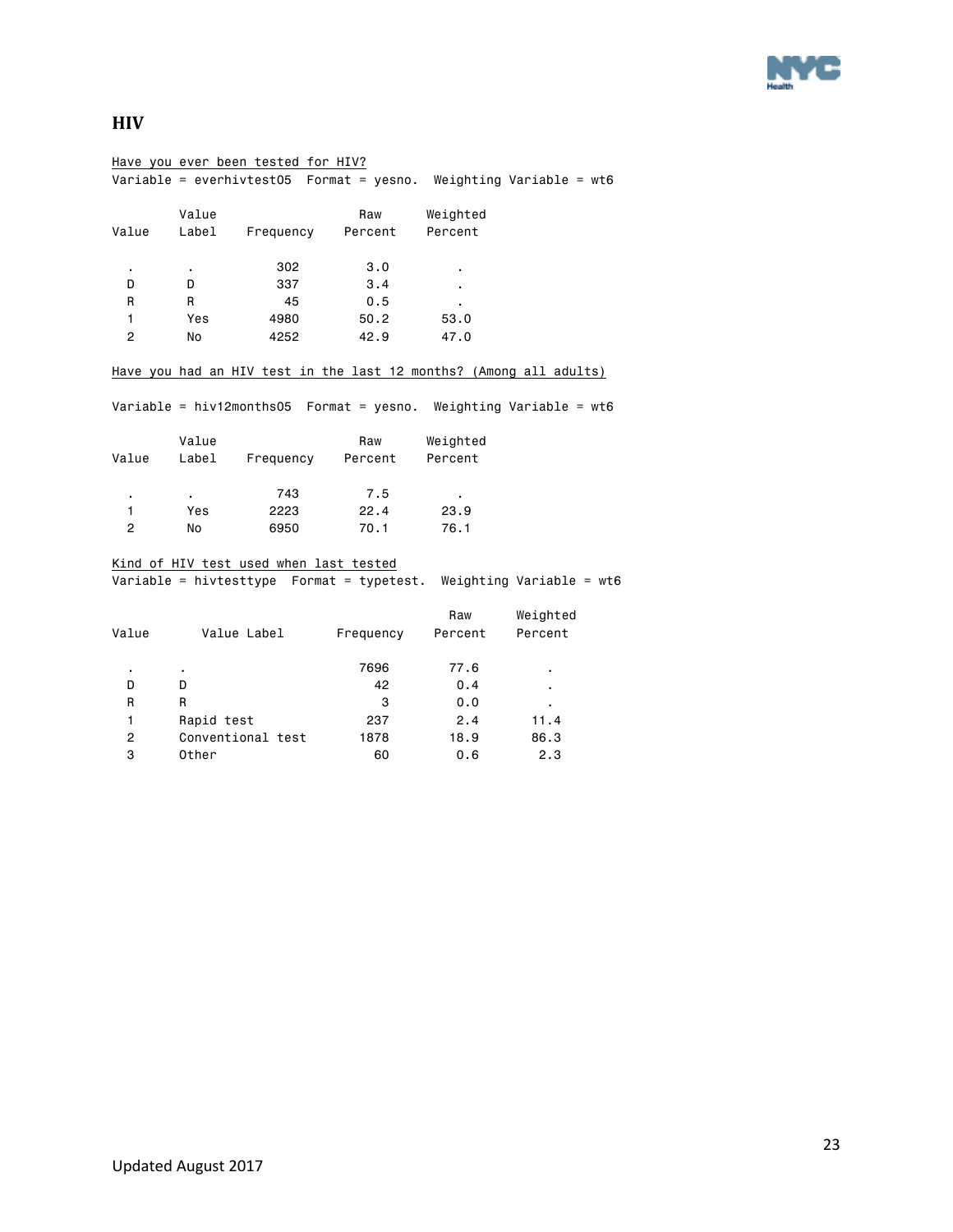

### <span id="page-23-0"></span>**HOUSING**

Is this home or apartment own, rented, or occupied without payment or rent? Variable = homeownership Format = homeown. Weighting Variable = wt6

| Value Label              | Frequency | Raw<br>Percent | Weighted<br>Percent |
|--------------------------|-----------|----------------|---------------------|
| ٠.                       | 213       | 2.1            | ٠                   |
| D                        | 23        | 0.2            | ٠                   |
| R                        | 92        | 0.9            | ٠                   |
| Owned                    | 3544      | 35.7           | 37.7                |
| Rented                   | 5960      | 60.1           | 61.3                |
| Occupied without payment | 84        | 0.8            | 1.0                 |
|                          |           |                |                     |

NOTE: Available with a Data Use Agreement. Please contact EpiDataRequest@health.nyc.gov

How many living units or apartments are in your building? Variable = housingunits Format = houseunit. Weighting Variable = wt6

|       | Value     |           | Raw     | Weighted |
|-------|-----------|-----------|---------|----------|
| Value | Label     | Frequency | Percent | Percent  |
|       |           |           |         |          |
| ٠     | ٠         | 230       | 2.3     | ٠        |
| D     | D         | 488       | 4.9     | ٠        |
| R     | R         | 63        | 0.6     | ٠        |
| 1     | $1 - 2$   | 2964      | 29.9    | 33.5     |
| 2     | $3 - 9$   | 1724      | 17.4    | 18.9     |
| 3     | $10 - 49$ | 1951      | 19.7    | 21.2     |
| 4     | $50+$     | 2496      | 25.2    | 26.4     |

NOTE: Available with a Data Use Agreement. Please contact [EpiDataRequest@health.nyc.gov](mailto:EpiDataRequest@health.nyc.gov) 

In the past 12 months have you seen any peeling paint in your apartment? (Among those with children <7 yrs and rents or occupies apt without rent) Variable = housing9 Format = yesno. Weighting  $Variable = wt6$ 

|       | Value |           | Raw     | Weighted |
|-------|-------|-----------|---------|----------|
| Value | Label | Frequency | Percent | Percent  |
| ٠     | ٠     | 7168      | 72.3    | ٠        |
| D     | D     | 15        | 0.2     | ٠        |
| R     | R     | 3         | 0.0     | ٠        |
| 1     | Yes   | 744       | 7.5     | 26.6     |
| 2     | No    | 1986      | 20.0    | 73.4     |

In the past 12 months, did the landlord or someone working for the landlord inspect your apartment for peeling paint? Among those with children <7 yrs and rents or occupies apt without rent)

Variable = housing10 Format = yesno. Weighting Variable = wt6

| Value | Value<br>Label | Frequency | Raw<br>Percent | Weighted<br>Percent |
|-------|----------------|-----------|----------------|---------------------|
| ٠     | ٠              | 7170      | 72.3           | ٠                   |
|       |                | 74        | 0.7            | ٠                   |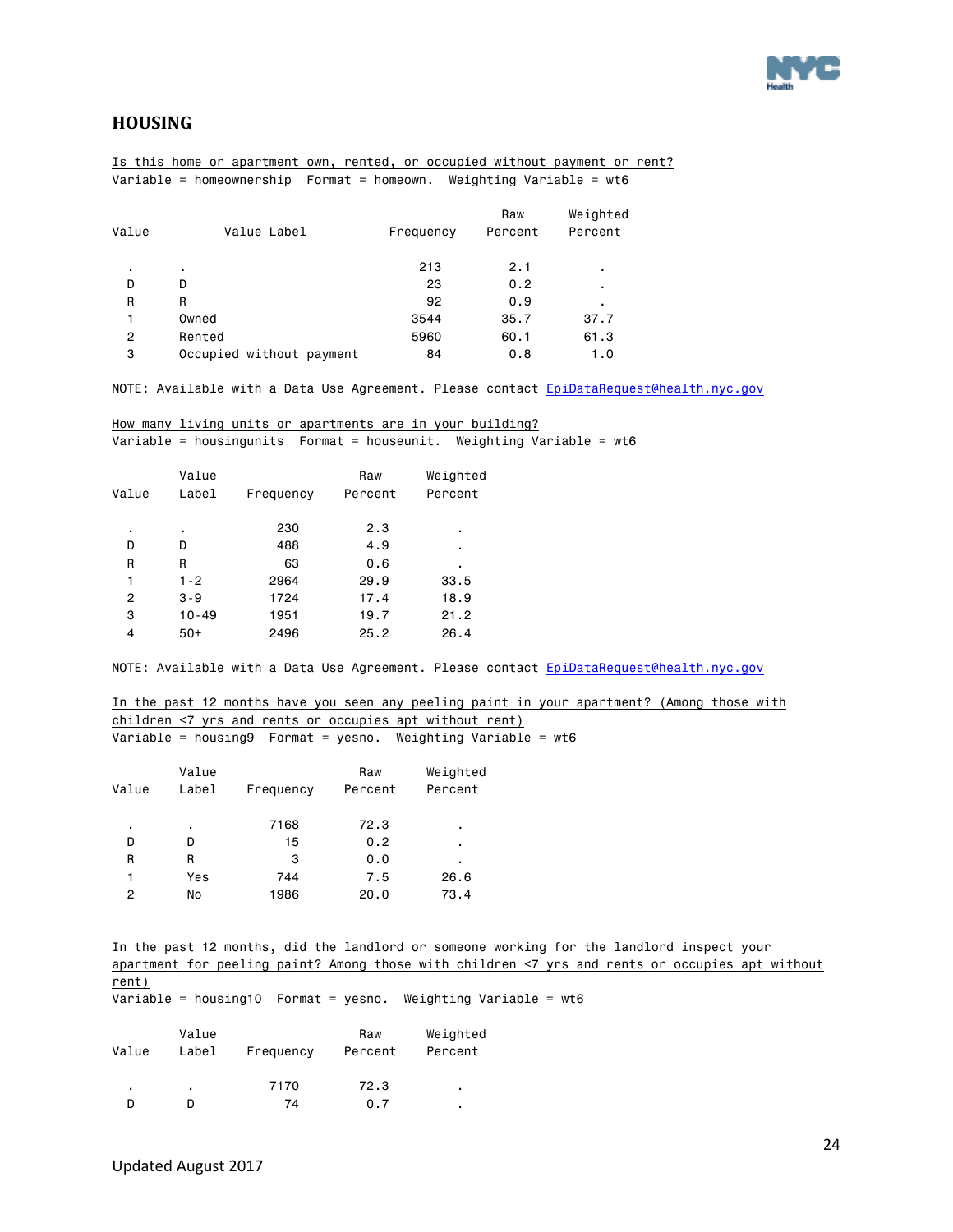

| R |     |      | 0.0  |      |
|---|-----|------|------|------|
|   | Yes | 1079 | 10.9 | 37.5 |
| 0 | No  | 1589 | 16.0 | 62.5 |

Did the landlord or someone working for the landlord repair any peeling paint? Among those with children <7 yrs and rents or occupies apt without rent)

 $\overline{\text{Variable}} = \text{housing11}$  Format = yesno. Weighting Variable = wt6

| Value | Value<br>Label | Frequency | Raw<br>Percent | Weighted<br>Percent |
|-------|----------------|-----------|----------------|---------------------|
| ٠     | ٠              | 7170      | 72.3           | ٠                   |
| D     | D              | 63        | 0.6            | ٠                   |
| R     | R              | 6         | 0.1            | ٠                   |
| 1     | Yes            | 589       | 5.9            | 22.4                |
| 2     | No             | 2088      | 21.1           | 77.6                |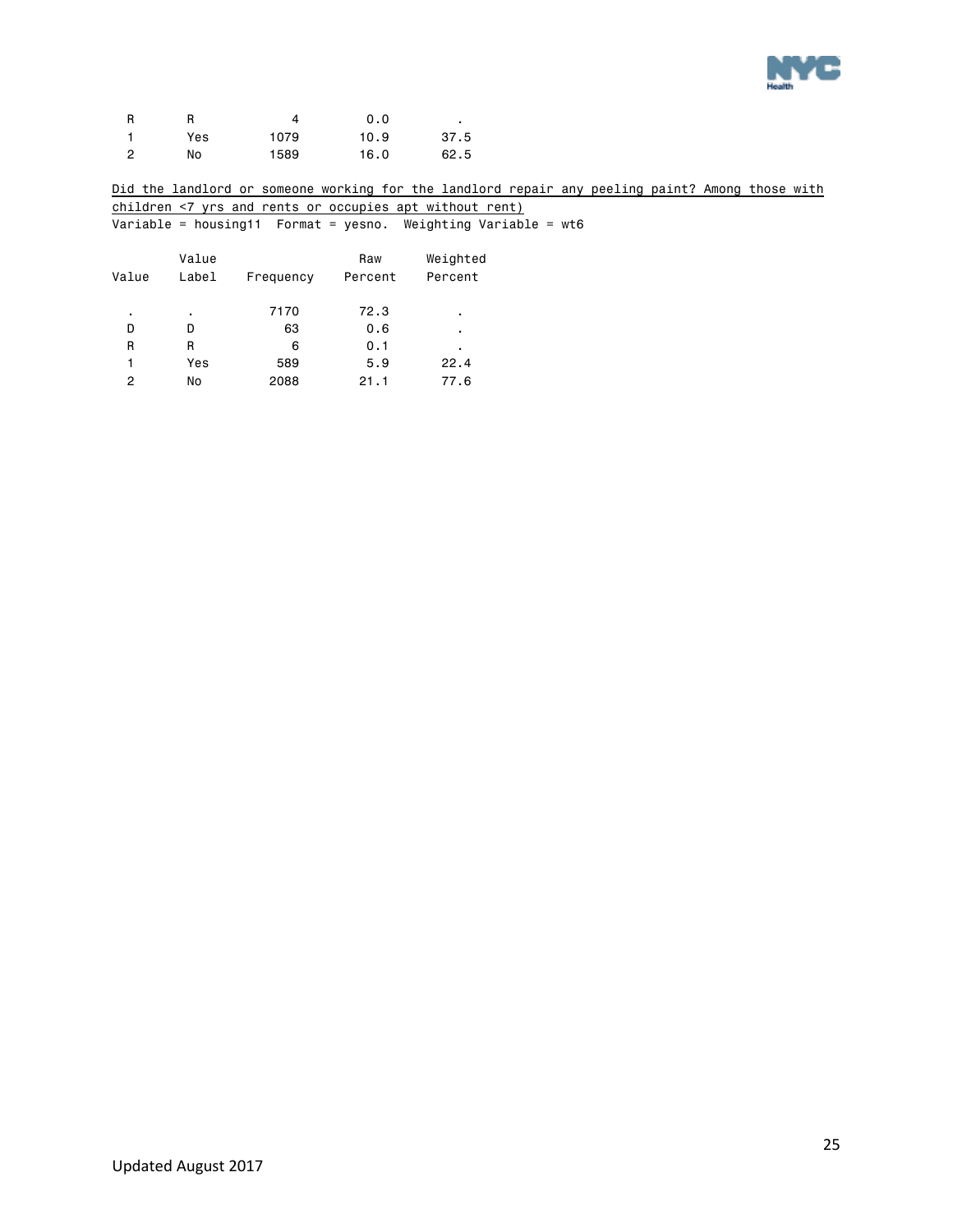

### <span id="page-25-0"></span>**IMMUNIZATIONS**

|       |       | During the past 12 months have you had a flu shot? |         |          |  |
|-------|-------|----------------------------------------------------|---------|----------|--|
|       |       |                                                    |         |          |  |
|       | Value |                                                    | Raw     | Weighted |  |
| Value | Label | Frequency                                          | Percent | Percent  |  |
| D     | D     | 73                                                 | 0.7     |          |  |
|       |       |                                                    |         | ٠        |  |
| R     | R     |                                                    | 0.0     | ٠        |  |
| 1     | Yes   | 2430                                               | 24.5    | 23.0     |  |
| 2     | No    | 7412                                               | 74.7    | 77.0     |  |
|       |       |                                                    |         |          |  |

#### Where did you get your flu shot?

|                | Variable = whereflushot05    Format = whereflu. | Weighting Variable = $wt6$ |         |          |
|----------------|-------------------------------------------------|----------------------------|---------|----------|
|                |                                                 |                            | Raw     | Weighted |
| Value          | Value Label                                     | Frequency                  | Percent | Percent  |
| $\blacksquare$ | ٠                                               | 7486                       | 75.5    |          |
| D              | D                                               | 10                         | 0.1     |          |
| R              | R                                               | 5                          | 0.1     |          |
|                | Doctors Office                                  | 1257                       | 12.7    | 53.2     |
| 2              | Health Department                               | 69                         | 0.7     | 3.3      |
| 3              | Hospital/ER/Healthcare Center/Clinic            | 694                        | 7.0     | 26.7     |
| 4              | Drug Store/work place/Community Center          | 395                        | 4.0     | 16.8     |
|                |                                                 |                            |         |          |

### Did you try to get a flu shot but were unable to obtain one?

 $\overline{\text{Variable}} = \text{immuniz8}$  Format = yesno. Weighting Variable = wt6

| Value | Value<br>Label | Frequency | Raw<br>Percent | Weighted<br>Percent |
|-------|----------------|-----------|----------------|---------------------|
| ٠     | ٠              | 2504      | 25.3           | ٠                   |
| D     | D              | 17        | 0.2            | ٠                   |
| R     | R              | 3         | 0.0            | ٠                   |
| 1     | Yes            | 931       | 9.4            | 12.0                |
| 2     | No             | 6461      | 65.2           | 88.0                |
|       |                |           |                |                     |

#### Do you work in a health care setting where you have direct contact with patients as part of your routine work?

Variable = directptcontact Format = yesno. Weighting Variable = wt6

| Value | Value<br>Label | Frequency | Raw<br>Percent | Weighted<br>Percent |
|-------|----------------|-----------|----------------|---------------------|
| D     |                | 27        | 0.3            | ٠                   |
| R     | R              | 3         | 0.0            | ٠                   |
| 1     | Yes            | 1155      | 11.6           | 11.1                |
| 2     | No             | 8731      | 88.0           | 88.9                |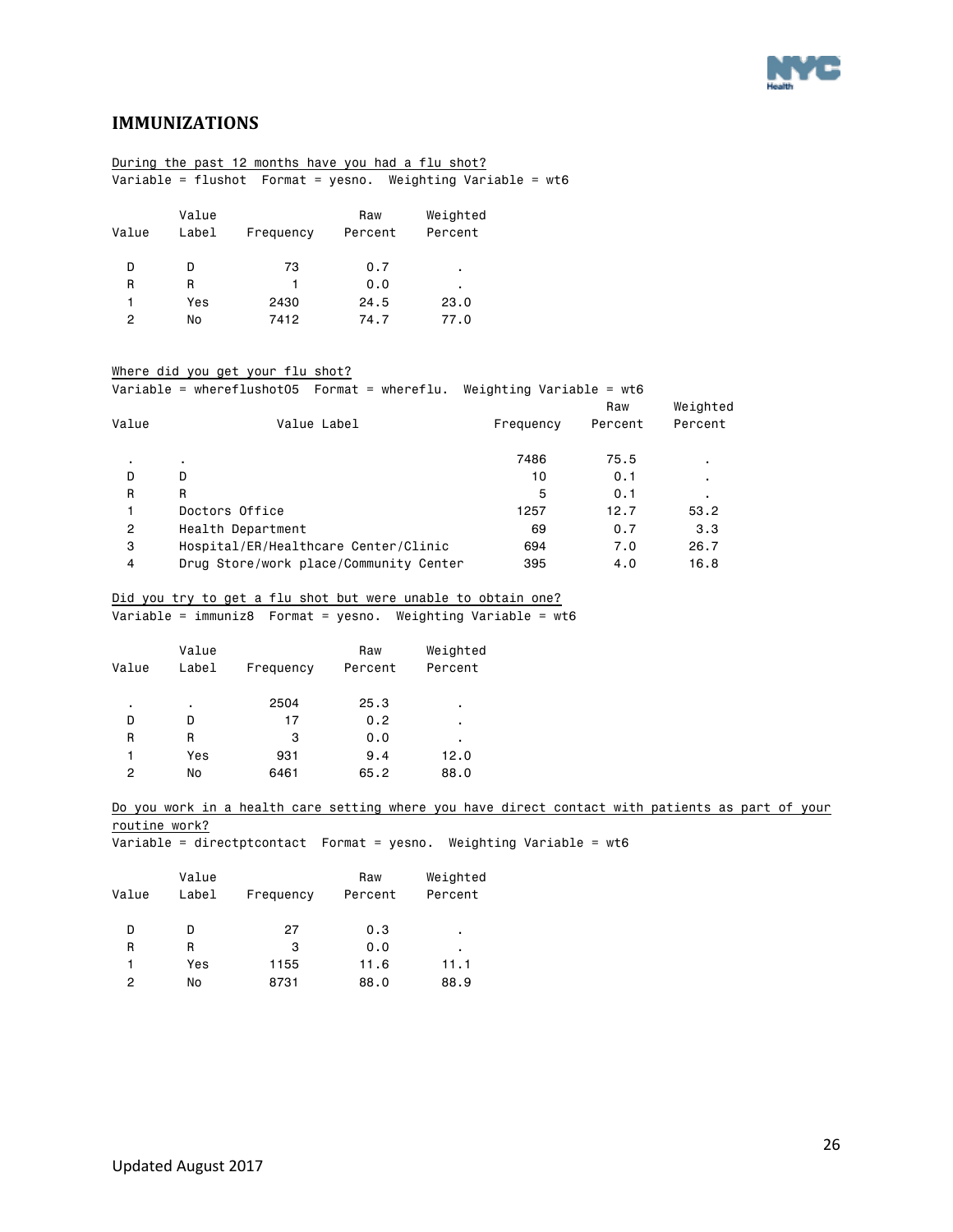

### <span id="page-26-0"></span>**MENTAL HEALTH**

Used to create NSPD: During the past 30 days, how often did you feel so sad that nothing could cheer you up?

Variable = mood1 Format = mood. Weighting Variable = wt6

| Value Label          | Frequency | Raw<br>Percent | Weighted<br>Percent |
|----------------------|-----------|----------------|---------------------|
| R                    | 36        | 0.4            | ٠                   |
| All of the time      | 231       | 2.3            | 2.2                 |
| Most of the time     | 461       | 4.6            | 4.4                 |
| Some of the time     | 1357      | 13.7           | 13.3                |
| A little of the time | 1921      | 19.4           | 20.1                |
| None of the time     | 5910      | 59.6           | 59.9                |
|                      |           |                |                     |

Used to create NSPD: During the past 30 days, how often did you feel nervous? Variable = mood2 Format = mood. Weighting Variable = wt6

| Weighted<br>Percent |
|---------------------|
|                     |
| 2.4                 |
| 3.6                 |
| 18.6                |
| 28.7                |
| 46.7                |
| ٠                   |

Used to create NSPD: During the past 30 days, how often did you feel restless or fidgety? Variable = mood3 Format = mood. Weighting Variable = wt6

|       |                      |           | Raw     | Weighted |
|-------|----------------------|-----------|---------|----------|
| Value | Value Label          | Frequency | Percent | Percent  |
| R     | R                    | 23        | 0.2     | ٠        |
| 1     | All of the time      | 312       | 3.1     | 3.0      |
| 2     | Most of the time     | 444       | 4.5     | 4.6      |
| 3     | Some of the time     | 1829      | 18.4    | 18.2     |
| 4     | A little of the time | 2511      | 25.3    | 26.3     |
| 5     | None of the time     | 4797      | 48.4    | 47.9     |

Used to create NSPD: During the past 30 days, how often did you feel hopeless? Variable = mood4 Format = mood. Weighting Variable = wt6

| Value          | Value Label          | Frequency | Raw<br>Percent | Weighted<br>Percent |
|----------------|----------------------|-----------|----------------|---------------------|
| R              | R                    | 28        | 0.3            | $\blacksquare$      |
| 1              | All of the time      | 195       | 2.0            | 1.9                 |
| $\overline{2}$ | Most of the time     | 291       | 2.9            | 2.7                 |
| 3              | Some of the time     | 922       | 9.3            | 8.8                 |
| 4              | A little of the time | 1196      | 12.1           | 12.5                |
| 5              | None of the time     | 7284      | 73.5           | 74.2                |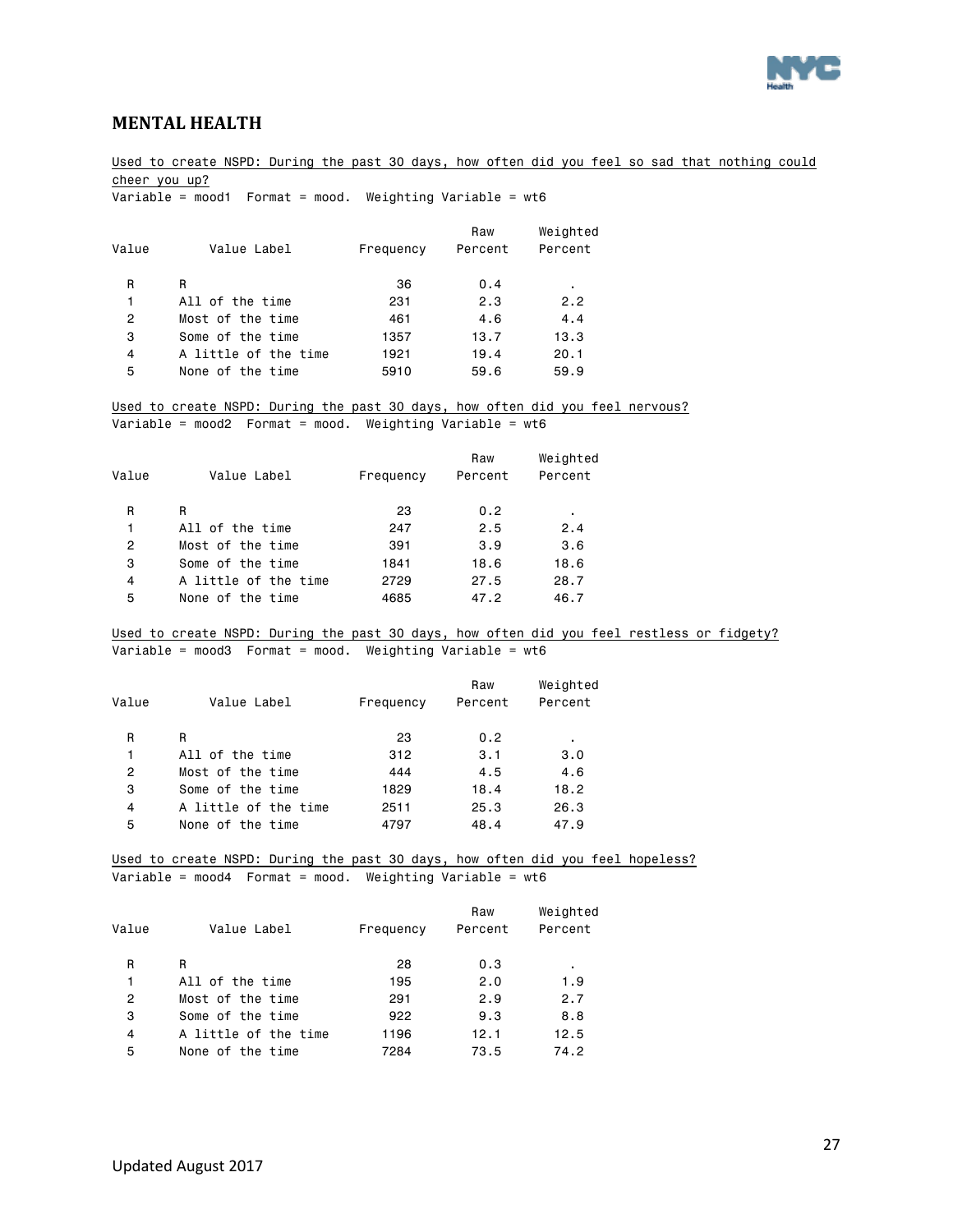

Used to create NSPD: During the past 30 days, how often did you feel that everything was an effort?

 $\overline{\text{Variable}}$  = mood5 Format = mood. Weighting Variable = wt6

| Value Label          | Frequency | Raw<br>Percent | Weighted<br>Percent |
|----------------------|-----------|----------------|---------------------|
| R                    | 30        | 0.3            | ٠                   |
| All of the time      | 768       | 7.7            | 7.6                 |
| Most of the time     | 732       | 7.4            | 7.2                 |
| Some of the time     | 1865      | 18.8           | 19.0                |
| A little of the time | 1998      | 20.1           | 20.7                |
| None of the time     | 4523      | 45.6           | 45.4                |
|                      |           |                |                     |

Used to create NSPD: During the past 30 days, how often did you feel worthless? Variable = mood6 Format = mood. Weighting Variable =  $wt6$ 

| Value | Value Label          | Frequency | Raw<br>Percent | Weighted<br>Percent |
|-------|----------------------|-----------|----------------|---------------------|
| R     | R                    | 28        | 0.3            | $\blacksquare$      |
| 1     | All of the time      | 169       | 1.7            | 1.6                 |
| 2     | Most of the time     | 211       | 2.1            | 2.1                 |
| 3     | Some of the time     | 745       | 7.5            | 7.2                 |
| 4     | A little of the time | 888       | 9.0            | 9.1                 |
| 5     | None of the time     | 7875      | 79.4           | 80.1                |

Non-specific psychological distress (NSPD) (Non-specific psychological distress is a composite measure of 6 questions regarding symptoms of anxiety, depression and other emotional problems. Variable = nspd Format = yesno. Weighting Variable = wt6

| Value | Value<br>Label | Frequency | Raw<br>Percent | Weighted<br>Percent |
|-------|----------------|-----------|----------------|---------------------|
| ٠     | ٠.             | 81        | 0.8            | ٠                   |
|       | Yes            | 659       | 6.6            | 6.3                 |
| 2     | No             | 9176      | 92.5           | 93.7                |

In the last 12 months, have you received any counseling or taken prescription medication for a mental health problem? (Among those with NSPD) Variable = mhtreatment05 Format = yesno. Weighting Variable = wt6

| Value | Value<br>Label | Frequency | Raw<br>Percent | Weighted<br>Percent |
|-------|----------------|-----------|----------------|---------------------|
| ٠     | ٠              | 9257      | 93.4           | ٠                   |
| R     | R              | 1         | 0.0            | ٠                   |
| 1     | Yes            | 268       | 2.7            | 39.0                |
| 2     | No             | 390       | 3.9            | 61.0                |
|       |                |           |                |                     |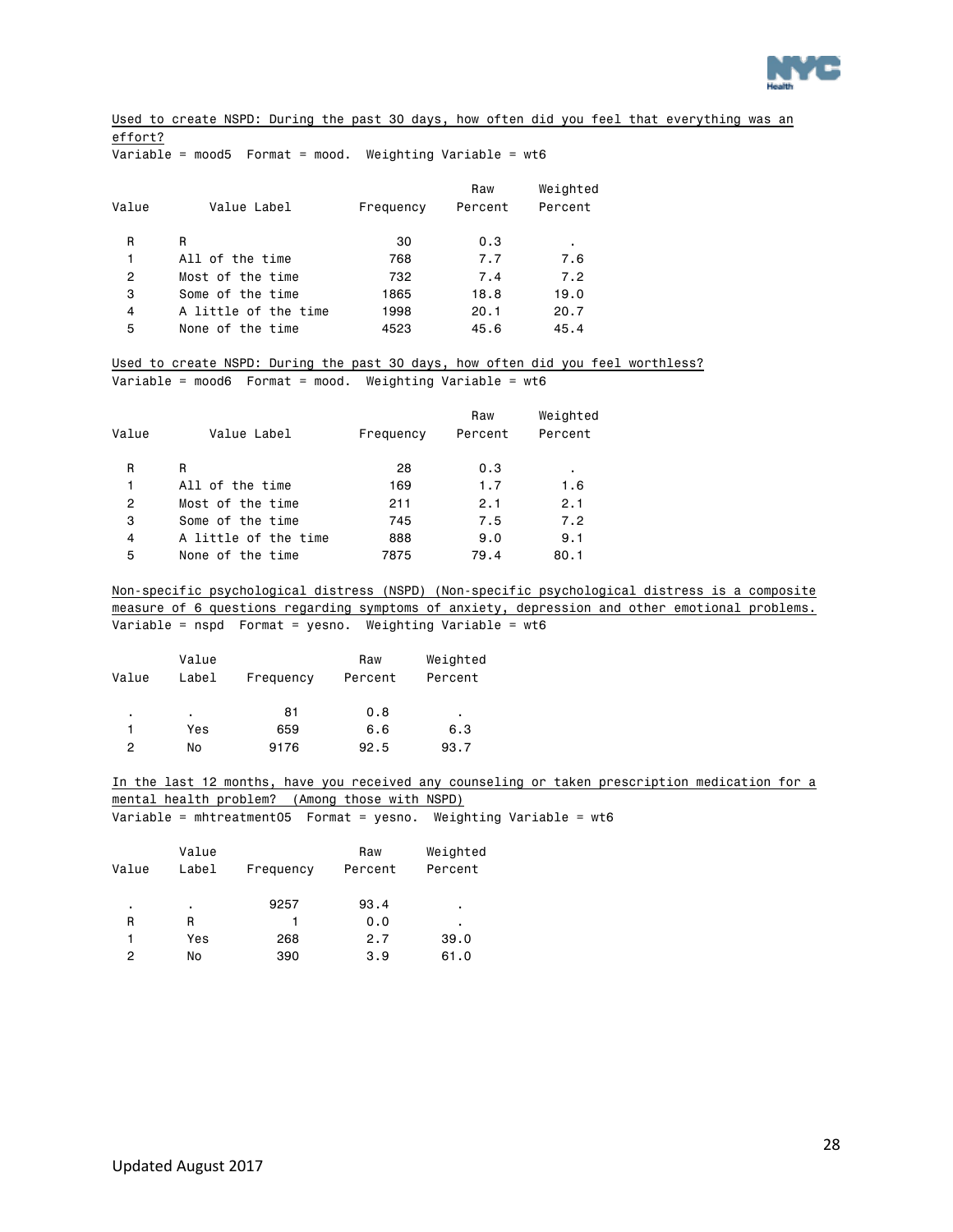

Ever been told by doctor, nurse, other health care provider that you have depression? Variable = tolddepression Format = yesno. Weighting Variable = wt6

| Value | Value<br>Label | Frequency | Raw<br>Percent | Weighted<br>Percent |
|-------|----------------|-----------|----------------|---------------------|
| ٠     | ٠              | 45        | 0.5            | ٠                   |
|       | Yes            | 1553      | 15.7           | 14.1                |
| 2     | No             | 8318      | 83.9           | 85.9                |

Was there a time in the past 12 months when you needed mental health treatment but did not get it? (Among those with NSPD)

Variable = didntgetmht05 Format = yesno. Weighting Variable = wt6

|       | Value |           | Raw     | Weighted |
|-------|-------|-----------|---------|----------|
| Value | Label | Frequency | Percent | Percent  |
|       |       |           |         |          |
| ٠     | ٠     | 9257      | 93.4    | ٠        |
| D     | D     | 8         | 0.1     | ٠        |
| R     | R     | 1         | 0.0     | ٠        |
|       | Yes   | 159       | 1.6     | 24.6     |
| 2     | No    | 491       | 5.0     | 75.4     |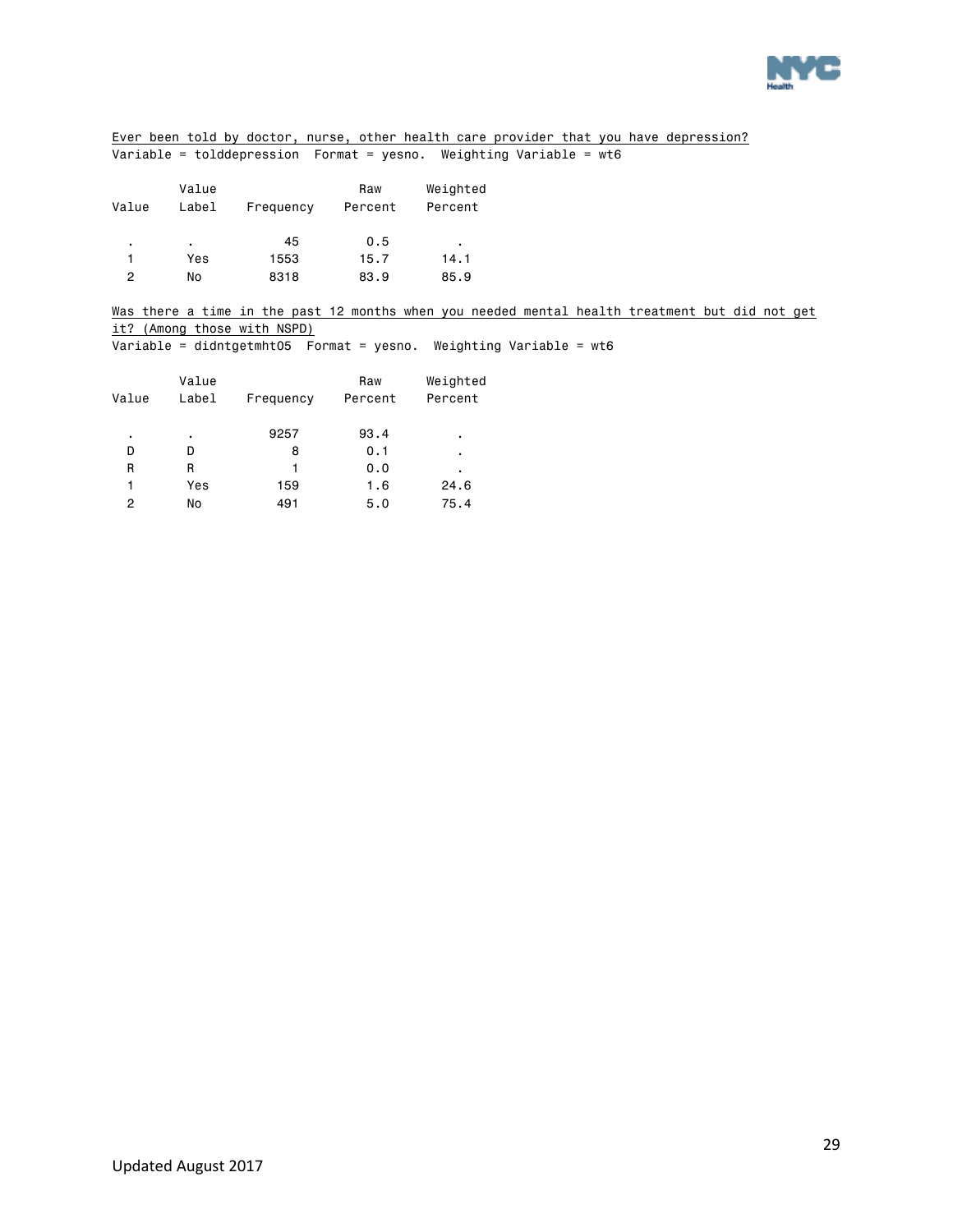

### <span id="page-29-0"></span>**NEIGHBORHOODS**

### United Hospital Fund (UHF) neighborhoods

Variable = uhf34 Format = uhf34f. Weighting Variable = wt6

|                |                                           |           | Raw     | Weighted |
|----------------|-------------------------------------------|-----------|---------|----------|
| Value          | Value Label                               | Frequency | Percent | Percent  |
| $\mathbf{1}$   | 101 Kingsbridge                           | 131       | 1.3     | 1.2      |
| $\mathbf{2}$   | 102 NE Bronx                              | 209       | 2.1     | 2.3      |
| 3              | 103 Fordham-Bronx Pk                      | 131       | 1.3     | 2.9      |
| 4              | 104 Pelham-Throgs Neck                    | 200       | 2.0     | 3.5      |
| 5              | 105/106/107 South Bronx                   | 833       | 8.4     | 5.5      |
| 6              | 201 Greenpoint                            | 138       | 1.4     | 1.5      |
| $\overline{7}$ | 202 Downtown-Heights-Slope                | 326       | 3.3     | 2.8      |
| 8              | 203 Bed Stuy-Crown Heights                | 610       | 6.2     | 3.6      |
| 9              | 204 East New York                         | 197       | 2.0     | 1.9      |
| 10             | 205 Sunset Park                           | 139       | 1.4     | 1.5      |
| 11             | 206 Borough Park                          | 272       | 2.7     | 3.8      |
| 12             | 207 Flatbush                              | 395       | 4.0     | 3.7      |
| 13             | 208 Canarsie                              | 200       | 2.0     | 2.4      |
| 14             | 209 Bensonhurst                           | 351       | 3.5     | 2.6      |
| 15             | 210 Coney Island                          | 372       | 3.8     | 3.7      |
| 16             | 211 Williamsburg-Bushwk                   | 295       | 3.0     | 2.1      |
| 17             | 301 Washington Heights                    | 335       | 3.4     | 3.3      |
| 18             | 302 Central Harlem                        | 353       | 3.6     | 1.9      |
| 19             | 303 East Harlem                           | 215       | 2.2     | 1.3      |
| 20             | 304 Upper West Side                       | 162       | 1.6     | 3.2      |
| 21             | 305/307 Upper East Side-Gramercy          | 345       | 3.5     | 5.1      |
| 22             | 306/308 Chelsea-Village                   | 252       | 2.5     | 3.1      |
| 23             | 309/310 Union Square-Lower Manhattan      | 268       | 2.7     | 3.2      |
| 24             | 401 LIC, Astoria                          | 330       | 3.3     | 2.9      |
| 25             | 402 West Queens                           | 330       | 3.3     | 6.1      |
| 26             | 403 Flushing                              | 216       | 2.2     | 3.4      |
| 27             | 404/406 Bayside Little Neck-Fresh Meadows | 206       | 2.1     | 2.4      |
| 28             | 405 Ridgewood                             | 272       | 2.7     | 3.2      |
| 29             | 407 SouthWest Queens                      | 349       | 3.5     | 3.3      |
| 30             | 408 Jamaica                               | 342       | 3.4     | 3.5      |
| 31             | 409 SouthEast Queens                      | 274       | 2.8     | 2.5      |
| 32             | 410 Rockaway                              | 134       | 1.4     | 1.3      |
| 33             | 501/502 Northern SI                       | 333       | 3.4     | 2.2      |
| 34             | 503/504 Southern SI                       | 401       | 4.0     | 3.3      |

NOTE: Available with a Data Use Agreement. Please contact EpiDataRequest@health.nyc.gov

Borough of residence

Variable = borough Format = boro. Weighting Variable = wt6

|       |               |           | Raw     | Weighted |  |
|-------|---------------|-----------|---------|----------|--|
| Value | Value Label   | Frequency | Percent | Percent  |  |
|       |               |           |         |          |  |
| 1     | <b>Bronx</b>  | 1504      | 15.2    | 15.3     |  |
| 2     | Brooklyn      | 3295      | 33.2    | 29.7     |  |
| 3     | Manhattan     | 1930      | 19.5    | 21.0     |  |
| 4     | Queens        | 2453      | 24.7    | 28.6     |  |
| 5     | Staten Island | 734       | 7.4     | 5.4      |  |
|       |               |           |         |          |  |

NOTE: Available with a Data Use Agreement. Please contact EpiDataRequest@health.nyc.gov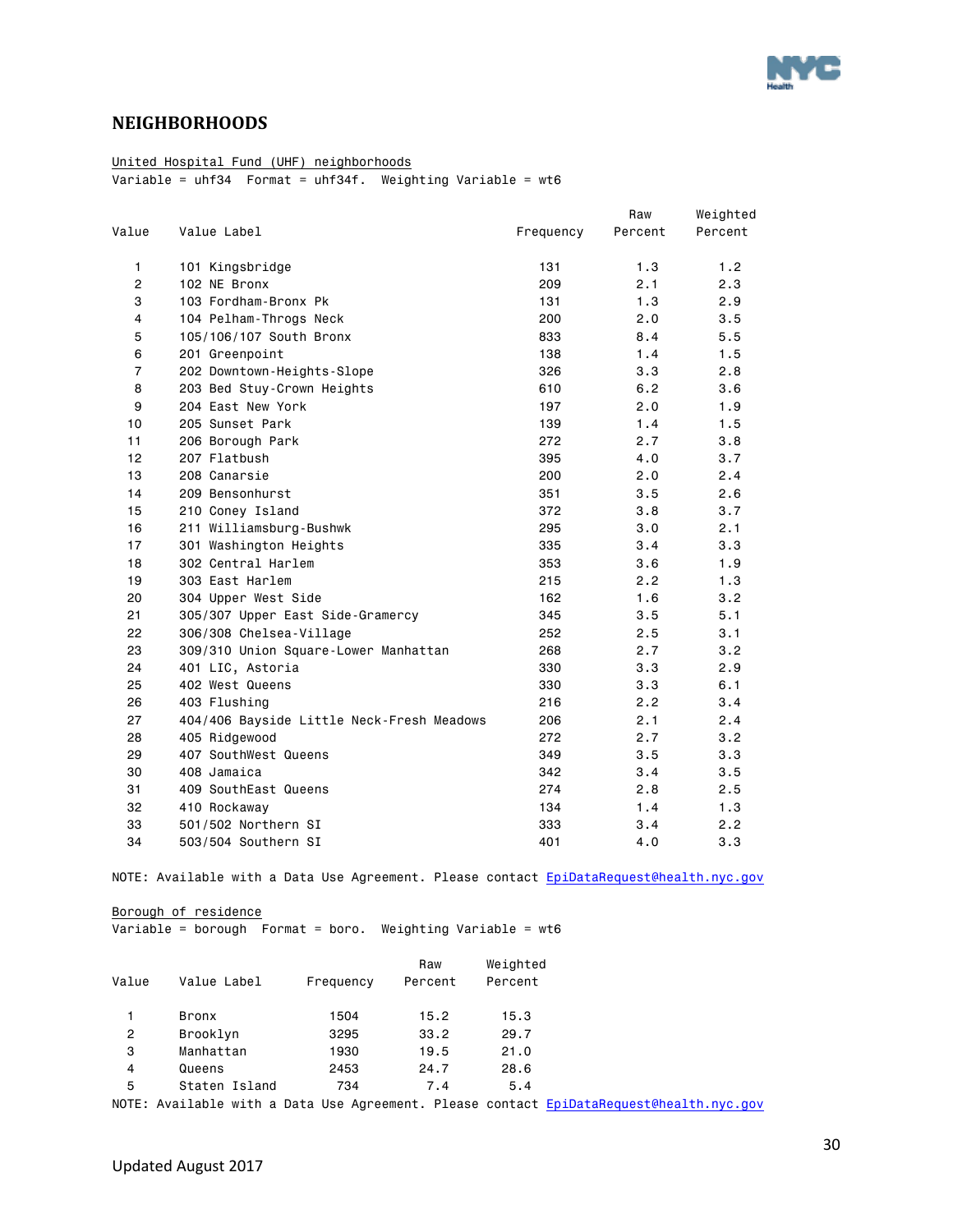

### District Public Health Offices in New York City

Variable = dpho Format = dpho. Weighting Variable = wt6

| Value | Value Label                | Frequency | Raw<br>Percent | Weighted<br>Percent |
|-------|----------------------------|-----------|----------------|---------------------|
|       | South Bronx                | 833       | 8.4            | 5.5                 |
| 2     | East and Central Harlem    | 568       | 5.7            | 3.1                 |
| 3     | North and Central Brooklyn | 905       | 9.1            | 5.8                 |
| 4     | All Other Neighborhoods    | 7610      | 76.7           | 85.6                |

NOTE: Available with a Data Use Agreement. Please contact EpiDataRequest@health.nyc.gov

Neighborhood poverty (based on % of residents in UHF <200% FPL, per Census 2000) Variable = uhf42pov Format = uhf42pov. Weighting Variable = wt6

| Value          | Value Label           | Frequency | Raw<br>Percent | Weighted<br>Percent |
|----------------|-----------------------|-----------|----------------|---------------------|
| 1.             | High pov = $1$ ow inc | 3652      | 36.8           | 30.5                |
| $\overline{2}$ | Med $pow = med inc$   | 3864      | 39.0           | 40.6                |
| 3              | Low pov = $High$ inc  | 2400      | 24.2           | 28.9                |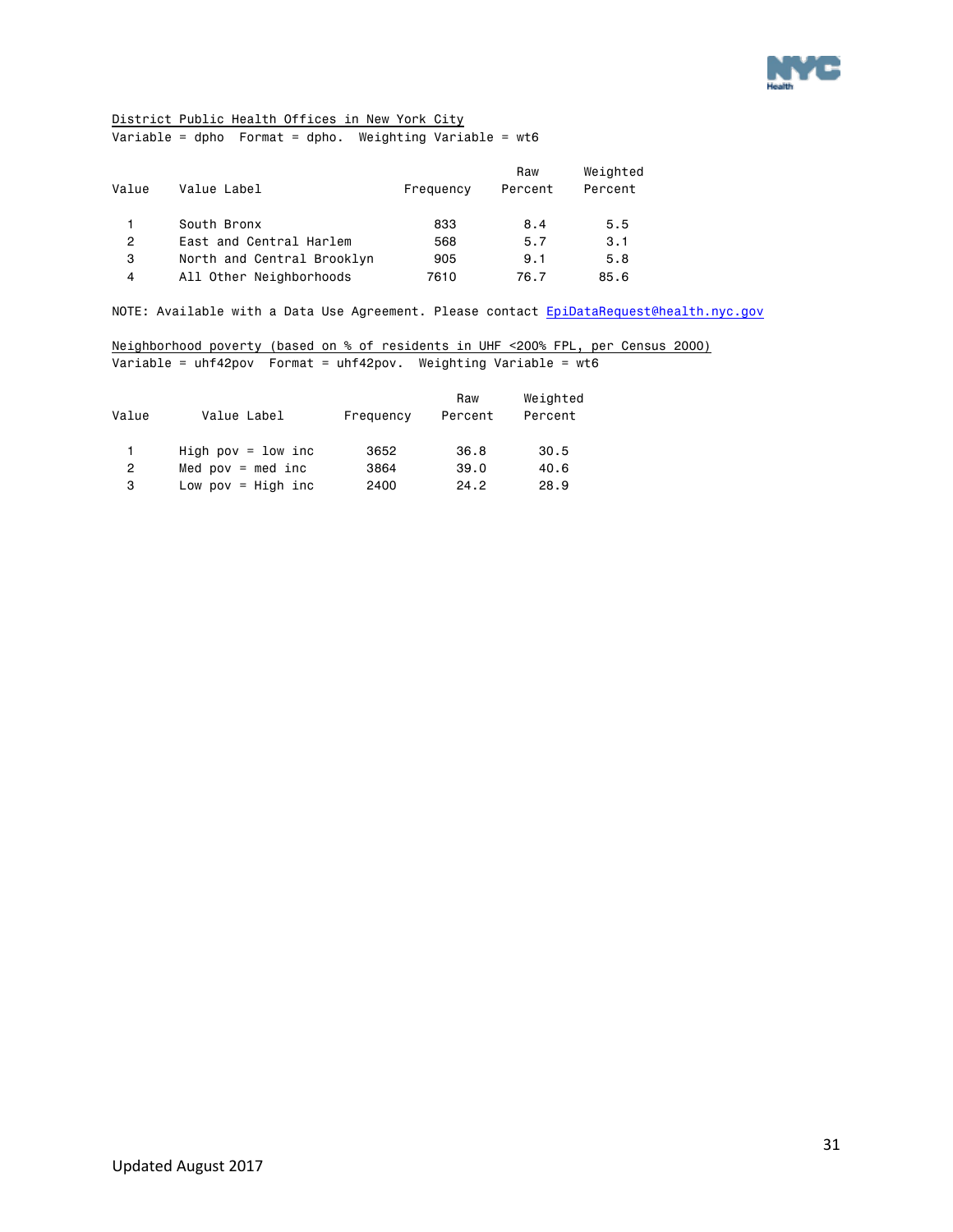

### <span id="page-31-0"></span>**NUTRITION**

On an average day, how many sodas do you drink? One drink of soda would equal a 12 ounce can, bottle, or glass. Do not include diet soda or seltzer (Continuous) Variable = nutrition4 Format = not applicable Weighting Variable = wt6 Value Frequency . 4 D 41 R 6 0 7299 1-20 2566 On an average day, how many sodas do you drink? Variable = sodaperday Format = soda. Weighting Variable = wt6 Value Raw Weighted Value Label Frequency Percent Percent . . 51 0.5 . 1 None 7299 73.6 72.5 2 1 12oz 1509 15.2 15.7 3 2+ 12 oz 1057 10.7 11.7 On average, consumes two or more sodas per day Variable = twoplussoda Format = ndrnkcat. Weighting Variable = wt6 Raw Weighted Value Value Label Frequency Percent Percent . . 51 0.5 . 1 >=2 sodas per day 1057 10.7 11.7 2 <2 sodas per day 8808 88.8 88.3 Number of meals eaten out per week Variable = mealsout Format = meals. Weighting Variable = wt6 Raw Weighted Value Value Label Frequency Percent Percent . . 46 0.5 . 1 None 3005 30.3 27.1 2 1-2 per week 3352 33.8 34.0 3 3-7 per week 2934 29.6 31.9 4 8+ per week 579 5.8 7.0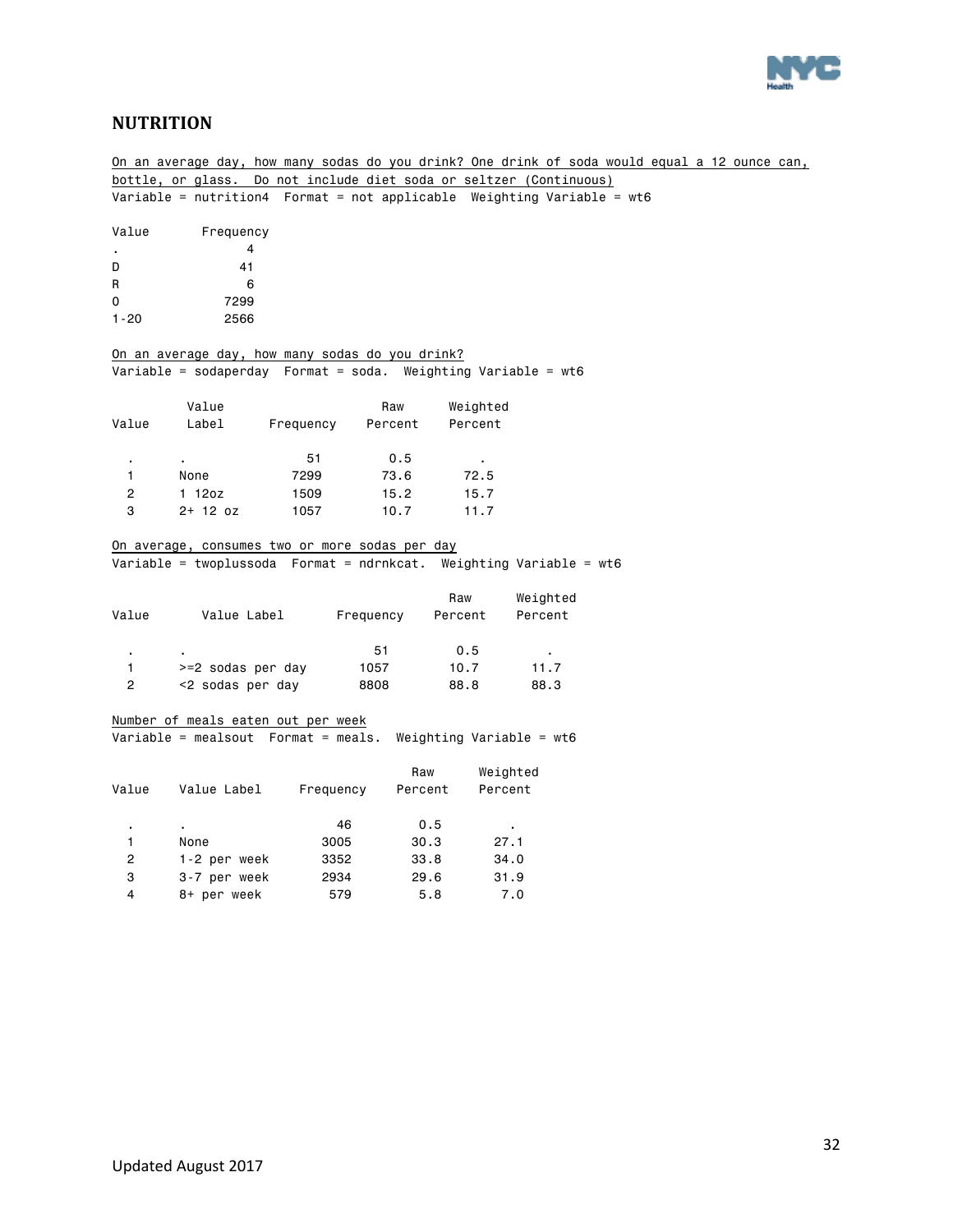

### <span id="page-32-0"></span>**PHYSICAL ACTIVITY**

|       | activities or exercises? |           |                | During the past 30 days, other than your reqular job, did you participate in any physical |  |
|-------|--------------------------|-----------|----------------|-------------------------------------------------------------------------------------------|--|
|       |                          |           |                | Variable = exercise05  Format = yesno. Weighting Variable = $wt6$                         |  |
| Value | Value<br>Label           | Frequency | Raw<br>Percent | Weighted<br>Percent                                                                       |  |
| ٠     | ٠.                       | 120       | 1.2            | $\blacksquare$                                                                            |  |
|       | Yes                      | 6760      | 68.2           | 71.0                                                                                      |  |
| 2     | No                       | 3036      | 30.6           | 29.0                                                                                      |  |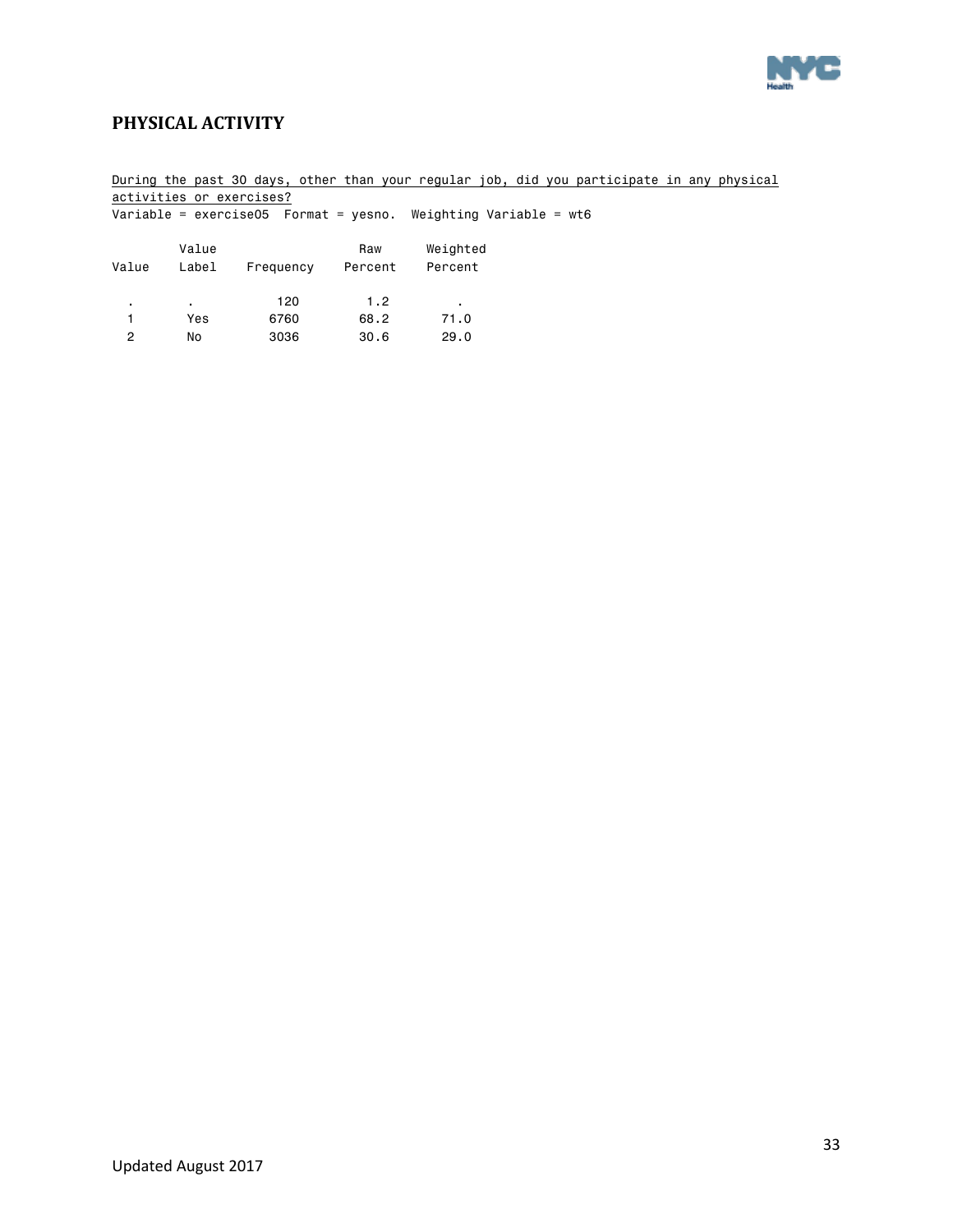

### <span id="page-33-0"></span>**SEXUAL BEHAVIOR**

### Sexual behavior in the past 12 months

 $\overline{\text{Variable}} = \text{sexbehav}_\text{active} + \overline{\text{Format}} = \text{behave}}.$  Weighting Variable = wt6

|       |                                      |           | Raw     | Weighted       |
|-------|--------------------------------------|-----------|---------|----------------|
| Value | Value Label                          | Frequency | Percent | Percent        |
|       | ٠                                    | 4076      | 41.1    | $\blacksquare$ |
|       | Homosexual                           | 192       | 1.9     | 3.4            |
| 2     | Bisexual                             | 84        | 0.8     | 1.6            |
| 3     | Heterosexual                         | 5520      | 55.7    | 94.1           |
| 4     | Sexually active with incomplete info | 44        | 0.4     | 0.8            |

#### Sexually active vs not sexually active

Variable = sexuallyactive Format = yesno. Weighting Variable = wt6

|       | Value |           | Raw     | Weighted |
|-------|-------|-----------|---------|----------|
| Value | Label | Frequency | Percent | Percent  |
|       |       |           |         |          |
| ٠     | ٠     | 1377      | 13.9    | ٠        |
|       | Yes   | 5840      | 58.9    | 73.4     |
| 2     | No    | 2699      | 27.2    | 26.6     |

#### Total number of sex partners of either gender

Variable = sexpartner Format = partner. Weighting Variable = wt6

| Value | Value Label   | Frequency | Raw<br>Percent | Weighted<br>Percent |
|-------|---------------|-----------|----------------|---------------------|
| ٠     | ٠             | 1377      | 13.9           | ٠                   |
| 1     | None          | 2699      | 27.2           | 26.6                |
| 2     | One           | 4800      | 48.4           | 59.7                |
| 3     | Two           | 489       | 4.9            | 6.0                 |
| 4     | Three or more | 551       | 5.6            | 7.7                 |
|       |               |           |                |                     |

Women who report having sex with women (Among sexually active women only) Variable = wsw Format = yesno. Weighting Variable = wt6

| Value | Value<br>Label | Frequency | Raw<br>Percent | Weighted<br>Percent |
|-------|----------------|-----------|----------------|---------------------|
| ٠     | ٠              | 6783      | 68.4           | ٠                   |
|       | Yes            | 114       | 1.1            | 4.1                 |
| 2     | No             | 3019      | 30.4           | 95.9                |

#### Women who report having sex with women ONLY (Among sexually active women) Variable = wswexclusive Format = yesno. Weighting Variable = wt6

| Value | Value<br>Label | Frequency | Raw<br>Percent | Weighted<br>Percent |
|-------|----------------|-----------|----------------|---------------------|
| ٠     | ٠              | 6768      | 68.3           | ٠                   |
|       | Yes            | 57        | 0.6            | 1.8                 |
| 2     | No             | 3091      | 31.2           | 98.2                |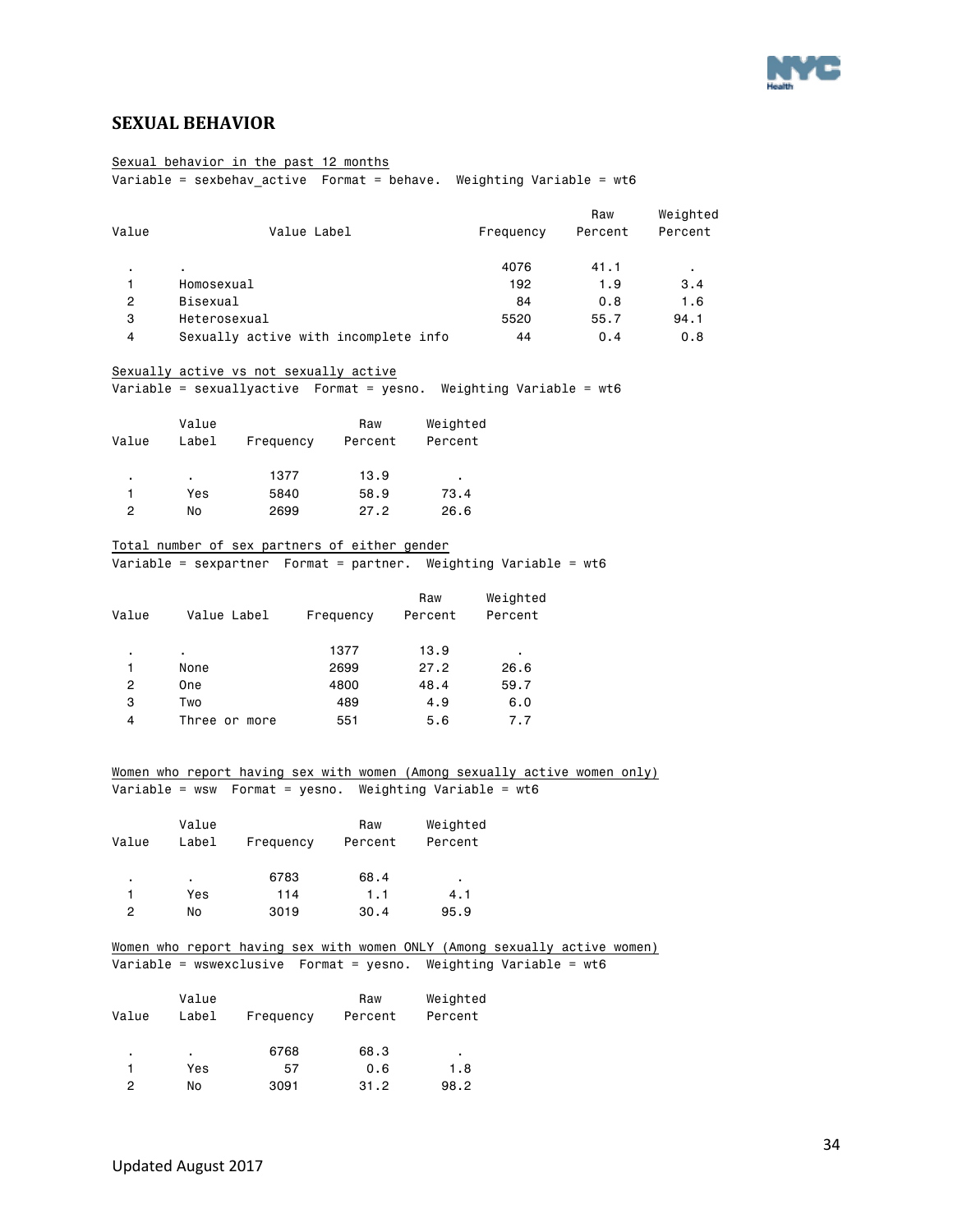

Men who report having sex with men (Among sexually active men only) Variable = msm Format = yesno. Weighting Variable = wt6

| Value | Value<br>Label | Frequency | Raw<br>Percent | Weighted<br>Percent |
|-------|----------------|-----------|----------------|---------------------|
| ٠     |                | 7247      | 73.1           | ٠.                  |
|       | Yes            | 168       | 1.7            | 6.1                 |
| 2     | No             | 2501      | 25.2           | 93.9                |

Men who report having sex with men ONLY (Among sexually active men) Variable = msmexclusive Format = yesno. Weighting Variable = wt6

| Value | Value<br>Label | Frequency | Raw<br>Percent | Weighted<br>Percent |
|-------|----------------|-----------|----------------|---------------------|
| ٠     | ٠.             | 7230      | 72.9           | ٠                   |
|       | Yes            | 135       | 1.4            | 5.0                 |
| 2     | No             | 2551      | 25.7           | 95.0                |

#### The last time you had vaginal or anal sex, did you or your partner use a condom? Variable = condom05 Format = yesno. Weighting Variable = wt6

| Value | Value<br>Label | Frequency | Raw<br>Percent | Weighted<br>Percent |
|-------|----------------|-----------|----------------|---------------------|
| ٠     | ٠              | 4081      | 41.2           | ٠                   |
| D     | D              | 23        | 0.2            | ٠                   |
| R     | R              | 95        | 1.0            | ٠                   |
| 1     | Yes            | 2177      | 22.0           | 38.2                |
| 2     | No             | 3540      | 35.7           | 61.8                |

Was a condom used the last time you had sex? (Among adults 18-64 years with at least one sex partner of opposite gender)

Variable = condomusetrend Format = yesno. Weighting Variable = wt6

| Value | Value<br>Label | Frequency | Raw<br>Percent | Weighted<br>Percent |
|-------|----------------|-----------|----------------|---------------------|
| ٠     | ٠              | 4725      | 47.7           | ٠                   |
| D     | D              | 13        | 0.1            | ٠                   |
| R     | R              | 58        | 0.6            | ٠                   |
| 1     | Yes            | 1996      | 20.1           | 39.1                |
| 2     | No             | 3124      | 31.5           | 60.9                |
|       |                |           |                |                     |

How often do you or your sexual partner use condoms when you have sex? Variable = condomfrequency Format = freqs. Weighting Variable = wt6

| Value | Value Label    | Frequency | Raw<br>Percent | Weighted<br>Percent |
|-------|----------------|-----------|----------------|---------------------|
| ٠     | $\blacksquare$ | 4051      | 40.9           | ٠                   |
| D     | D              | 21        | 0.2            | ٠                   |
| R     | R              | 129       | 1.3            | ٠                   |
| 1     | Everytime      | 1384      | 14.0           | 23.9                |
| 2     | Most times     | 580       | 5.8            | 10.8                |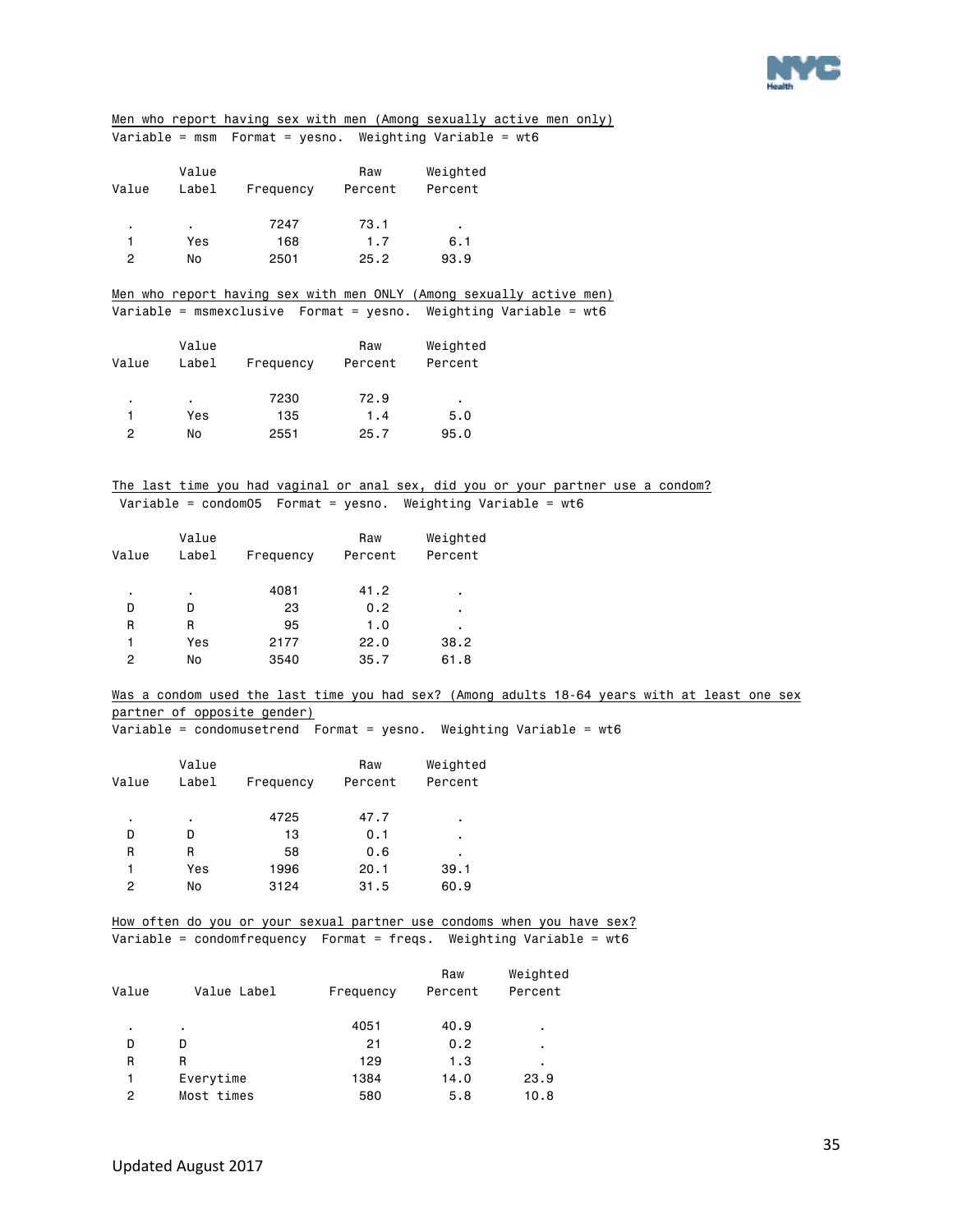

| Sometimes/rarely | 989  | 10.0 | 17.8 |
|------------------|------|------|------|
| Never            | 2762 | 27.9 | 47.5 |

#### Method used by you or your partner to prevent pregnancy the last time you had sex Variable = contraception05 Format = contra. Weighting Variable = wt6

|       | variable - contraceptioned fromate - contrat melghtling variable - wed |           |         |          |  |
|-------|------------------------------------------------------------------------|-----------|---------|----------|--|
|       |                                                                        |           | Raw     | Weighted |  |
| Value | Value Label                                                            | Frequency | Percent | Percent  |  |
|       |                                                                        |           |         |          |  |
| ٠.    | ٠                                                                      | 4730      | 47.7    | ٠        |  |
| D     | D                                                                      | 93        | 0.9     |          |  |
| R     | R                                                                      | 106       | 1.1     | ٠        |  |
| 1     | Birth control pills                                                    | 766       | 7.7     | 17.1     |  |
| 2     | Shots                                                                  | 104       | 1.0     | 1.9      |  |
| 3     | Withdrawal                                                             | 215       | 2.2     | 4.1      |  |
| 4     | Rhythm                                                                 | 71        | 0.7     | 1.6      |  |
| 5     | Foam, jelly, cream                                                     | 39        | 0.4     | 0.7      |  |
| 6     | IUD                                                                    | 114       | 1.1     | 2.4      |  |
| 8     | Patch/Ortha-Evera                                                      | 136       | 1.4     | 2.8      |  |
| 9     | Sterilization                                                          | 330       | 3.3     | 6.1      |  |
| 10    | Other method                                                           | 164       | 1.7     | 3.1      |  |
| 11    | Not fertile                                                            | 325       | 3.3     | 5.5      |  |
| 12    | No other method                                                        | 2723      | 27.5    | 54.6     |  |
|       |                                                                        |           |         |          |  |

The last time you had sex, did you intend to get pregnant or get your partner pregnant? Variable = intendpreg05 Format = newlast. Weighting Variable = wt6

| Value | Value Label                               | Frequency | Raw<br>Percent | Weighted<br>Percent |
|-------|-------------------------------------------|-----------|----------------|---------------------|
|       |                                           | 8491      | 85.6           | $\blacksquare$      |
| D     | D                                         | 12        | 0.1            |                     |
| R     | R                                         | 11        | 0.1            | ٠                   |
|       | Yes                                       | 180       | 1.8            | 14.1                |
| 2     | No                                        | 1023      | 10.3           | 70.3                |
| 3     | No, but wouldn't have minded              | 175       | 1.8            | 13.1                |
| 4     | Already pregnant/partner already pregnant | 24        | 0.2            | 2.5                 |
|       |                                           |           |                |                     |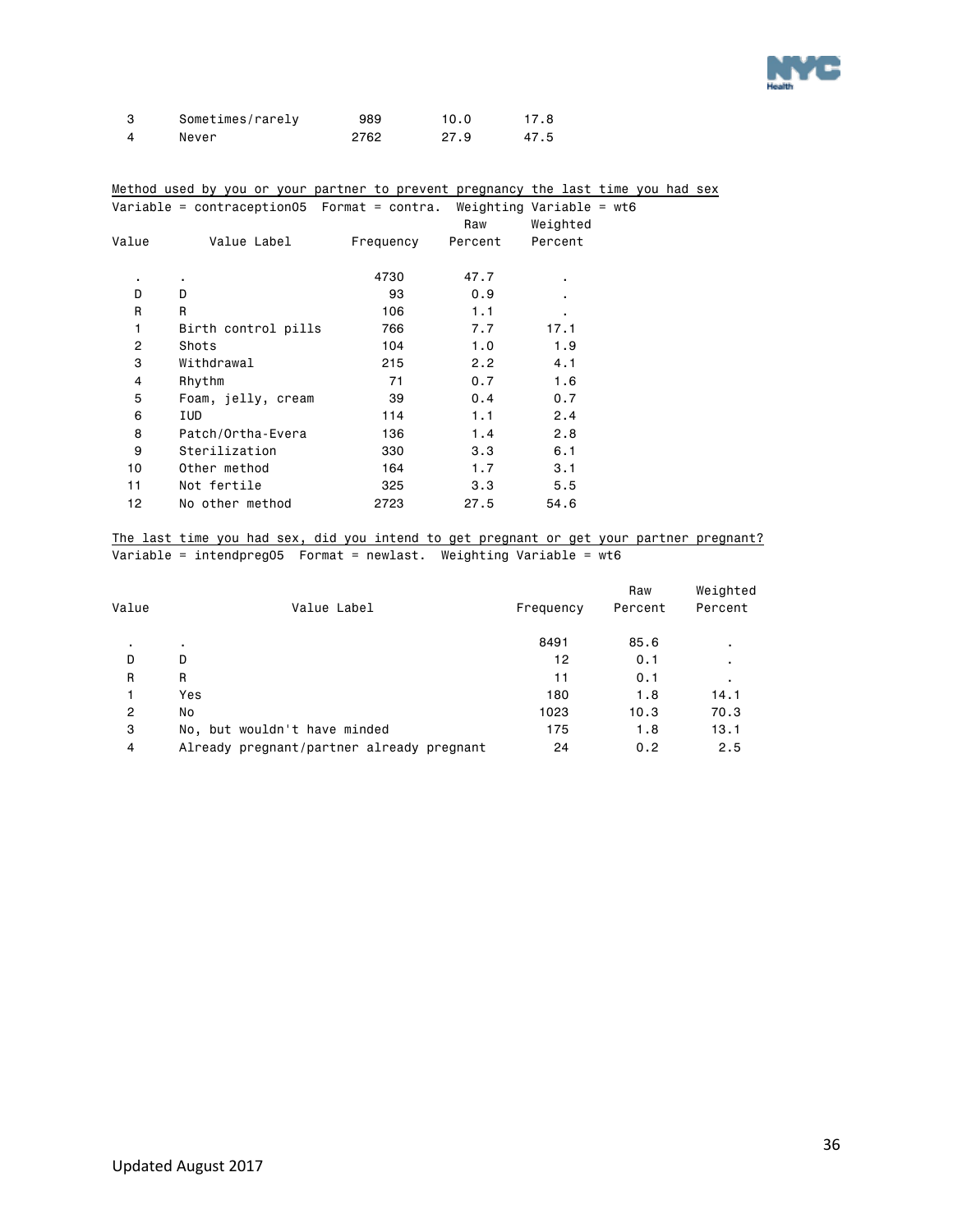

### <span id="page-36-0"></span>**SMOKING**

| Smoking status |                                                                                        |                                 |         |                |                |  |  |
|----------------|----------------------------------------------------------------------------------------|---------------------------------|---------|----------------|----------------|--|--|
|                |                                                                                        |                                 |         |                |                |  |  |
|                | Value                                                                                  |                                 | Raw     | Weighted       |                |  |  |
| Value          |                                                                                        | Label Frequency Percent         |         | Percent        |                |  |  |
|                |                                                                                        |                                 |         |                |                |  |  |
| D              | D                                                                                      | 63                              | 0.6     | $\blacksquare$ |                |  |  |
| R              | R                                                                                      | $\mathbf{2}$                    | 0.0     |                |                |  |  |
| 1              | Never                                                                                  | 5824                            | 58.7    | 60.5           |                |  |  |
| $\overline{2}$ | Current                                                                                | 1884                            | 19.0    | 19.1           |                |  |  |
| 3              | Former                                                                                 | 2143                            | 21.6    | 20.4           |                |  |  |
|                | Smoke every day vs some days                                                           |                                 |         |                |                |  |  |
|                | Variable = everyday Format = some. Weighting Variable = wt6                            |                                 |         |                |                |  |  |
|                |                                                                                        |                                 |         |                |                |  |  |
|                |                                                                                        |                                 |         | Raw            | Weighted       |  |  |
| Value          | Value Label       Frequency      Percent                                               |                                 |         |                | Percent        |  |  |
|                |                                                                                        |                                 |         |                |                |  |  |
| $\blacksquare$ | $\sim$                                                                                 | 8029                            |         | 81.0           |                |  |  |
| D              | D                                                                                      | $\mathbf{2}^{\circ}$            |         | 0.0            |                |  |  |
| R              | R.                                                                                     | 1.                              |         | 0.0            | $\mathbf{r}$ . |  |  |
| 1              |                                                                                        |                                 |         | 13.3           | 68.2           |  |  |
| $\overline{2}$ | No, somedays                                                                           | 565                             |         | 5.7            | 31.8           |  |  |
|                | Number of cigarettes smoked per day among every day smokers ONLY (imputed for missing) |                                 |         |                |                |  |  |
|                | Variable = everydaycpda Format = cpdcat. Weighting Variable = wt6                      |                                 |         |                |                |  |  |
|                |                                                                                        |                                 |         |                |                |  |  |
|                | Value                                                                                  |                                 | Raw     | Weighted       |                |  |  |
| Value          |                                                                                        | Label Frequency Percent Percent |         |                |                |  |  |
|                |                                                                                        |                                 |         |                |                |  |  |
| $\blacksquare$ | $\mathbf{r} = \mathbf{r}$ .                                                            | 8597                            | 86.7    | $\mathbf{r}$   |                |  |  |
| 1              | $<$ 10 $-$                                                                             | 380                             | 3.8     | 29.6           |                |  |  |
| $\overline{c}$ | 10-<21                                                                                 | 842                             | 8.5     | 63.8           |                |  |  |
| 3              | $21+$                                                                                  | 97                              | 1.0     | 6.6            |                |  |  |
|                |                                                                                        |                                 |         |                |                |  |  |
|                |                                                                                        |                                 |         |                |                |  |  |
|                | Age when you first started smoking regularly (Current smokers only)                    |                                 |         |                |                |  |  |
|                | Variable = agesmkcur Format = smokeage. Weighting Variable = wt6                       |                                 |         |                |                |  |  |
|                |                                                                                        |                                 | Raw     |                | Weighted       |  |  |
|                | Value Value Label Frequency Percent Percent                                            |                                 |         |                |                |  |  |
|                |                                                                                        |                                 |         |                |                |  |  |
|                |                                                                                        | 8109                            | 81.8    |                | $\mathbf{r}$   |  |  |
| 1              | $1 - 9$ yrs                                                                            | 27                              | 0.3     |                | 1.5            |  |  |
| $\overline{c}$ | $10 - 12$ yrs                                                                          | 99                              | 1.0     |                | 6.0            |  |  |
| 3              | 13 - 17 yrs                                                                            | 826                             | 8.3     |                | 47.1           |  |  |
| 4<br>5         | 18 - 22 yrs                                                                            | 597                             | 6.0     |                | 31.7           |  |  |
|                | $>= 23$ yrs                                                                            | 258                             | 2.6     |                | 13.6           |  |  |
|                | Age when you first started smoking regularly (includes current or former smoked)       |                                 |         |                |                |  |  |
|                | Variable = agesmkever Format = smokeage. Weighting Variable = wt6                      |                                 |         |                |                |  |  |
|                |                                                                                        |                                 |         |                |                |  |  |
|                |                                                                                        |                                 | Raw     |                | Weighted       |  |  |
| Value          | Value Label                                                                            | Frequency                       | Percent |                | Percent        |  |  |
|                |                                                                                        |                                 |         |                |                |  |  |

. . 6088 61.4 .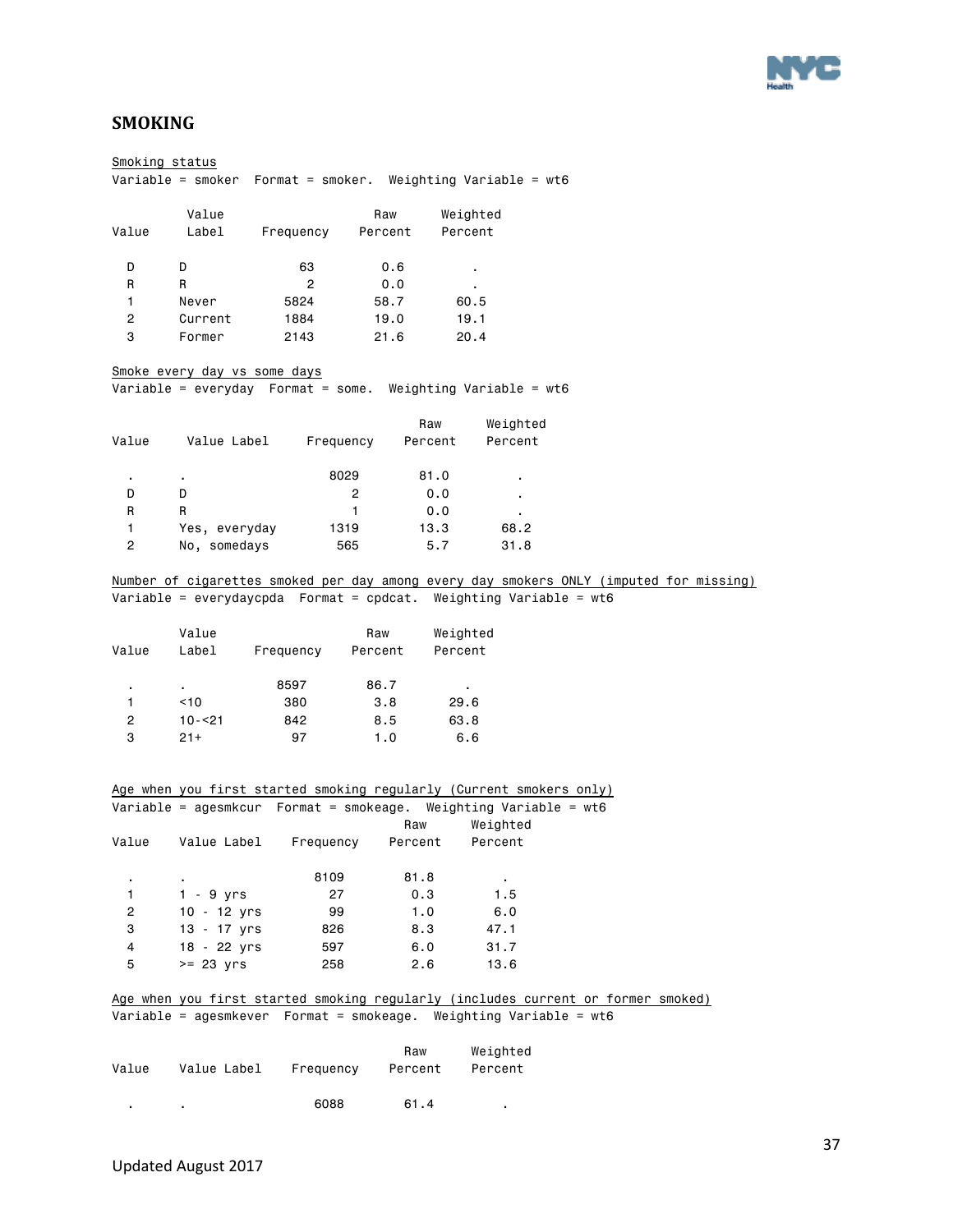

|                | $1 - 9$ yrs   | 51   | 0.5  | 1.3  |
|----------------|---------------|------|------|------|
| $\overline{2}$ | $10 - 12$ yrs | 197  | 2.0  | 5.8  |
| 3              | $13 - 17$ yrs | 1766 | 17.8 | 47.7 |
| 4              | $18 - 22$ yrs | 1363 | 13.7 | 34.4 |
| 5              | $>= 23$ $Vrs$ | 451  | 4.5  | 10.9 |

#### Stopped smoking for one day/24 hours or longer during the past 12 months Variable = triedtoquit Format = yesno. Weighting Variable = wt6

| Value | Value<br>Label | Frequency | Raw<br>Percent | Weighted<br>Percent |
|-------|----------------|-----------|----------------|---------------------|
| ٠     | ٠              | 7829      | 79.0           | ٠                   |
|       | Yes            | 1354      | 13.7           | 65.2                |
| 2     | No             | 733       | 7.4            | 34.8                |

### Those who quit in the past year vs over a year ago

Variable = recentquit Format = recent. Weighting Variable = wt6

| Value | Value Label     | Frequency | Raw<br>Percent | Weighted<br>Percent |
|-------|-----------------|-----------|----------------|---------------------|
| ٠.    |                 | 7863      | 79.3           | $\blacksquare$      |
|       | $0 - 12$ months | 209       | 2.1            | 10.7                |
| 2     | >12 months      | 1844      | 18.6           | 89.3                |

### Successful quit (quit for > 3 months) among those who quit in past year  $Variable = successfulquit1$  Format = success. Weighting Variable = wt6

| Value | Value<br>Label  | Frequency | Raw<br>Percent | Weighted<br>Percent |
|-------|-----------------|-----------|----------------|---------------------|
| ٠     | $\blacksquare$  | 9707      | 97.9           | ٠                   |
|       | >3 months       | 134       | 1.4            | 68.8                |
| 2     | $\leq$ 3 months | 75        | 0.8            | 31.2                |

#### About how long has it been since you last smoked cigarettes regularly? Variable = smoke5 Format = smoke5f. Weighting Variable = wt6

| Value | Value Label              | Frequency | Raw<br>Percent | Weighted<br>Percent |
|-------|--------------------------|-----------|----------------|---------------------|
| ٠     | ٠.                       | 7863      | 79.3           | ٠                   |
| 1     | Within the past month    | 35        | 0.4            | 1.6                 |
| 2     | More than $1 - 3$ months | 40        | 0.4            | 1.8                 |
| 3     | More than 3 to 6 months  | 45        | 0.5            | 2.5                 |
| 4     | More than 6 to 12 months | 89        | 0.9            | 4.9                 |
| 5     | More than 1 to 5 yrs     | 397       | 4.0            | 21.5                |
| 6     | More 5 to 10 yrs         | 356       | 3.6            | 17.6                |
| 7     | More than 10 yrs         | 1091      | 11.0           | 50.2                |
|       |                          |           |                |                     |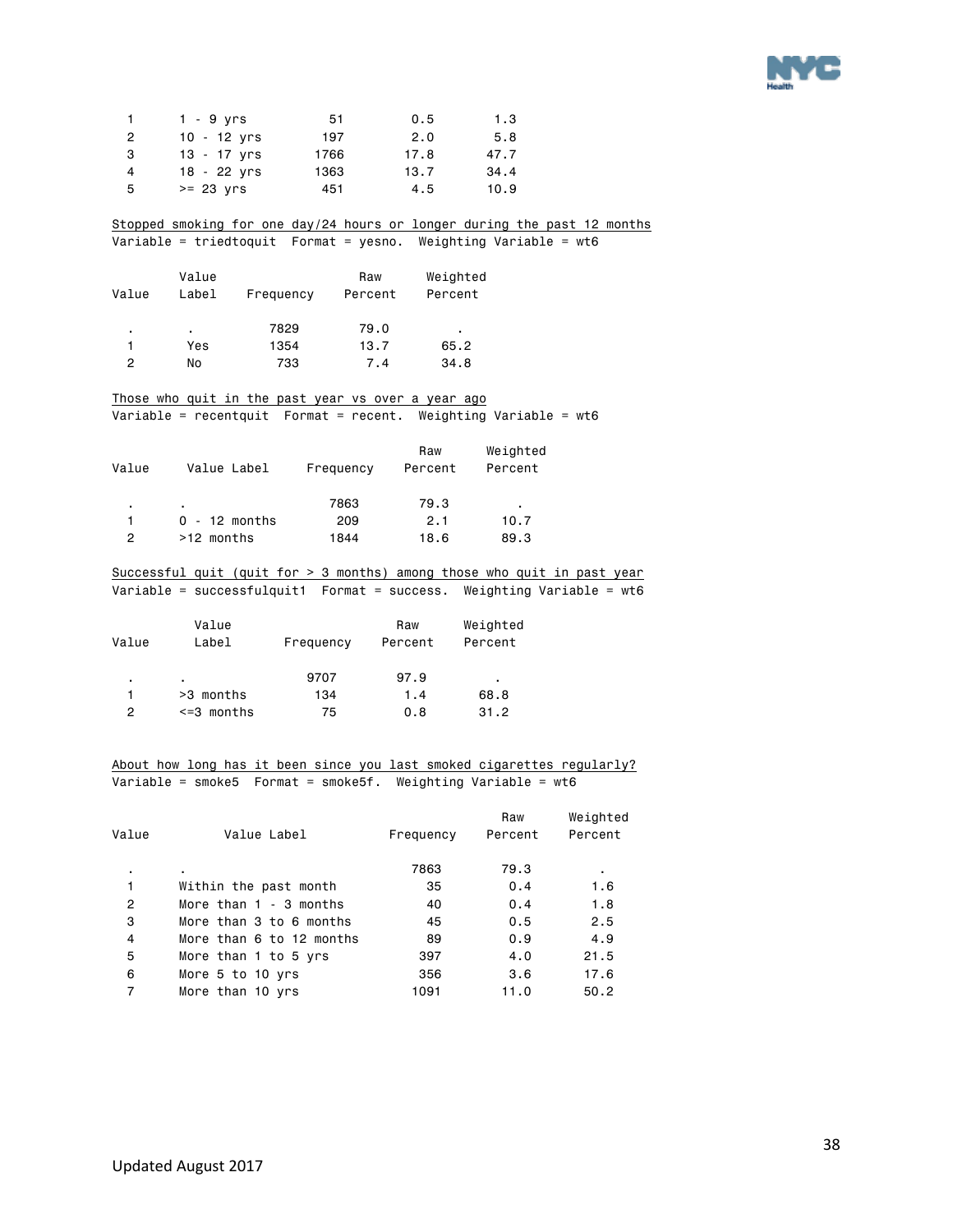

About how long has it been since you last smoked cigarettes regularly? (Continuous, in months) Variable = smoke5a Format = not applicable Weighting Variable = wt6

| Value         | Frequency |
|---------------|-----------|
|               | 7863      |
| $0.2 - 840.0$ | 2053      |

Was the last cigarette you smoked from a carton, pack, single, bummed, or did you roll your own? Variable = sourcelastcig Format = lastcig. Weighting Variable = wt6

| Value | Value Label      |           | Raw<br>Percent | Weighted<br>Percent |
|-------|------------------|-----------|----------------|---------------------|
|       |                  | Frequency |                |                     |
| ٠     | ٠                | 8032      | 81.0           | ٠                   |
| D     | D                | 9         | 0.1            | ٠                   |
|       | Carton           | 239       | 2.4            | 12.0                |
| 2     | Pack             | 1373      | 13.8           | 71.6                |
| 3     | Single/loosie    | 151       | 1.5            | 9.4                 |
| 4     | <b>Bummed</b>    | 83        | 0.8            | 5.4                 |
| 5     | Rolled your own? | 29        | 0.3            | 1.5                 |

#### Where did you get the last cigarette?

Variable = cigbuy05 Format = buy. Weighting Variable = wt6

| Value          | Value Label                           | Frequency | Raw<br>Percent | Weighted<br>Percent |
|----------------|---------------------------------------|-----------|----------------|---------------------|
|                |                                       |           |                |                     |
| ٠.             |                                       | 8155      | 82.2           | ٠.                  |
| D              | D                                     | 15        | 0.2            | ٠                   |
| R              | R                                     | 21        | 0.2            | ٠.                  |
| 1              | Gas station, deli, other store in NYC | 1353      | 13.6           | 77.4                |
| $\overline{2}$ | Another person/street in NYC          | 155       | 1.6            | 10.0                |
| 3              | Outside NYC but in NYS                | 47        | 0.5            | 2.5                 |
| 4              | Different state                       | 83        | 0.8            | 4.0                 |
| 5              | Internet/mail                         | 19        | 0.2            | 1.0                 |
| 6              | Indian reservation                    | 20        | 0.2            | 1.0                 |
| 7              | Outside USA                           | 33        | 0.3            | 3.0                 |
| 8              | Other                                 | 15        | 0.2            | 1.1                 |

Where did you get the last cigarette? (Current smokers)

Variable = cigpurchase Format = cigpur. Weighting Variable = wt6

|                |                                        |           | Raw     | Weighted |
|----------------|----------------------------------------|-----------|---------|----------|
| Value          | Value Label                            | Frequency | Percent | Percent  |
| ٠.             | ٠.                                     | 8155      | 82.2    |          |
| U              | U                                      | 36        | 0.4     | ٠.       |
| $\overline{2}$ | Gas station, deli, other store in NYC  | 1353      | 13.6    | 77.4     |
| 3              | Another person/street in NYC           | 144       | 1.5     | 9.6      |
| 4              | Another person/street location unknown | 14        | 0.1     | 0.7      |
| 5              | Store location unknown                 | 3         | 0.0     | 0.1      |
| 6              | Outside NYC but in NYS                 | 48        | 0.5     | 2.6      |
| $\overline{7}$ | Different state                        | 83        | 0.8     | 4.0      |
| 8              | Internet/mail                          | 19        | 0.2     | 1.0      |
| 9              | Indian reservation                     | 20        | 0.2     | 1.0      |
| 10             | Outside USA                            | 26        | 0.3     | 2.0      |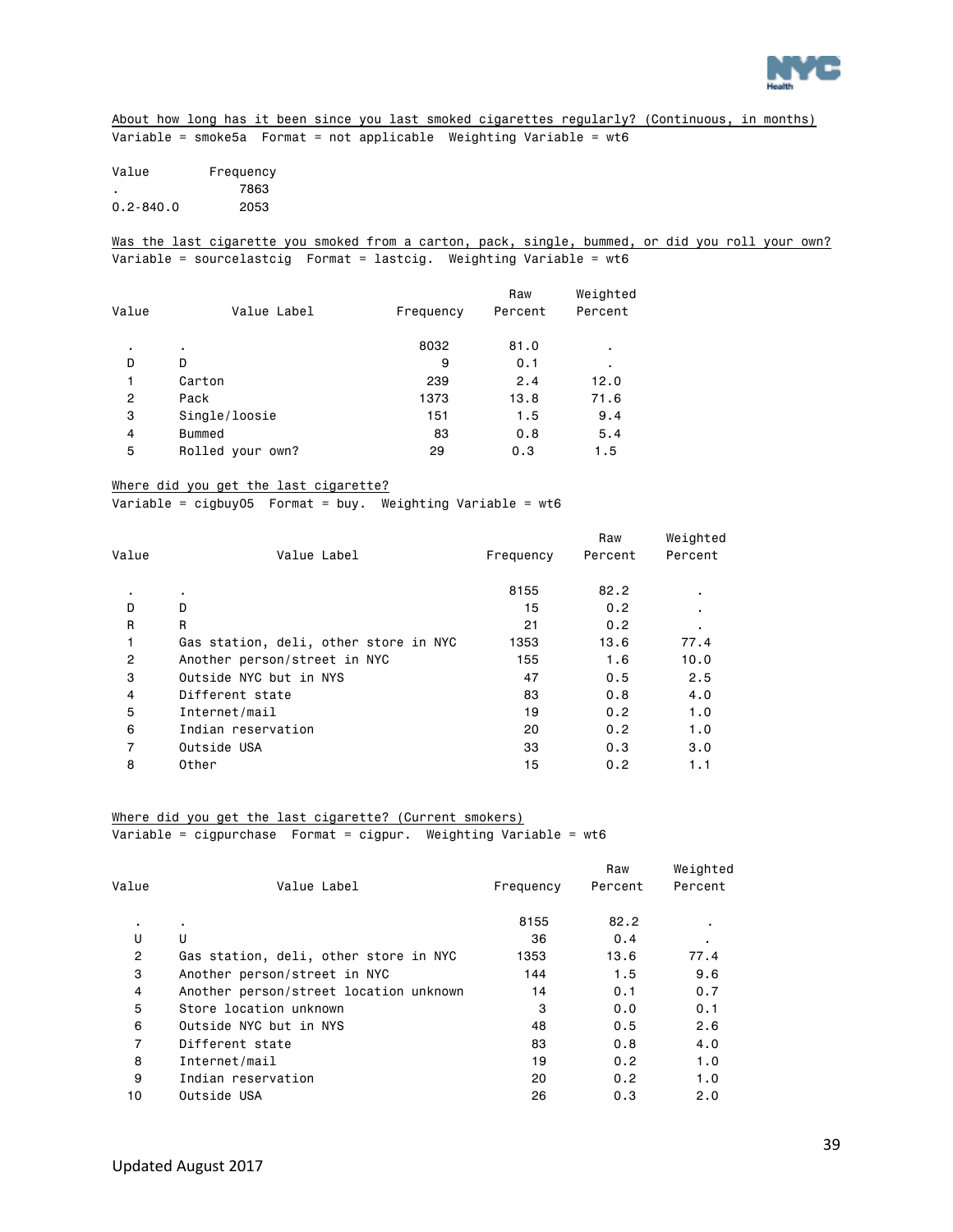

|    | 11 Airport   | 0.0 |     |
|----|--------------|-----|-----|
|    | 12 Duty free | 0.1 | 0.8 |
| 13 | Other        | 0.1 | 0.6 |

### NYC tax avoidance status (Current smokers)

Variable = taxavoid Format = taxavoid. Weighting Variable = wt6

| Value | Value Label          | Frequency | Raw<br>Percent | Weighted<br>Percent |
|-------|----------------------|-----------|----------------|---------------------|
| ٠     | ٠                    | 8155      | 82.2           | ٠                   |
| U     | U                    | 36        | 0.4            | ٠                   |
| 1     | NYC tax avoidant     | 359       | 3.6            | 21.7                |
| 2     | Not NYC tax avoidant | 1353      | 13.6           | 77.4                |
| 3     | Cannot be determined | 13        | 0.1            | 0.9                 |

### Price of 20 cigarettes (Continuous)

Variable = cost20cigarettes Format = not applicable Weighting Variable = wt6

| Value        | Frequency |
|--------------|-----------|
|              | 8279      |
| D            | 43        |
| R            | 7         |
| $1.0 - 10.0$ | 1587      |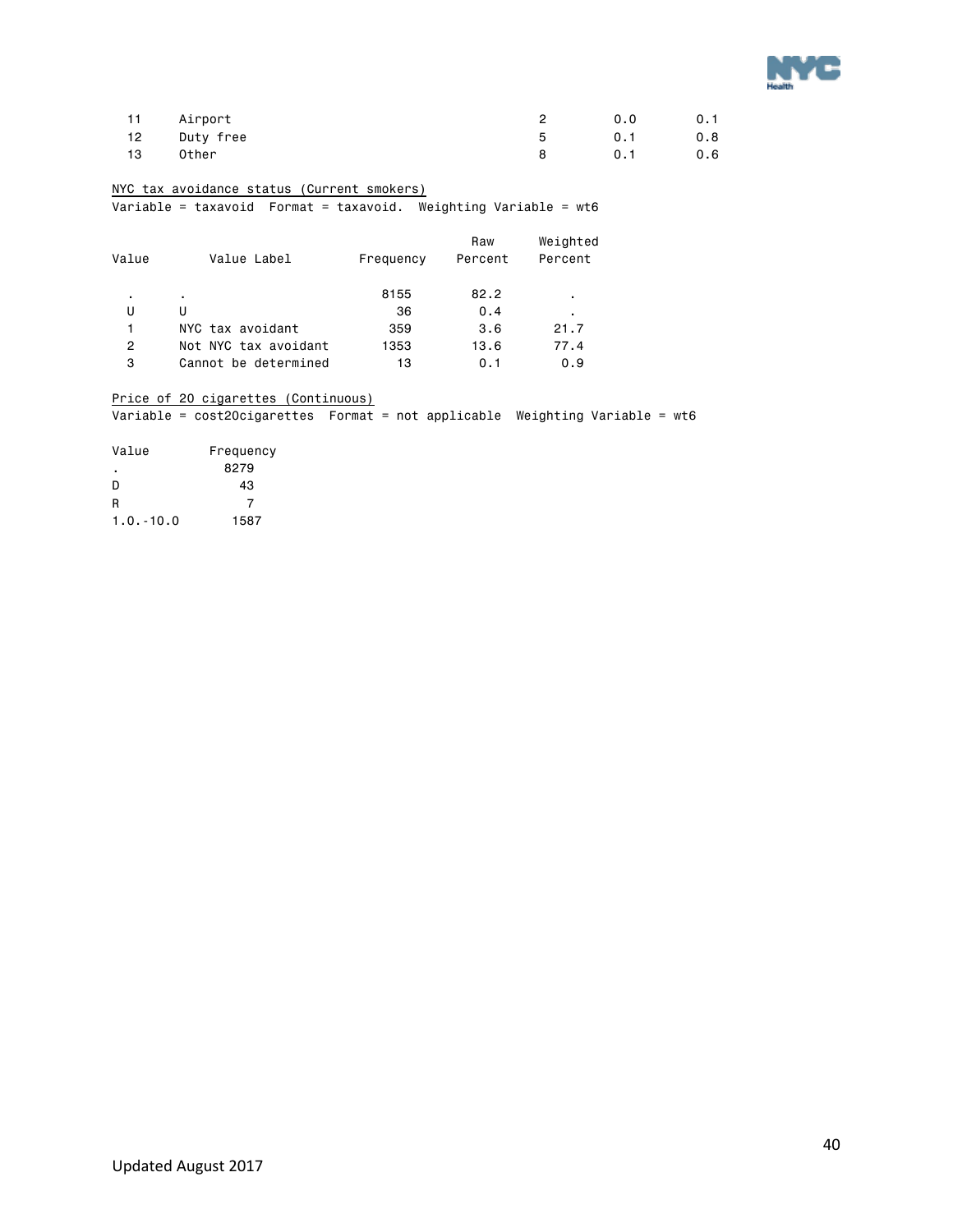

### <span id="page-40-0"></span>**WINDOW GUARD**

Not counting windows with air conditioners or fire escape windows, are there window guards in your apartment on all windows, some of the windows, or none of the windows? (Among those with children in household who live in buildings with 3+ units) Variable = windowguard Format = windowguard. Weighting Variable = wt6

 Raw Weighted Value Value Label Frequency Percent Percent . . 8158 82.3 . D D 10 0.1 . R R 6 0.1 . 1 All the windows 1205 12.2 66.2 2 Some of the windows 315 3.2 19.2 3 None of the windows 222 2.2 14.7